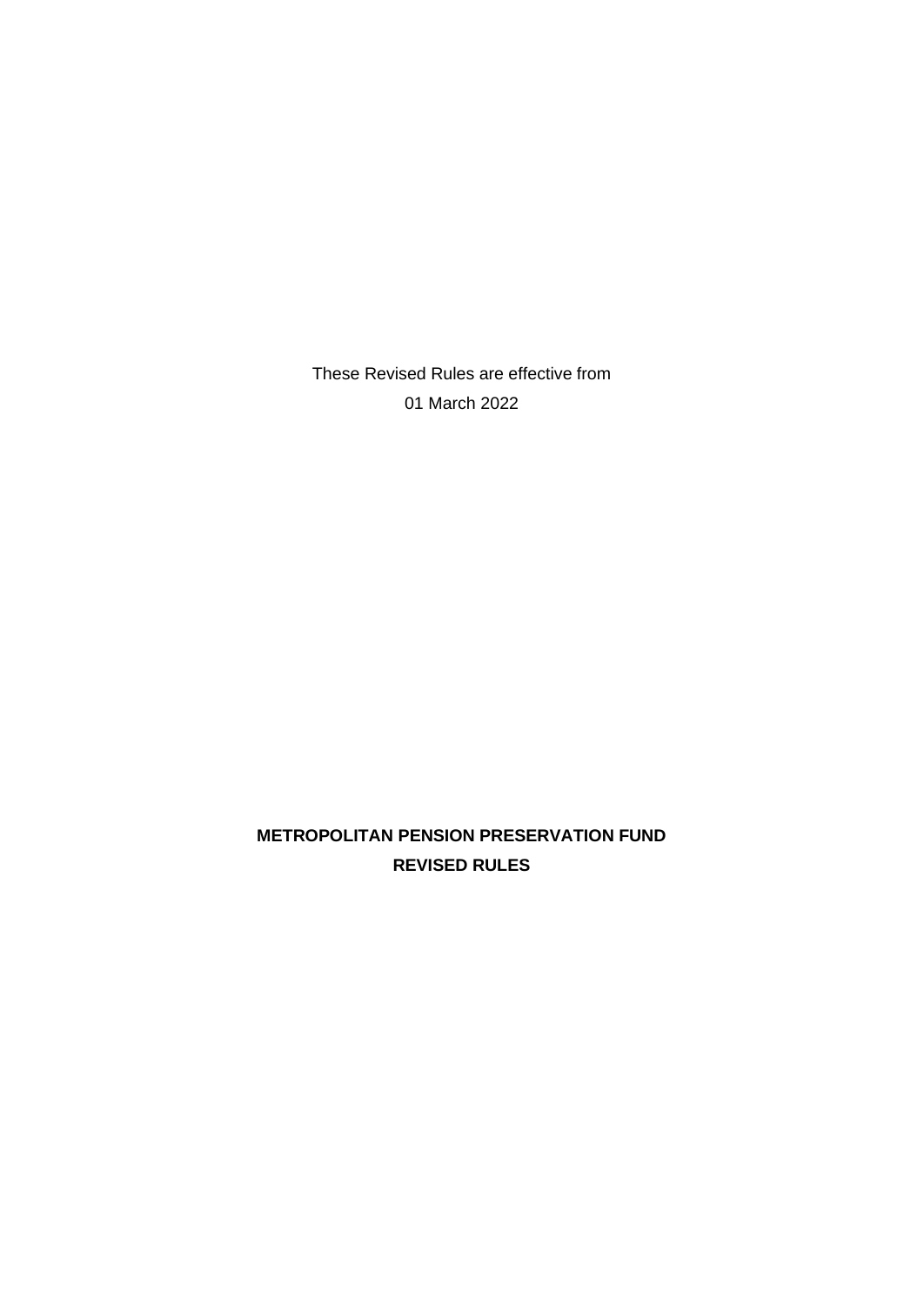#### **RULES OF THE METROPOLITAN PENSION PRESERVATION FUND**

#### **AMENDED BY THE FOLLOWING**:

- **\*1 Amendment registered by the Registrar on 02.09.2020 with effect from 01.08.2020 (Delete definition of DEFAULT INVESTMENT PORTFOLIO; definition of FUND MEMBER POLICY; Rules 3.1, 4.2, 7.4.2, 9.2.1 and 9.3.2)**
- **\*2 Amendment registered by the Authority on 22.02.2021 with effect from 01.03.2021 (Fourth paragraph of the PREAMBLE; definition of ADMINISTRATOR; insert definition of APPROVED FUND; delete definitions of APPROVED PENSION PRESERVATION FUND and APPROVED PROVIDENT PRESERVATION FUND; insert definition of APPROVED PRESERVATION FUND; definitions of FUND BENEFIT and INTEREST; insert definition of POLICY BENEFIT; definitions of UNCLAIMED BENEFITS FUND and WITHDRAWAL NOTIFICATION; Rules 2.1.2, 2.1.4, 3.1.2.1 and 3.1.3.2; heading of Rule 4; Rules 4.1, 4.2, 4.4, 4.4.1, 4.4.3, 4.5, 5.1.2, 5.1.3, 5.1.4.1, 5.1.4.2, 5.1.4.3, 5.1.4.4, 5.1.4.5.2, 5.1.4.6, 5.1.5, 5.2.1.2, 5.2.2, 5.2.3.2.2, 5.2.3.2.3, 5.2.3.5 and 5.2.3.6.2; insert Rule 5.2.4; Rules 5.2.3.7, 5.3.2, 5.3.3.1 to 5.3.3.8, 6.6.1, 7.2, 7.3, 7.5.1, 7.5.2, 8.1 and 8.2.3.1)**
- **\*3 Amendment registered by the Authority on 16.03.2022 with effect from 01.03.2022 (Definitions of NON-VESTED BENEFIT and VESTED BENEFIT; Rules 2.1.3, 5.1.4, 5.1.5, 5.2.1.3, 5.2.3.2, 5.3.3.4, 5.3.3.5, 6.6.2.1, 7.3.3 and 8.2.3.2)**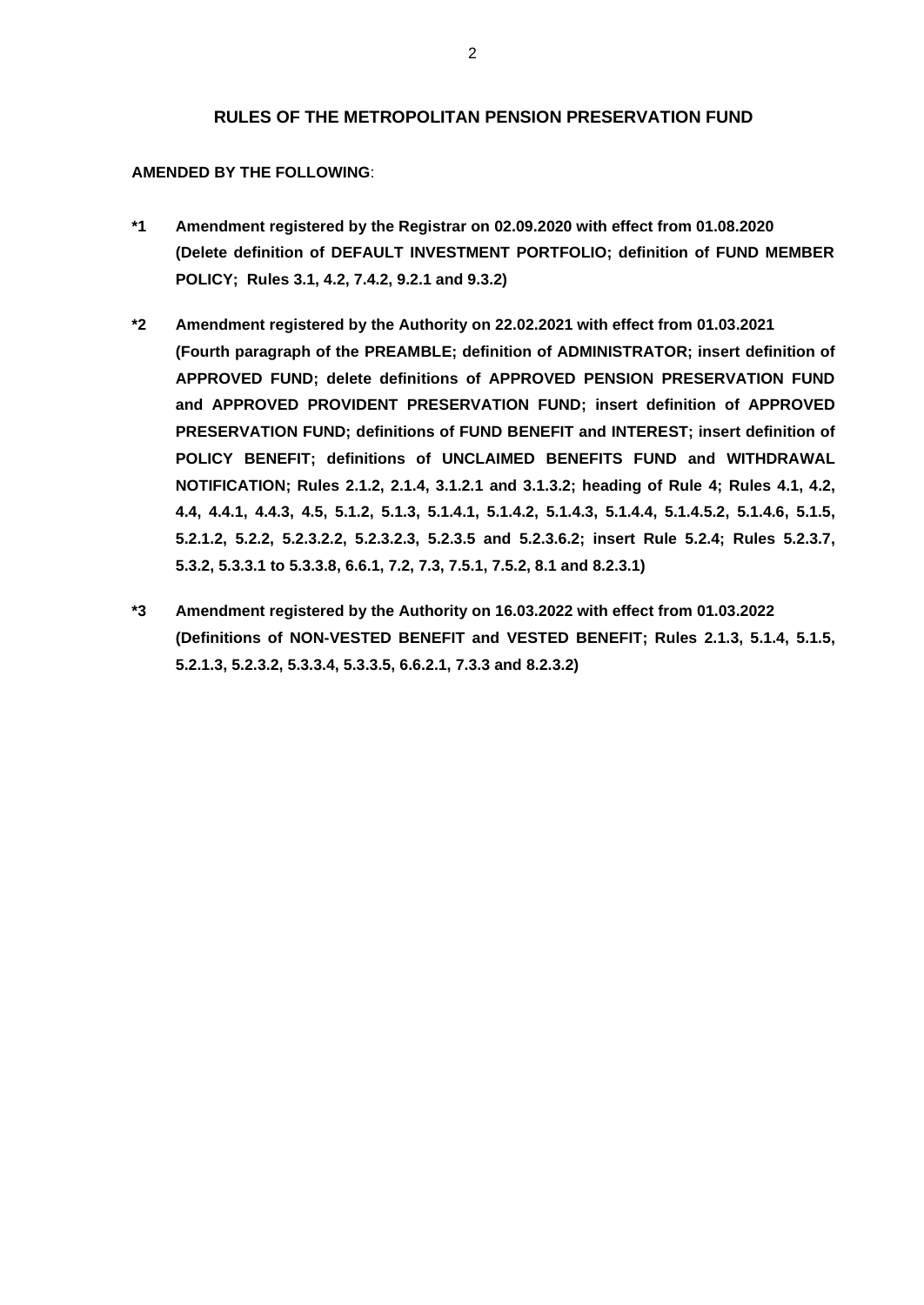# **RULES OF THE METROPOLITAN PENSION PRESERVATION FUND**

# **CONTENTS**

|    | <b>PREAMBLE</b>           |                    |                                             | 6  |  |  |
|----|---------------------------|--------------------|---------------------------------------------|----|--|--|
| 1. |                           | <b>DEFINITIONS</b> |                                             |    |  |  |
| 2. | <b>MEMBERSHIP</b>         |                    |                                             |    |  |  |
|    | 2.1                       |                    | Who may become a MEMBER                     | 11 |  |  |
|    | 2.2                       |                    | When membership will start                  | 12 |  |  |
|    | 2.3                       |                    | When membership will end                    | 12 |  |  |
| 3. | <b>INVESTMENT OPTIONS</b> |                    |                                             |    |  |  |
|    | 3.1                       |                    | Investment choice                           | 13 |  |  |
|    | 3.2                       |                    | Selecting a FUND MEMBER POLICY              | 14 |  |  |
| 4. |                           |                    | THE MEMBER'S POLICY BENEFIT                 | 15 |  |  |
| 5. | THE MEMBER'S BENEFITS     |                    |                                             | 17 |  |  |
|    | 5.1                       | Retirement         |                                             | 17 |  |  |
|    |                           | 5.1.1              | Normal retirement                           | 17 |  |  |
|    |                           | 5.1.2              | Early retirement due to ill-health          | 17 |  |  |
|    |                           | 5.1.3              | Disinvestment of retirement benefit         | 17 |  |  |
|    |                           | 5.1.4              | Payment of retirement benefit               | 17 |  |  |
|    |                           | 5.1.5              | Transfer of ownership of FUND MEMBER POLICY | 19 |  |  |
|    | 5.2                       | Withdrawal         |                                             |    |  |  |
|    |                           | 5.2.1              | Withdrawal benefit                          | 19 |  |  |
|    |                           | 5.2.2              | Disinvestment of withdrawal benefit         | 20 |  |  |
|    |                           | 5.2.3              | Payment of withdrawal benefit               | 20 |  |  |
|    |                           | 5.2.4              | <b>Cession of FUND MEMBER POLICY</b>        | 22 |  |  |
|    | 5.3                       | Death              |                                             | 22 |  |  |
|    |                           | 5.3.1              | Death benefit                               | 22 |  |  |
|    |                           | 5.3.2              | Disinvestment of death benefit              | 22 |  |  |
|    |                           | 5.3.3              | Payment of death benefit                    | 22 |  |  |
|    |                           |                    |                                             |    |  |  |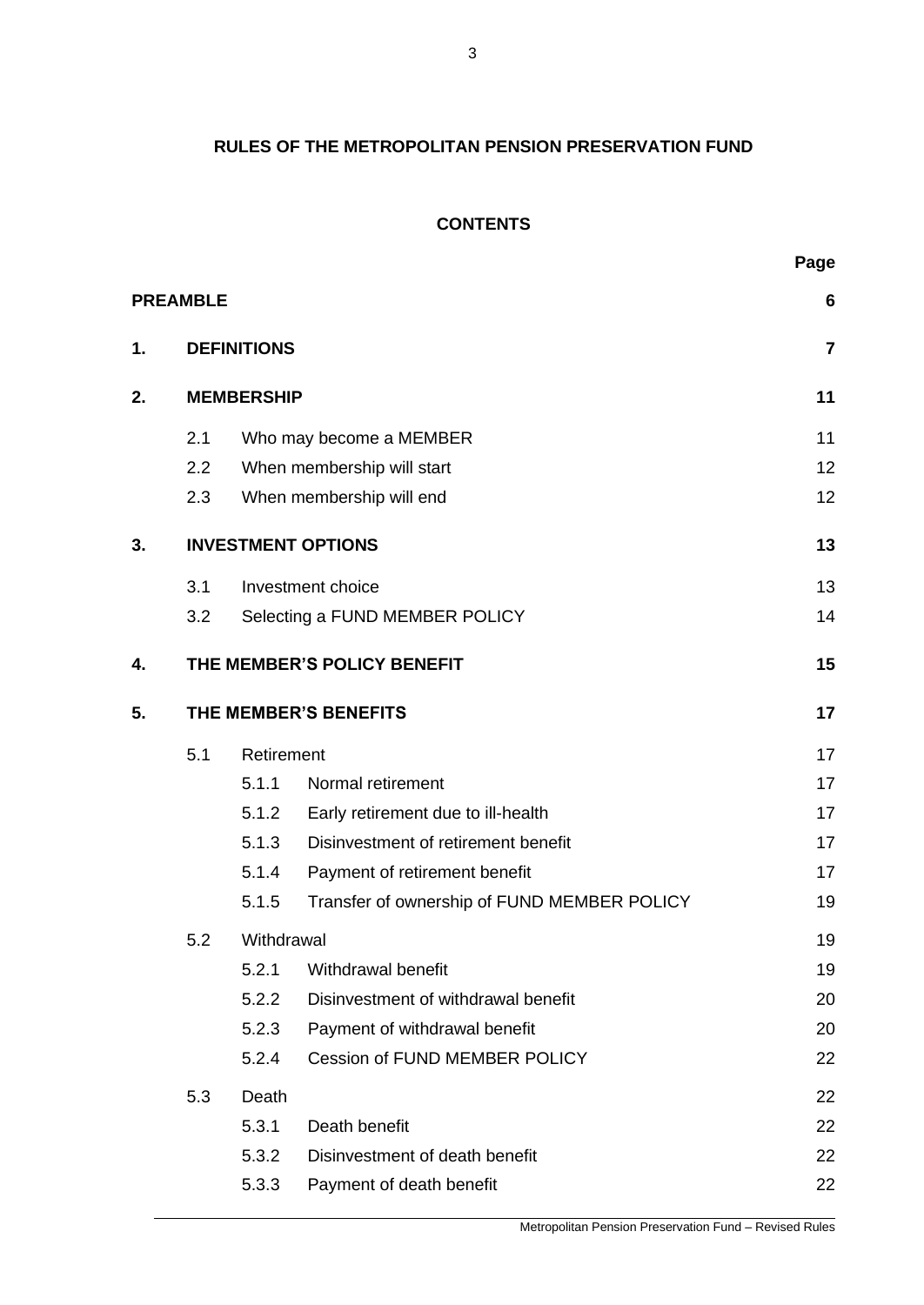| 6.  |                                      | <b>GENERAL PROVISIONS REGARDING BENEFITS</b>                       | 25 |  |  |
|-----|--------------------------------------|--------------------------------------------------------------------|----|--|--|
|     | 6.1                                  | The duty of the person who claims                                  | 25 |  |  |
|     | 6.2                                  | Benefits cannot be transferred                                     | 25 |  |  |
|     | 6.3                                  | Benefits cannot be reduced                                         | 25 |  |  |
|     | 6.4                                  | Deduction from benefit                                             | 25 |  |  |
|     | 6.5                                  | How and where the FUND will pay a benefit                          | 25 |  |  |
|     | 6.6                                  | Payment of benefit other than death benefit where the MEMBER dies  | 26 |  |  |
|     | 6.7                                  | Payment of benefit to third party for the benefit of the MEMBER or |    |  |  |
|     |                                      | <b>BENEFICIARY</b>                                                 | 28 |  |  |
|     | 6.8                                  | <b>Unclaimed benefits</b>                                          | 29 |  |  |
| 7.  | <b>TRANSFERS to or from the FUND</b> |                                                                    |    |  |  |
|     | 7.1                                  | The TRUSTEES can allow transfers                                   | 30 |  |  |
|     | 7.2                                  | Transfers from the FUND                                            | 30 |  |  |
|     | 7.3                                  | Transfers to the FUND                                              | 31 |  |  |
|     | 7.4                                  | <b>Investment of TRANSFER AMOUNT</b>                               | 31 |  |  |
|     | 7.5                                  | Interest payable on the TRANSFER AMOUNT                            | 32 |  |  |
|     | 7.6                                  | Transfer of a MEMBER to and from a fund in an SADC country         | 32 |  |  |
| 8.  | <b>TERMINATION AND AMALGAMATION</b>  |                                                                    |    |  |  |
|     | 8.1                                  | Amalgamation of the FUND with another APPROVED PRESERVATION        |    |  |  |
|     |                                      | <b>FUND</b>                                                        | 34 |  |  |
|     | 8.2                                  | Termination of the FUND                                            | 34 |  |  |
| 9.  | <b>MANAGEMENT OF THE FUND</b>        |                                                                    |    |  |  |
|     | 9.1                                  | Appointment of TRUSTEES                                            | 36 |  |  |
|     | 9.2                                  | Term of office                                                     | 36 |  |  |
|     | 9.3                                  | Election of chairperson                                            | 36 |  |  |
|     | 9.4                                  | When a TRUSTEE'S office will come to an end                        | 37 |  |  |
|     | 9.5                                  | Eligibility for election as TRUSTEE                                | 37 |  |  |
|     | 9.6                                  | Powers and duties of TRUSTEES                                      | 38 |  |  |
|     | 9.7                                  | Meetings, notice, quorum, minutes and voting                       | 39 |  |  |
|     | 9.8                                  | Insurance policies to be taken out by the TRUSTEES                 | 40 |  |  |
| 10. |                                      | <b>ADMINISTRATION OF THE FUND</b>                                  | 41 |  |  |
|     | 10.1                                 | Appointment of ADMINISTRATOR                                       | 41 |  |  |
|     | 10.2                                 | Appointment of Principal Officer and deputy Principal Officer      | 41 |  |  |
|     |                                      |                                                                    |    |  |  |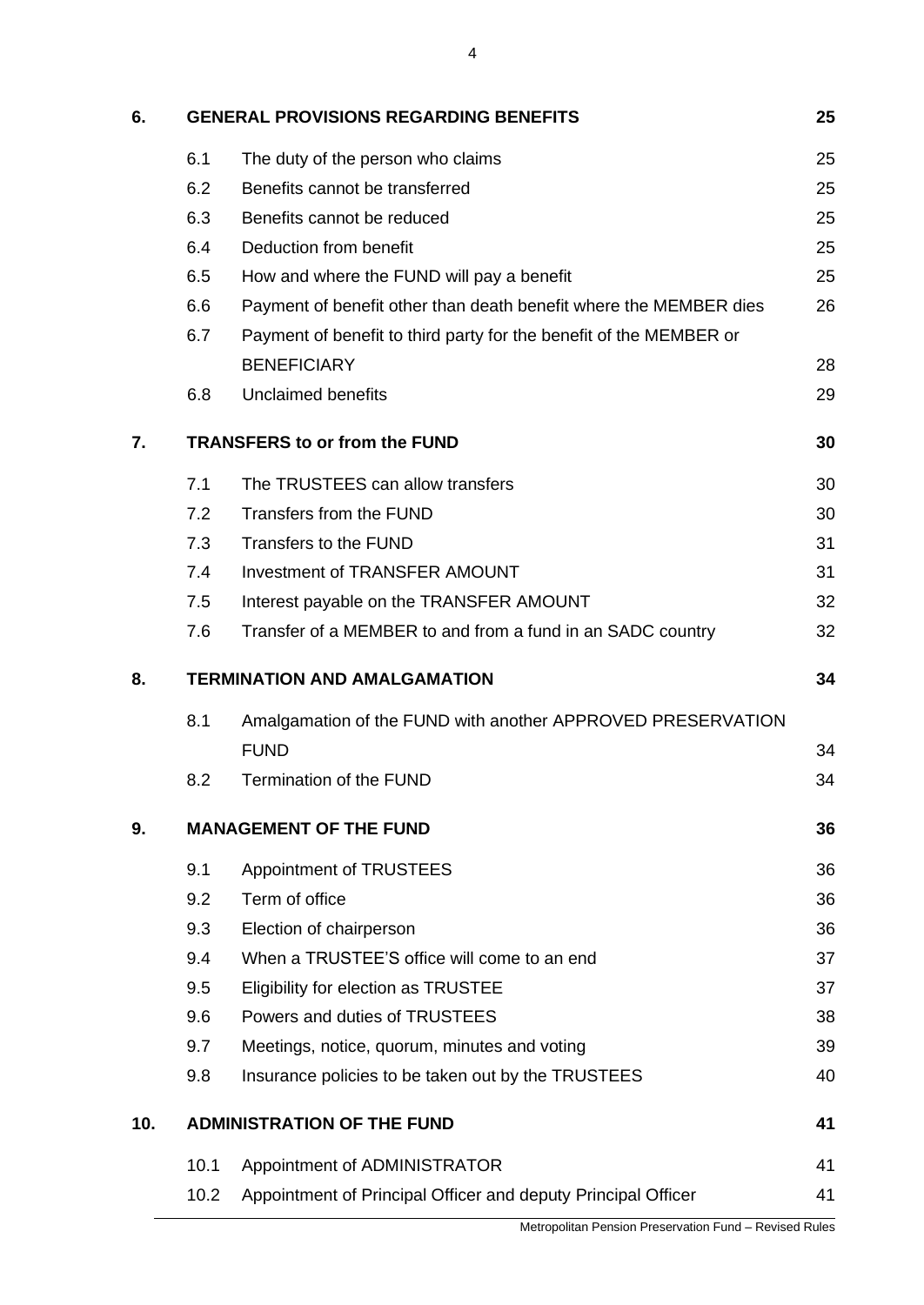|     | 10.3           | Appointment of Auditor, annual audit and FUND'S financial year | 42 |  |
|-----|----------------|----------------------------------------------------------------|----|--|
|     | 10.4           | Appointment of Actuary                                         | 42 |  |
|     | 10.5           | Amendment of RULES                                             | 42 |  |
|     | 10.6           | Communicating with the FUND                                    | 43 |  |
|     | 10.7           | Providing information to the FUND                              | 43 |  |
|     | 10.8           | Expenses, fees and costs relating to the FUND                  | 43 |  |
| 11. |                | <b>GENERAL MEETING OF MEMBERS</b>                              | 44 |  |
| 12. | <b>GENERAL</b> |                                                                |    |  |
|     | 12.1           | <b>Binding force of RULES</b>                                  | 45 |  |
|     | $12.2^{\circ}$ | Records                                                        | 45 |  |
|     | 12.3           | Copies of documents                                            | 45 |  |
|     |                |                                                                |    |  |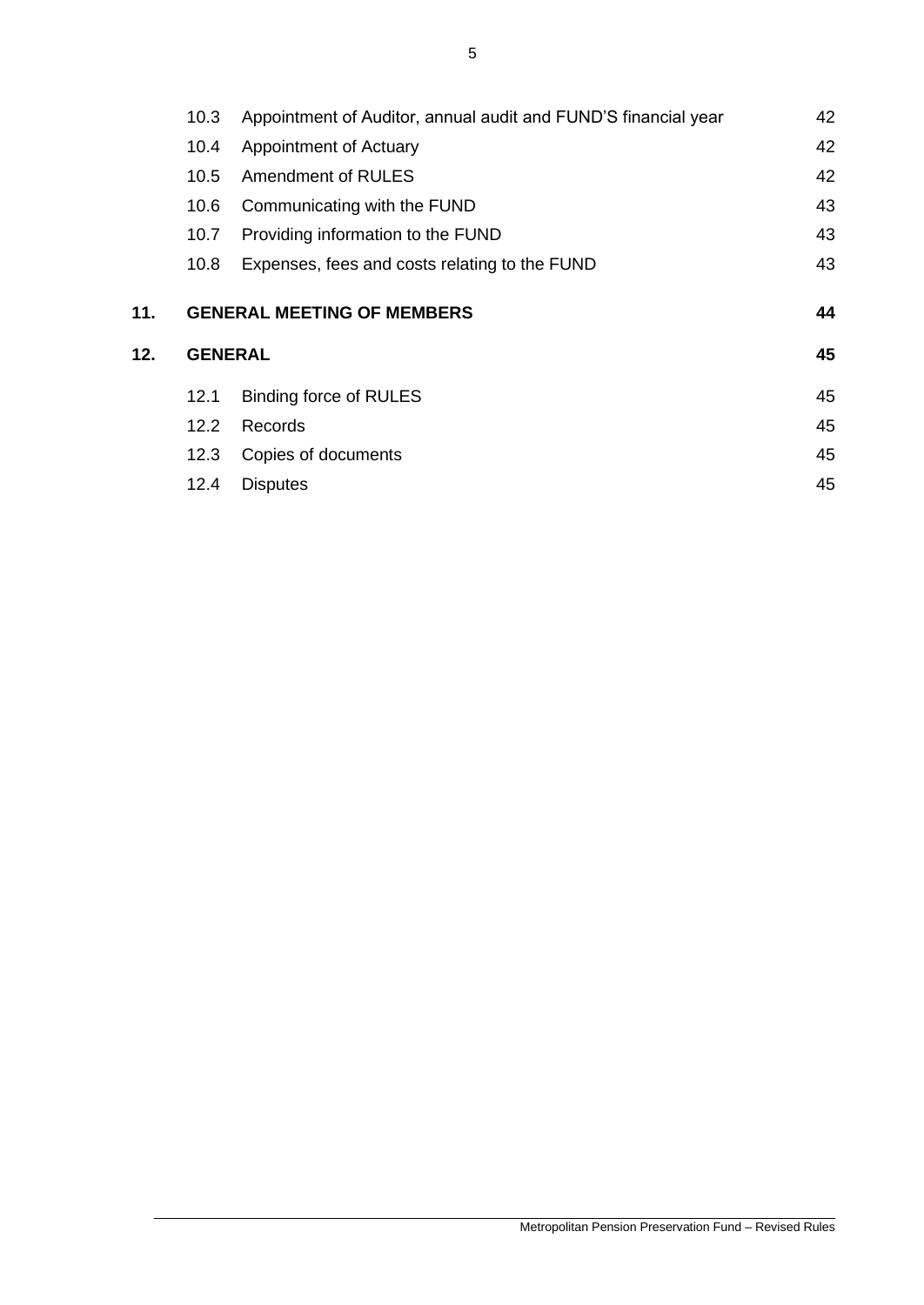## **PREAMBLE**

The Metropolitan Pension Preservation Fund started on 01 September 2014.

The FUND is an independent legal entity with legal personality existing separately from its MEMBERS. It can sue and be sued in its own name and has rights and obligations.

The FUND is an underwritten fund, complying with the conditions set out in Regulation 1 under the ACT.

**\*2** The sponsor and underwriter of the FUND is Momentum Metropolitan Life Limited.

The purpose of the FUND is to provide benefits for its MEMBERS upon their retirement or withdrawal or, when they die, for their BENEFICIARIES.

The registered address of the FUND is Metropolitan, Parc Du Cap, Mispel Road, Bellville.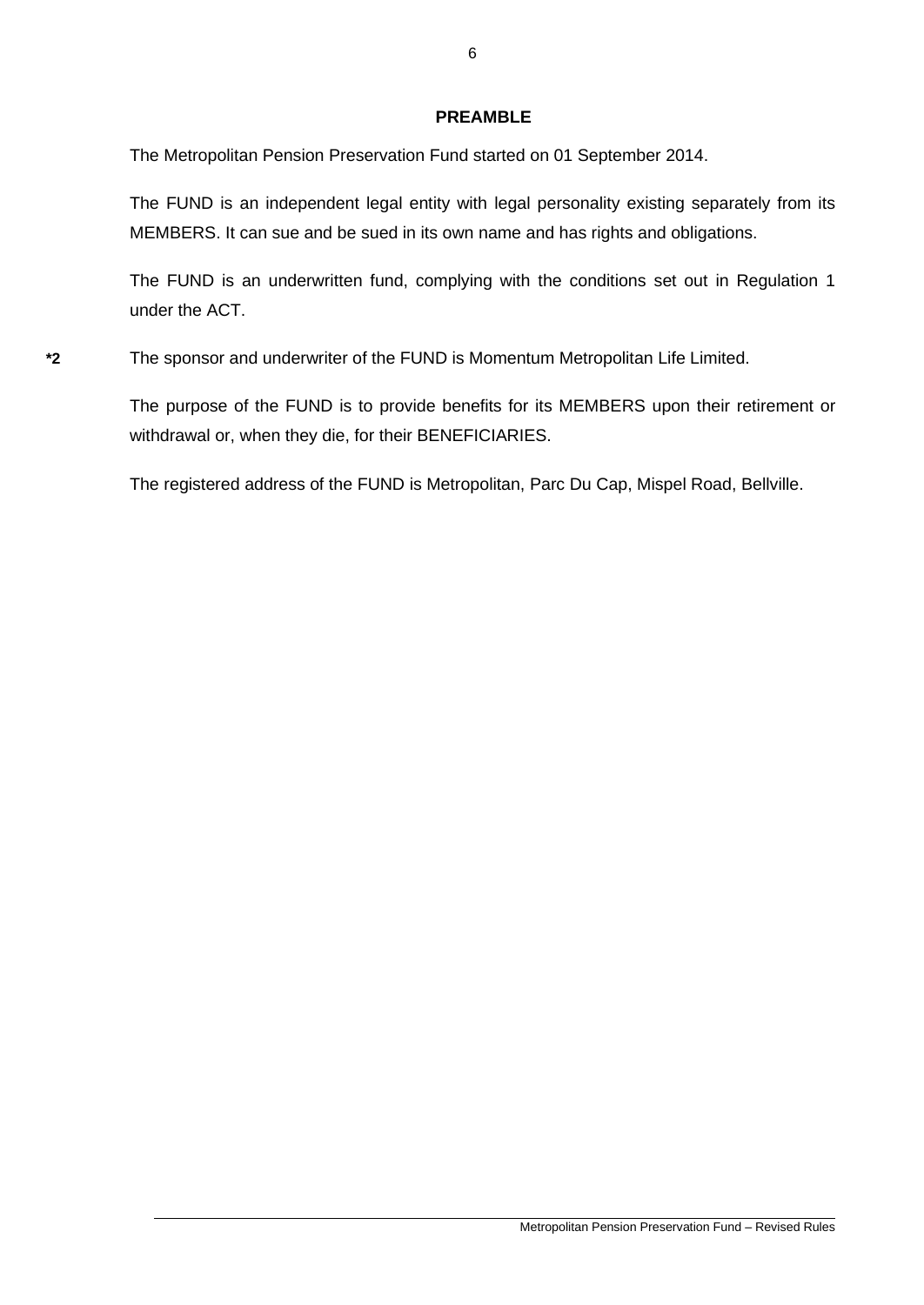### **1. DEFINITIONS**

In these RULES, unless inconsistent with the context,

- (a) all words and expressions signifying the singular include the plural and vice versa;
- (b) words and expressions implying one gender include the other genders;
- (c) words and expressions defined in the ACT will have the meanings given to them in the ACT, unless specified otherwise;
- (d) any reference to a month means a calendar month, which runs from the first day until the last day of each of the 12 periods into which the year is divided, unless it is stated otherwise, and
- (e) the following words and expressions will mean:

**ACT** means the Pension Funds Act and the Regulations issued under this Act.

**\*2 ADMINISTRATOR** means Momentum Metropolitan Life Limited, who acts as the administering insurer for purpose of Regulation 1.

**\*2 APPROVED FUND** means an APPROVED PENSION FUND, APPROVED PROVIDENT FUND or APPROVED PRESERVATION FUND.

> **APPROVED PENSION FUND** means a pension fund that has been registered in terms of the ACT or established under any other law in South Africa.

# **\*2 APPROVED PENSION PRESERVATION FUND** Deleted.

**\*2 APPROVED PRESERVATION FUND** means a pension preservation fund or a provident preservation fund that has been registered in terms of the ACT and approved by the COMMISSIONER.

> **APPROVED PROVIDENT FUND** means a provident fund that has been registered in terms of the ACT or established under any other law in South Africa and approved by the COMMISSIONER.

### **\*2 APPROVED PROVIDENT PRESERVATION FUND** Deleted.

**APPROVED RETIREMENT ANNUITY FUND** means a retirement annuity fund that has been registered in terms of the ACT and approved as such by the COMMISSIONER.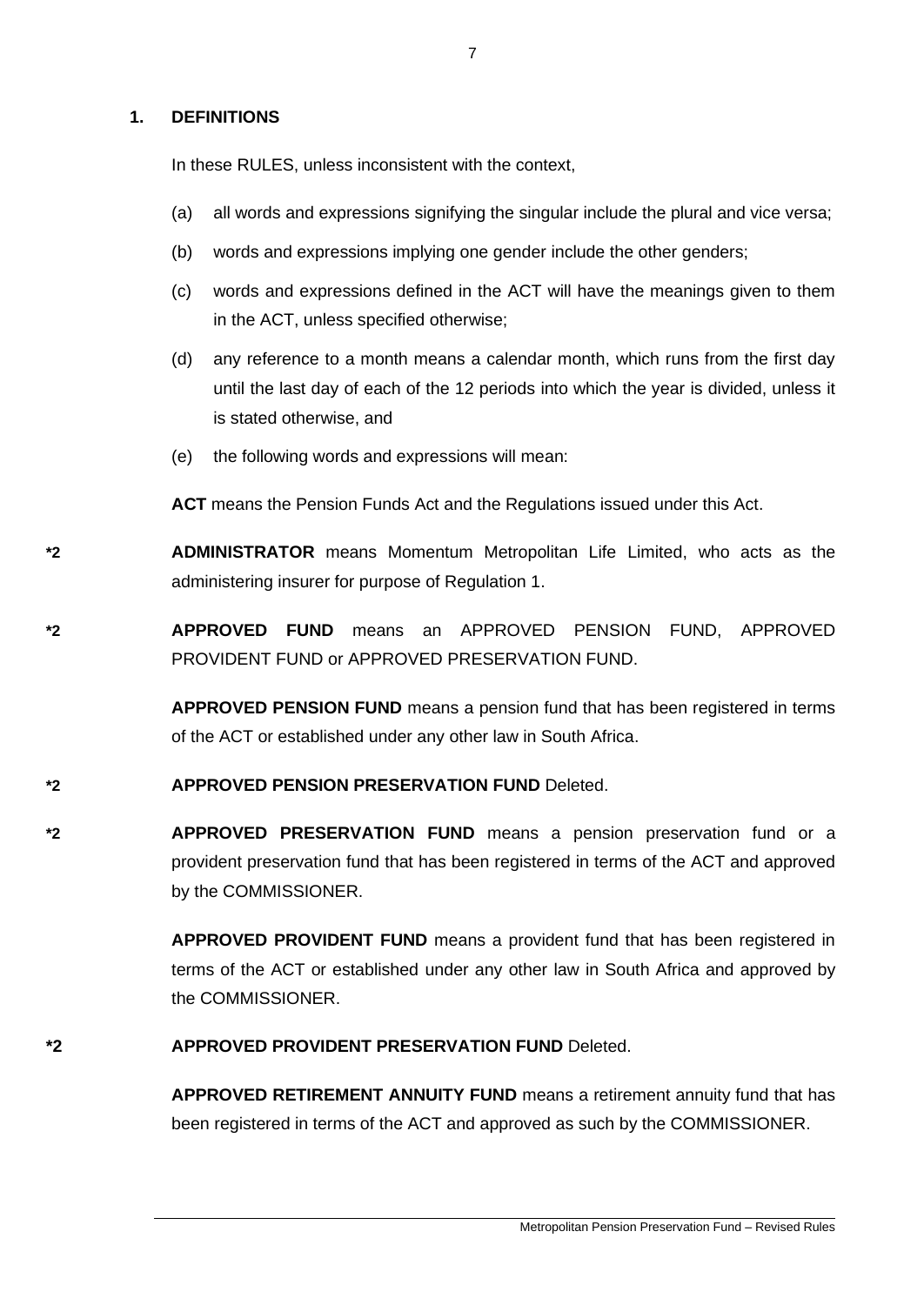**AUTHORITY** means the Financial Sector Conduct Authority established in terms of section 56 of the Financial Sector Regulation Act.

**BANK VERIFICATION** means the verification of the bank account details of the MEMBER or BENEFICIARY, as the case may be, by the specific bank.

**BENEFICIARY** means a dependant of a MEMBER as defined in the ACT, or the MEMBER'S nominee, who is or may become entitled to a benefit from the FUND.

**COMMISSIONER** means the Commissioner for the South African Revenue Service.

**DAY** means any day other than a Saturday, Sunday or public holiday as published in the Government Gazette. When days are calculated, the first day must be excluded and the last day must be included, unless the last day falls on a Saturday, Sunday or public holiday. In that case, the last day will be the next following day that is not a Saturday, Sunday or public holiday.

## **\*1 DEFAULT INVESTMENT PORTFOLIO** Deleted.

**DISINVESTMENT PROCESS** means the process that starts with the notification to the INSURER to terminate the FUND MEMBER POLICY, and ends with the INSURER paying the benefit under the FUND MEMBER POLICY to the FUND into the INSURER'S bank account.

**DIVORCE ORDER** means a decree granted under section 7(8)(a) of the Divorce Act or in terms of any order made by a court in respect of the division of assets of a marriage under Islamic law pursuant to its dissolution.

**FUND** means the Metropolitan Pension Preservation Fund.

**\*2 FUND BENEFIT** means the benefit payable in respect of a MEMBER, which comprises his POLICY BENEFIT plus INTEREST.

**\*1 FUND MEMBER POLICY** means a policy of insurance defined in Regulation 3.1 of the Regulations under the Long-term Insurance Act, purchased by the FUND and administered by the INSURER, to fund the FUND'S liability to provide the benefits referred to in the RULES in respect of a specific MEMBER.

**INSURER** means an insurer registered under the Long-term Insurance Act.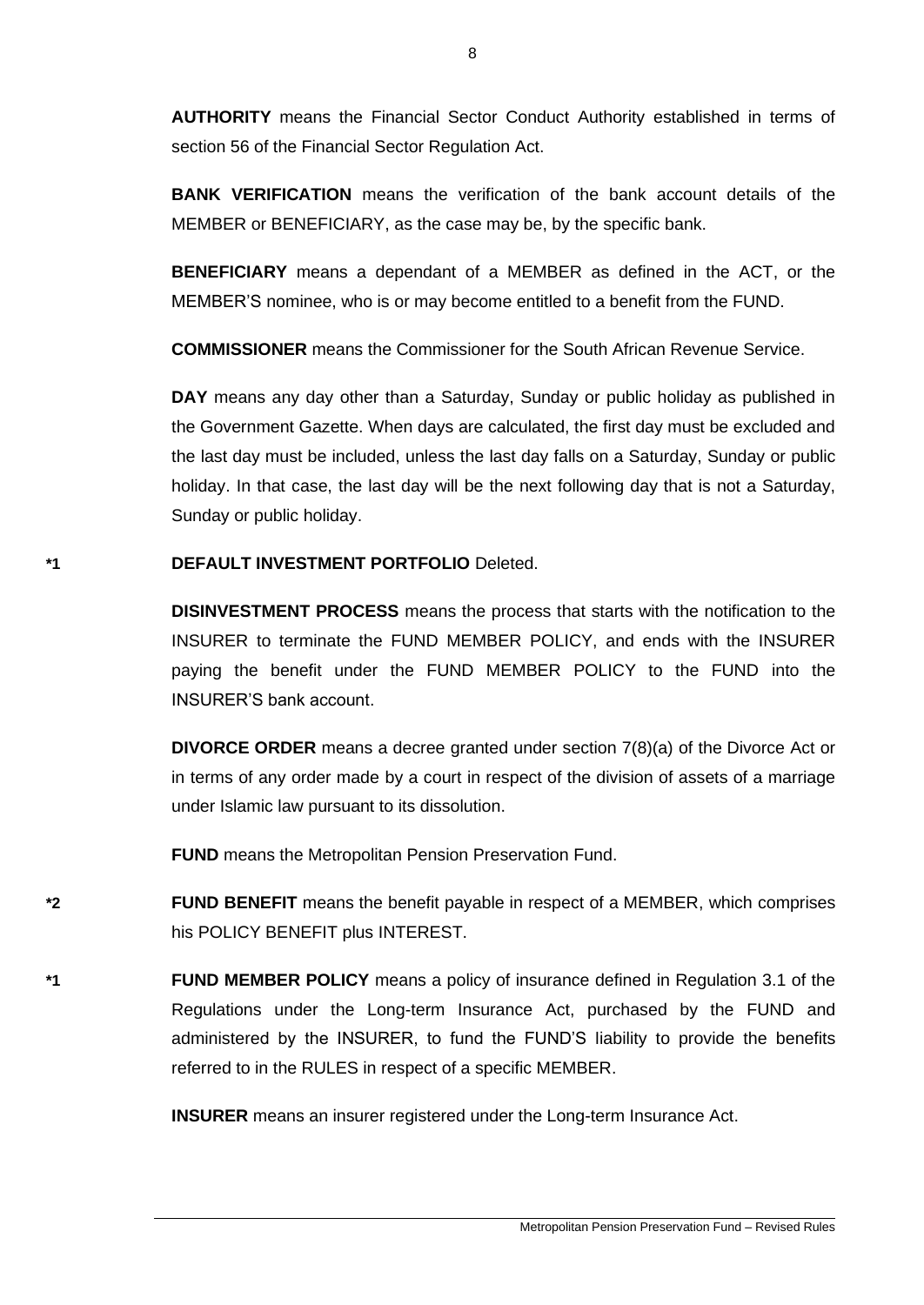**\*2 INTEREST** means the interest earned on the MEMBER'S POLICY BENEFIT for the time that it was invested in the INSURER'S bank account up to the date of payment of the benefit.

> **MEMBER** means any person who has been accepted in the FUND in terms of these RULES and whose membership of the FUND has not ended under these RULES.

- **\*3 NON-VESTED BENEFIT** means that portion of a MEMBER'S FUND BENEFIT remaining after the deduction of his VESTED BENEFIT.
- **\*2 POLICY BENEFIT** means the benefit payable in respect of a MEMBER as set out in Rule 4.1.

**RETIREMENT DATE** means the date after the MEMBER has requested retirement from the FUND, when all the requirements necessary to give effect to the instruction has been provided to the INSURER, provided that the MEMBER is eligible to retire on that date in terms of the Income Tax Act.

**RULES** mean these rules and any amendments to them.

**TRANSFER AMOUNT** means any amount transferred to the FUND for a MEMBER as set out in Rule 7.3.

**TRUSTEE** means a person appointed under Rule 9.1 and includes independent and alternate trustees.

**\*2 UNCLAIMED BENEFITS FUND** means an APPROVED PRESERVATION FUND set up to deal with unclaimed benefits, as selected by the TRUSTEES.

**\*3 VESTED BENEFIT** means that portion of a MEMBER'S FUND BENEFIT comprising of:

- (a) any vested benefit transferred from an APPROVED FUND;
- (b) plus the growth on (a);
- (c) less the proportionate deductions under section 37D of the ACT.
- **\*2 WITHDRAWAL NOTIFICATION** means the notification received by the FUND relating to a MEMBER'S exit from the FUND, which,
	- (a) if a retirement benefit as set out in Rule 5.1 is payable, means the receipt of a retirement form properly signed by the MEMBER in the format as determined by the TRUSTEES;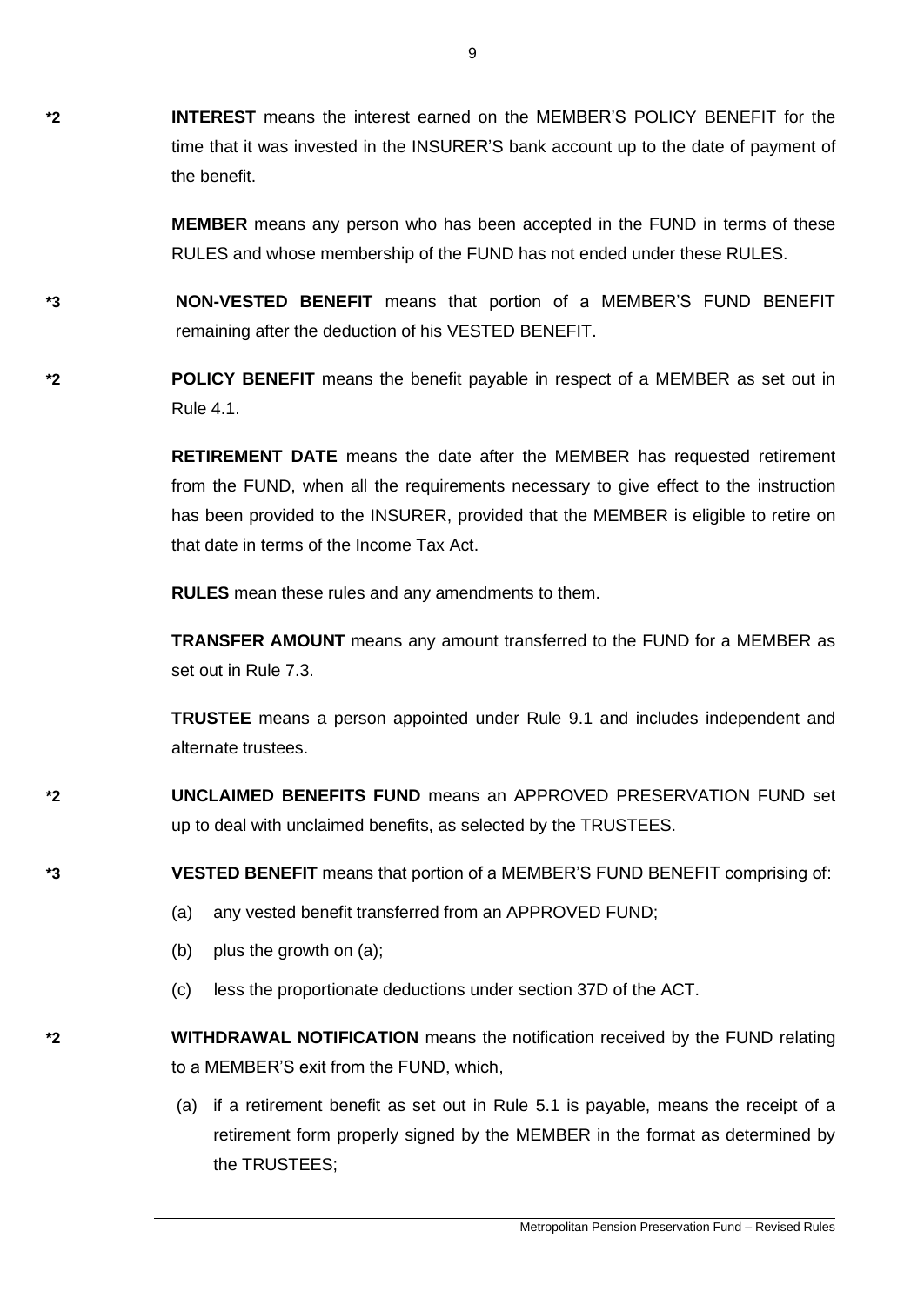(b) if a withdrawal benefit as set out in Rule 5.2 is payable, means the receipt of a withdrawal form properly signed by the MEMBER in the format as determined by the TRUSTEES,

together with the information required by the COMMISSIONER and all the information required by the FUND, included but not limited to the information required to request BANK VERIFICATION, or

(c) if a death benefit as set out in Rule 5.3 is payable, means notification of the MEMBER'S death.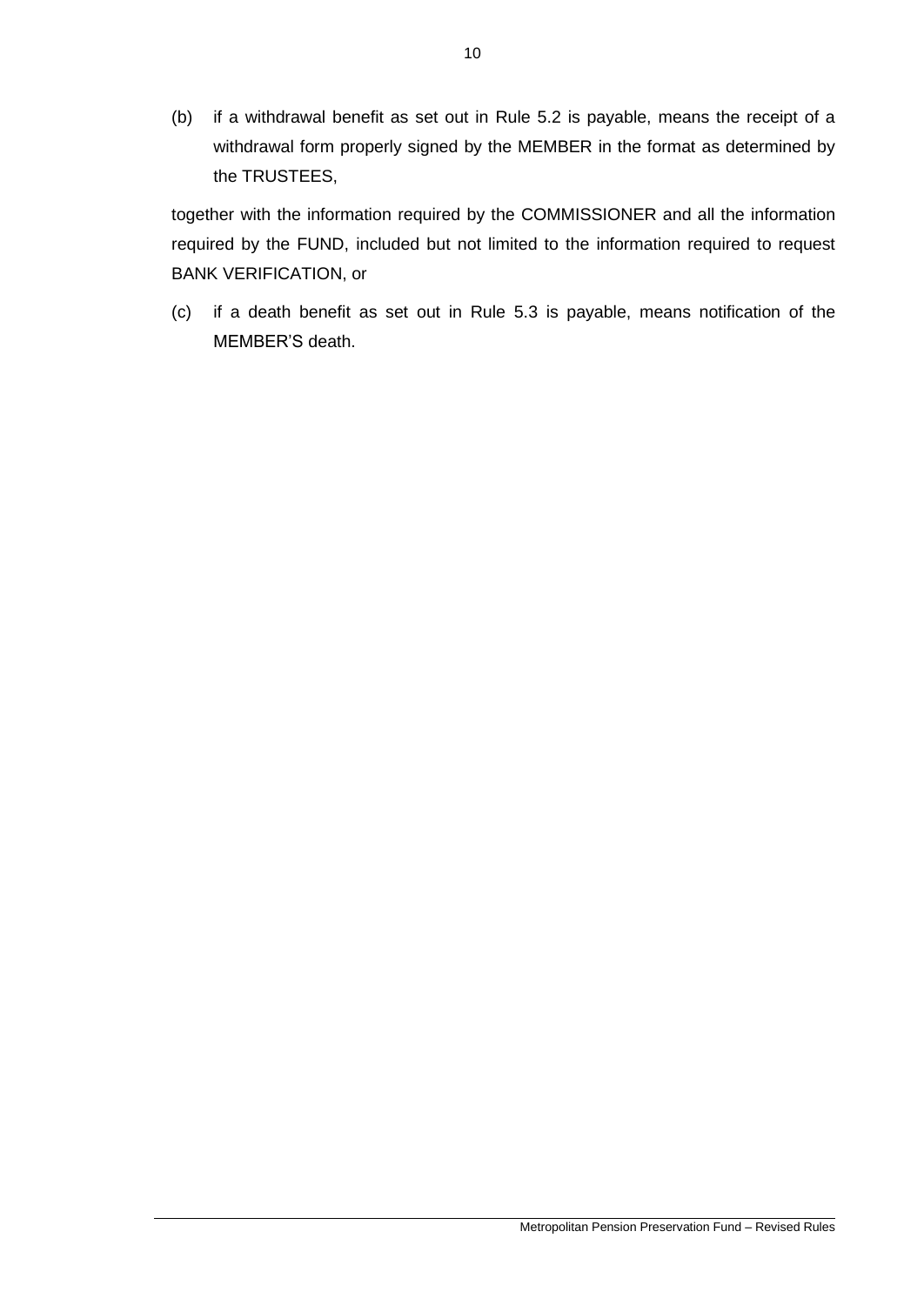#### **2. MEMBERSHIP**

#### **2.1 Who may become a MEMBER**

The following persons may become MEMBERS:

- 2.1.1 a member of an APPROVED PENSION FUND or an APPROVED PROVIDENT FUND whose membership of that fund has ended because of –
	- 2.1.1.1 his resignation, retrenchment or dismissal from employment;
	- 2.1.1.2 the winding up of that fund, or
	- 2.1.1.3 a transfer of business from one employer to another in terms of [section 197](http://olybrius/nxt/gateway.dll/jilc/kilc/turg/zurg/0urg/5n9g#0) of the Labour Relations Act,

as set out in paragraph (a)(i) of the definition of pension preservation fund in section 1 of the Income Tax Act:

### **\*2** 2.1.2 a member of an APPROVED PRESERVATION FUND if –

- 2.1.2.1 that fund was wound up, or
- 2.1.2.2 the MEMBER chose to have any lump sum benefit as set out in [paragraph 2\(1\)\(b\)\(ii\)](http://www.mylexisnexis.co.za/nxt/gateway.dll/jilc/kilc/alrg/ulrg/vlrg/k8k0a#69k) of the Second [Schedule](http://www.mylexisnexis.co.za/nxt/gateway.dll/jilc/kilc/alrg/ulrg/vlrg/k8k0a#673) to the Income Tax Act transferred to the FUND,

as set out in paragraph (a)(ii) of the definition of pension preservation fund in section 1 of the Income Tax Act;

- **\*3** 2.1.3 a member of an APPROVED FUND who has elected to transfer his retirement benefit from that fund to the FUND as set out in paragraph (a)(v) of the definition of pension preservation fund in section 1(1) of the Income Tax Act;
- **\*2** 2.1.4 a person who has elected to transfer an amount awarded to him in terms of a DIVORCE ORDER from an APPROVED FUND to the FUND, for his benefit;
	- 2.1.5 a member of the Government Employees Pension Fund who has elected to transfer his withdrawal benefit from that fund to the FUND, and
	- 2.1.6 a person who has elected to transfer an amount awarded to him in terms of a DIVORCE ORDER, from the Government Employees Pension Fund to the FUND, for his benefit.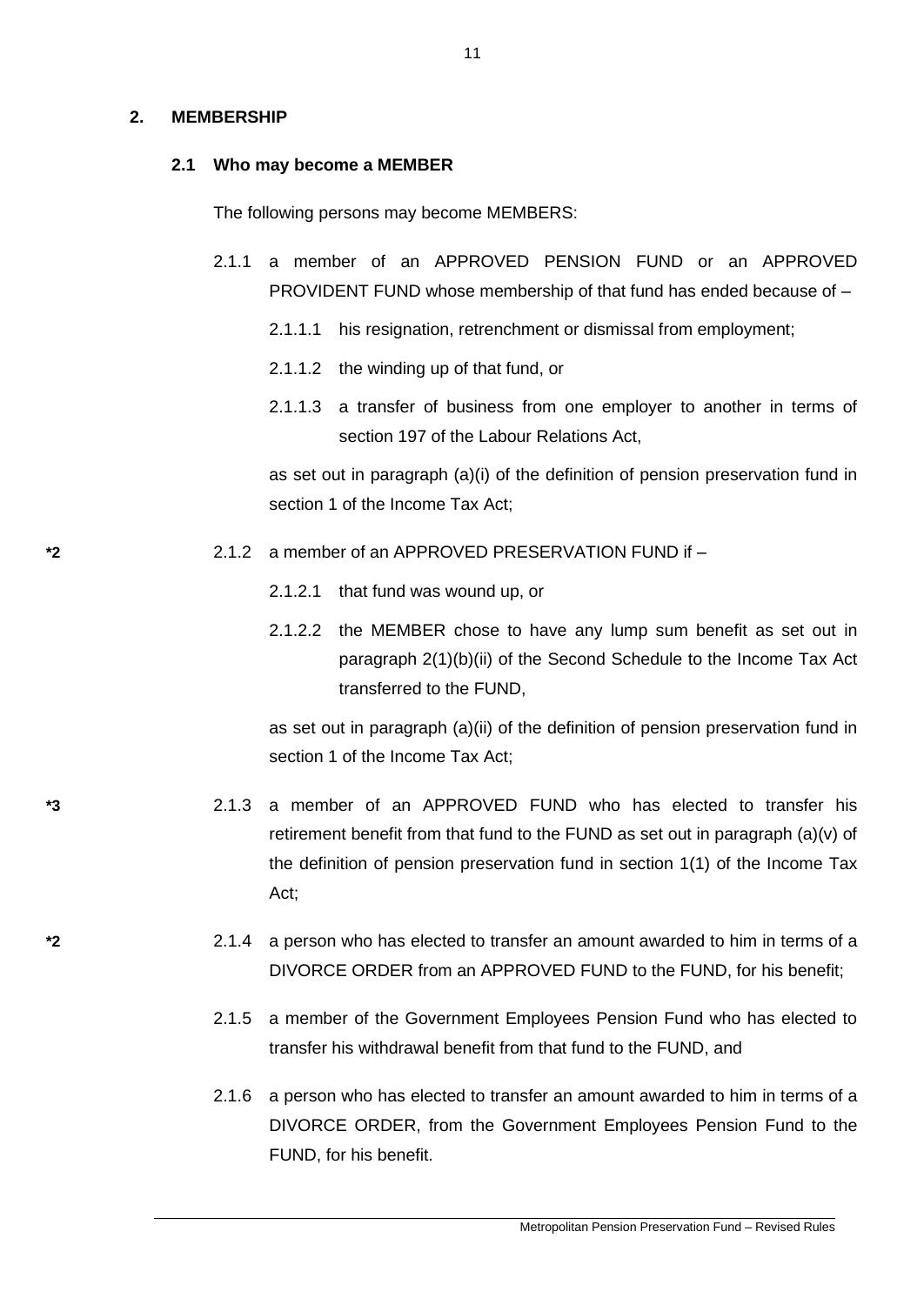# **2.2 When membership will start**

A MEMBER'S membership will start from the date on which his TRANSFER AMOUNT is received by the FUND.

# **2.3 When membership will end**

A MEMBER'S membership of the FUND will end as soon as –

- 2.3.1 he has received all the benefits owed to him in terms of these RULES when he –
	- 2.3.1.1 withdraws his total FUND BENEFIT from the FUND;
	- 2.3.1.2 retires from the FUND, or
	- 2.3.1.3 dies;
- 2.3.2 his FUND BENEFIT has been appropriated as referred to in Rule 4.5;
- 2.3.3 his FUND BENEFIT has been transferred to another fund and he is no longer entitled to any benefits in the FUND, or
- 2.3.4 the FUND has been terminated.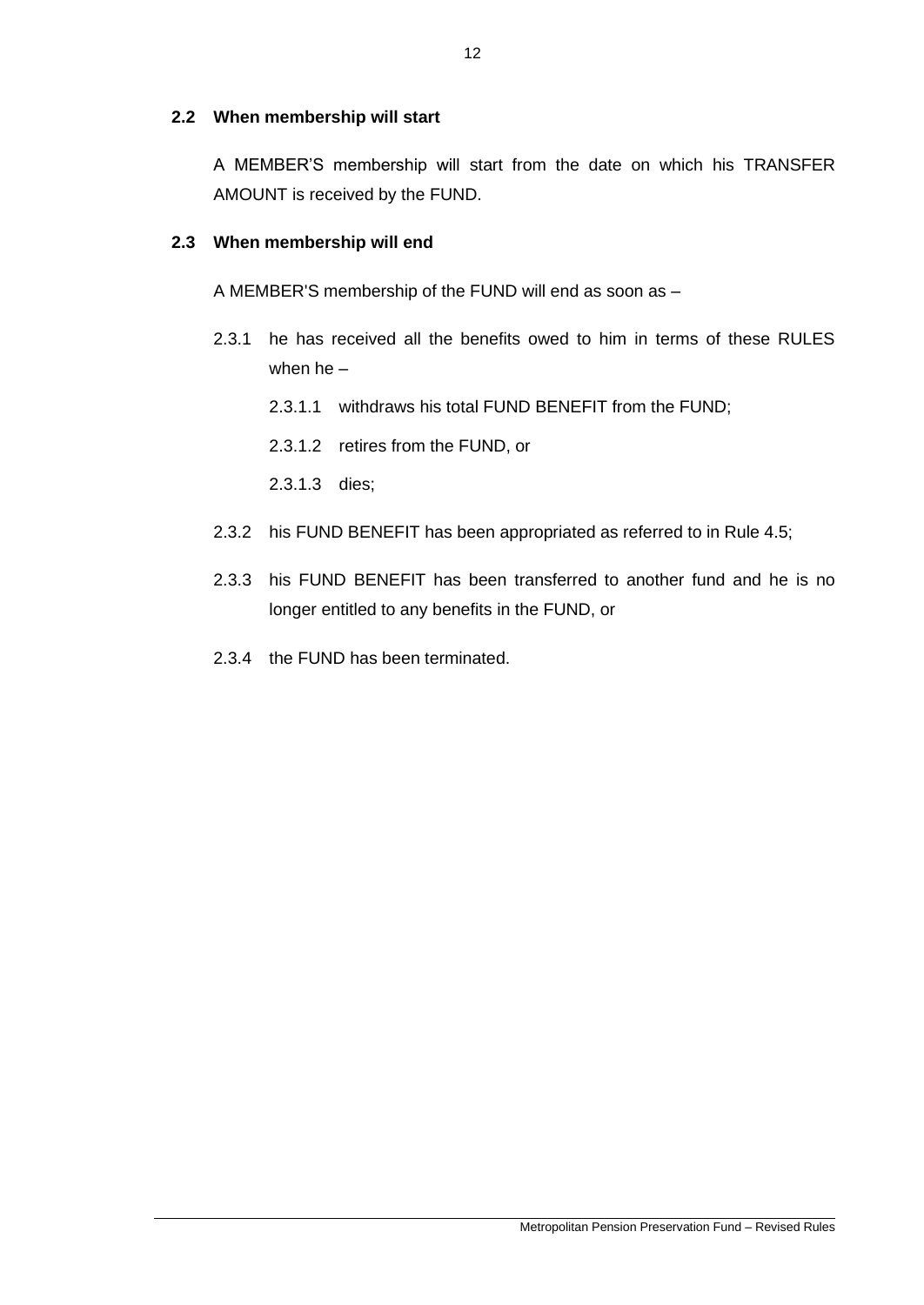#### **3. INVESTMENT OPTIONS**

#### **\*1 3.1 Investment choice**

- 3.1.1 A MEMBER can choose to invest his TRANSFER AMOUNT in one or more of the investment portfolios approved by the TRUSTEES, in which case Rule 3.1.2 will apply, or to invest his TRANSFER AMOUNT in one or more other types of investments, in which case Rule 3.1.3 will apply.
- 3.1.2 If a MEMBER chooses to invest his TRANSFER AMOUNT in one or more of the investment portfolios approved by the TRUSTEES, the following will apply:
- **\*2** 3.1.2.1 The TRUSTEES will be entitled to withdraw an investment portfolio from the approved list at any time, in which case the MEMBER'S POLICY BENEFIT will be invested as provided for under Rule 3.1.1 or in another type of investment under Rule 3.1.3;
	- 3.1.2.2 The TRUSTEES will be entitled, but not obliged, to require that the MEMBER be assisted by an accredited financial adviser;
	- 3.1.2.3 The MEMBER must give the TRUSTEES and the FUND the undertakings and indemnities as they may ask for from time to time, and
	- 3.1.2.4 The investments will be subject to legislation and any limitation or conditions that the TRUSTEES may impose from time to time.
	- 3.1.3 If a MEMBER chooses to invest his TRANSFER AMOUNT in one or more other types of investments, the following will apply in addition to the provisions listed under Rules 3.1.2.3 and 3.1.2.4:
		- 3.1.3.1 The TRUSTEES have to approve both the type of investment and the investment provider proposed by the MEMBER;
- **\*2** 3.1.3.2 The TRUSTEES will be entitled to terminate this investment at any time, in which case the MEMBER'S POLICY BENEFIT will be invested as provided for under Rule 3.1.1 or in another type of investment under Rule 3.1.3, and
	- 3.1.3.3 The MEMBER must be assisted by an accredited financial adviser.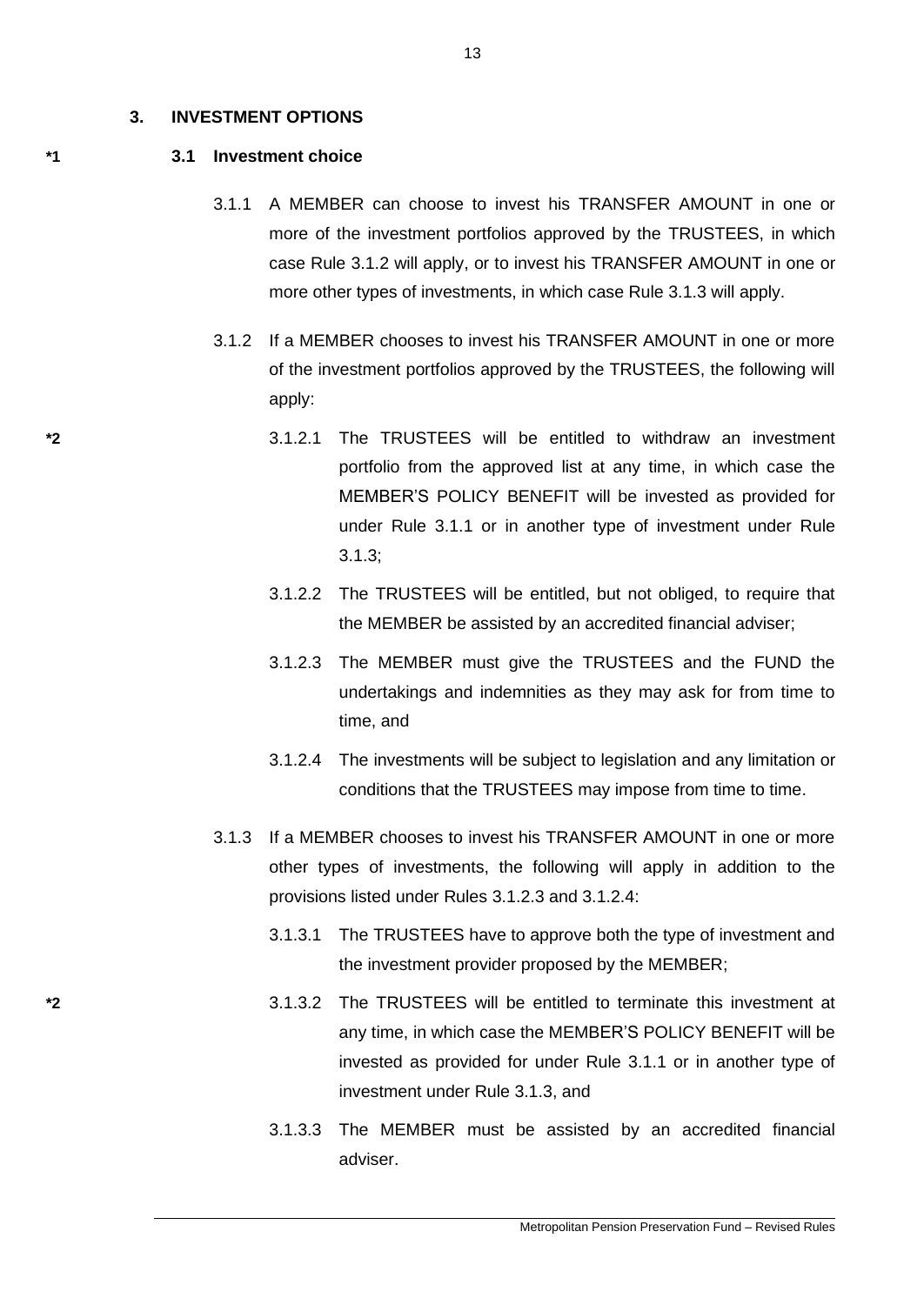3.1.4 The risk and responsibility regarding the choice of investments will at all times remain that of the MEMBER. Neither the FUND nor the TRUSTEES will in any way be liable for losses or damages suffered by a MEMBER or any other person in respect of any investment choice made by a MEMBER or any discretion exercised or not exercised by the TRUSTEES under Rule 3.

# **3.2 Selecting a FUND MEMBER POLICY**

- 3.2.1 The TRUSTEES will approve all new FUND MEMBER POLICIES and review the range of FUND MEMBER POLICIES that are available to MEMBERS for selection to make sure that these policies are suitable for the MEMBERS, as and when required.
- 3.2.2 A MEMBER will select a FUND MEMBER POLICY. Neither the FUND nor the TRUSTEES will give any advice to the MEMBER on this selection.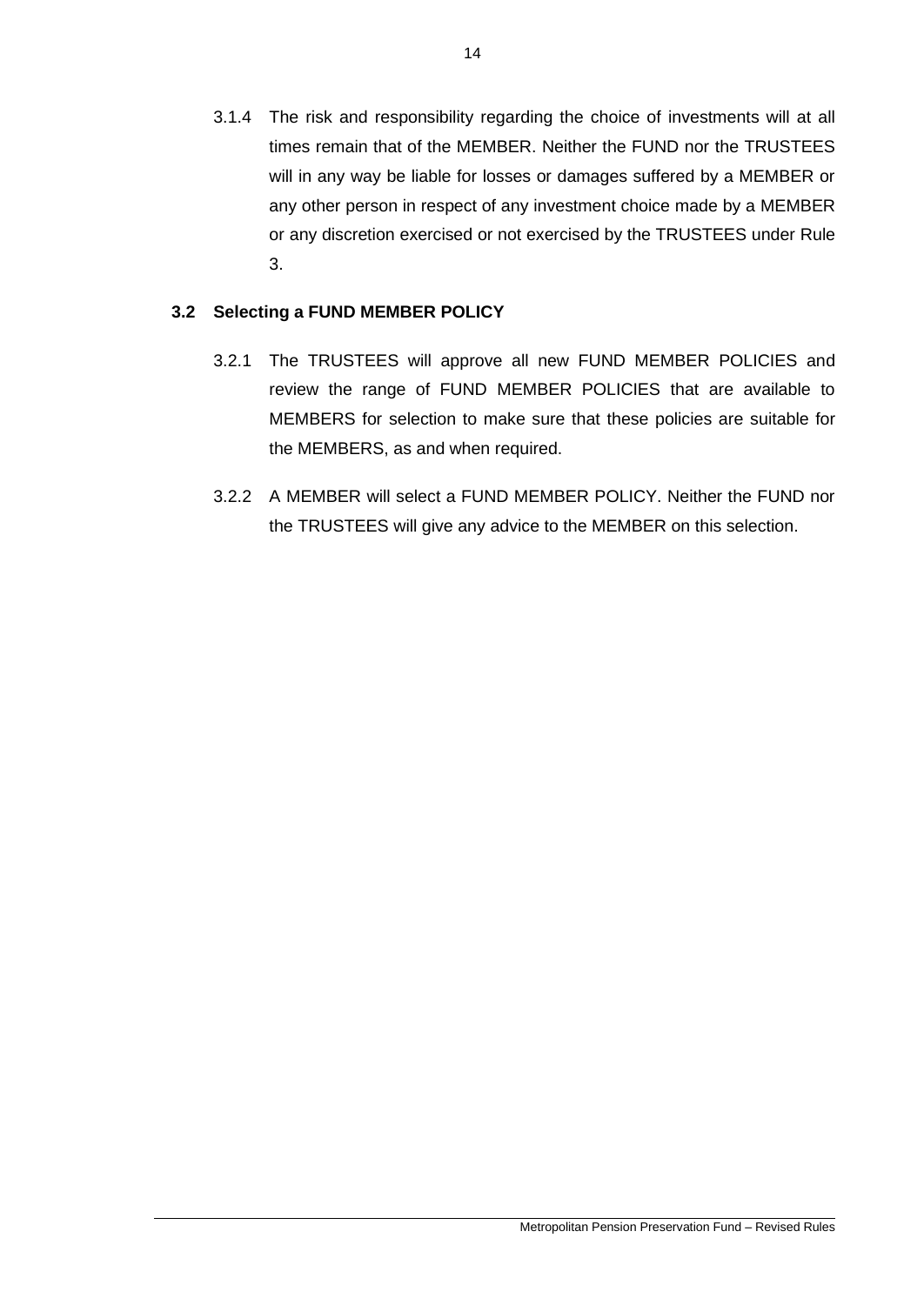**\*2 4. THE MEMBER'S POLICY BENEFIT**

- **\*2** 4.1 A MEMBER'S POLICY BENEFIT will be equal to the FUND'S corresponding claim from time to time as policyholder against the INSURER for the benefits provided or to be provided by the INSURER under the specific FUND MEMBER POLICY, less the deductions referred to in Rule 4.4, in line with the terms of the FUND MEMBER POLICY, the underlying actuarial basis of the FUND MEMBER POLICY and the prescriptions of the Long-term Insurance Act and the regulations issued under that Act, hereinafter referred to as the POLICY PRESCRIPTIONS.
- **\*1 \*2** 4.2 Where the FUND MEMBER POLICY reached the end of its contract term, the value of the FUND MEMBER POLICY will be invested in the investment portfolio selected by the TRUSTEES for that purpose (in this Rule referred to as the DEFERRED MATURITY INVESTMENT PORTFOLIO) for that MEMBER, unless the MEMBER chooses an alternative investment portfolio, if his FUND MEMBER POLICY so allows.
	- 4.3 Any change in the benefits provided or to be provided under the FUND MEMBER POLICY on account of a causal event, as determined in line with the POLICY PRESCRIPTIONS, has the result that the FUND'S liability relating to the MEMBER changes accordingly. The FUND will let the MEMBER or his BENEFICIARY know of a change regarding causal events.
- **\*2** 4.4 The following will be debited against the specific FUND MEMBER POLICY:
- **\*2** 4.4.1 the MEMBER'S share of the expenses, fees and costs relating to the FUND referred to in Rule 10.8, as set out in the specific FUND MEMBER POLICY;
	- 4.4.2 the costs incurred in tracing and verifying a MEMBER'S details or establishing the financial dependency of a MEMBER'S BENEFICIARY, and
- **\*2** 4.4.3 any amount assigned from a MEMBER'S benefit or pension interest to his non-member spouse in terms of a DIVORCE ORDER as set out in section 37D(1)(d) of the ACT and/or any amount payable in terms of a maintenance order, together with tax thereon, if legislation allows for it. The FUND'S responsibility to make the deduction will be limited to the MEMBER'S POLICY BENEFIT as at the date of the maintenance or DIVORCE ORDER, less the tax payable by the MEMBER, if applicable.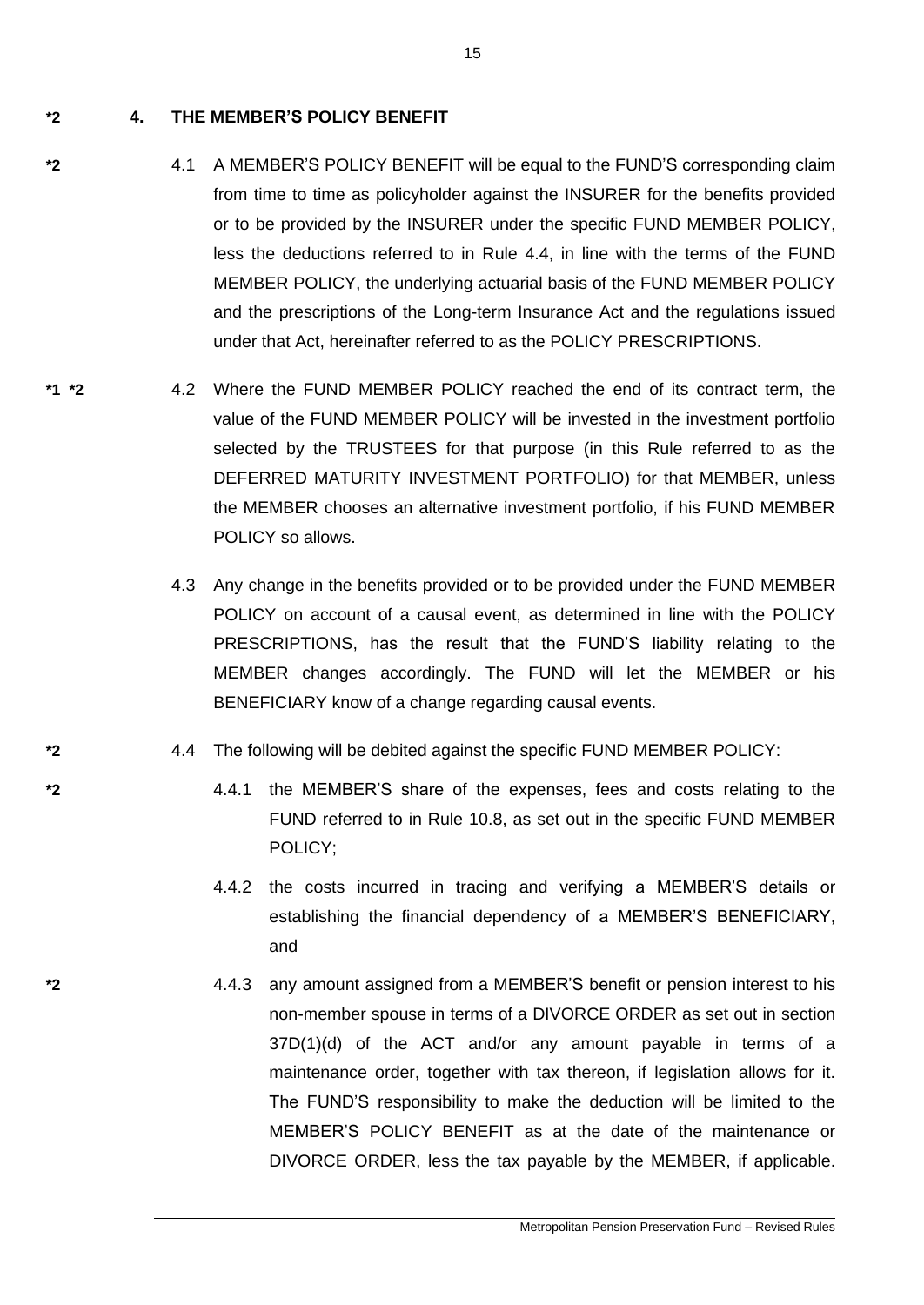The amount deducted will be invested in the INSURER'S bank account until the date it is paid.

- 
- **\*2** 4.5 If a MEMBER'S POLICY BENEFIT is lower than the minimum amount determined by the TRUSTEES from time to time, the FUND may appropriate that POLICY BENEFIT to cover the deductions referred to in Rule 4.4 in respect of that MEMBER, whereupon the MEMBER'S membership of the FUND will come to an end.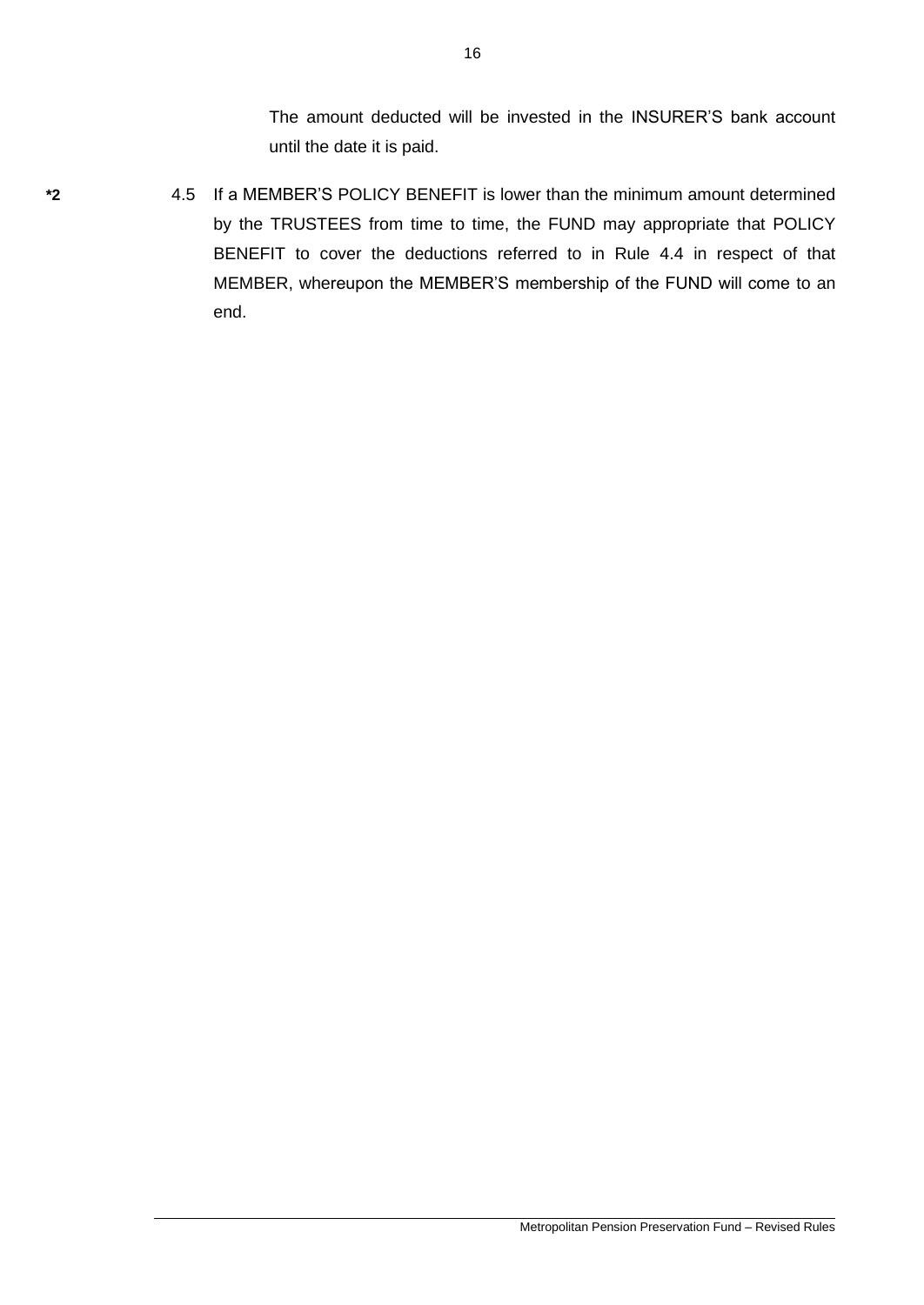#### **5. THE MEMBER'S BENEFITS**

### **5.1 Retirement**

### **5.1.1 Normal retirement**

A MEMBER who retires on his RETIREMENT DATE will become entitled to his FUND BENEFIT.

#### **\*2 5.1.2 Early retirement due to ill-health**

A MEMBER who becomes permanently incapable of carrying on his occupation due to sickness, accident, injury or incapacity through infirmity of body or mind may, by providing the TRUSTEES with acceptable medical evidence, retire from the FUND before his RETIREMENT DATE. He will then become entitled to his FUND BENEFIT.

#### **\*2 5.1.3 Disinvestment of retirement benefit**

The FUND will start with the DISINVESTMENT PROCESS relating to the MEMBER'S POLICY BENEFIT as soon as possible after receiving the WITHDRAWAL NOTIFICATION.

#### **\*3 5.1.4 Payment of retirement benefit**

- 5.1.4.1 The FUND will only pay the FUND BENEFIT once the BANK VERIFICATION has been completed and the FUND has received all the documents and other information relating to the MEMBER that are required to make payment.
- 5.1.4.2 After being given access to retirement benefits counselling as envisaged in the ACT, a MEMBER –
	- 5.1.4.2.1 may take his full VESTED BENEFIT as a lump sum;
	- 5.1.4.2.2 may take up to one-third of his NON-VESTED BENEFIT as a lump sum, and
	- 5.1.4.2.3 must use the balance of the FUND BENEFIT, subject to the *de minimis* amount prescribed in the Income Tax Act, to purchase an annuity (including a living annuity), a combination of annuities or a combination of types of annuities in the MEMBER'S name from one or more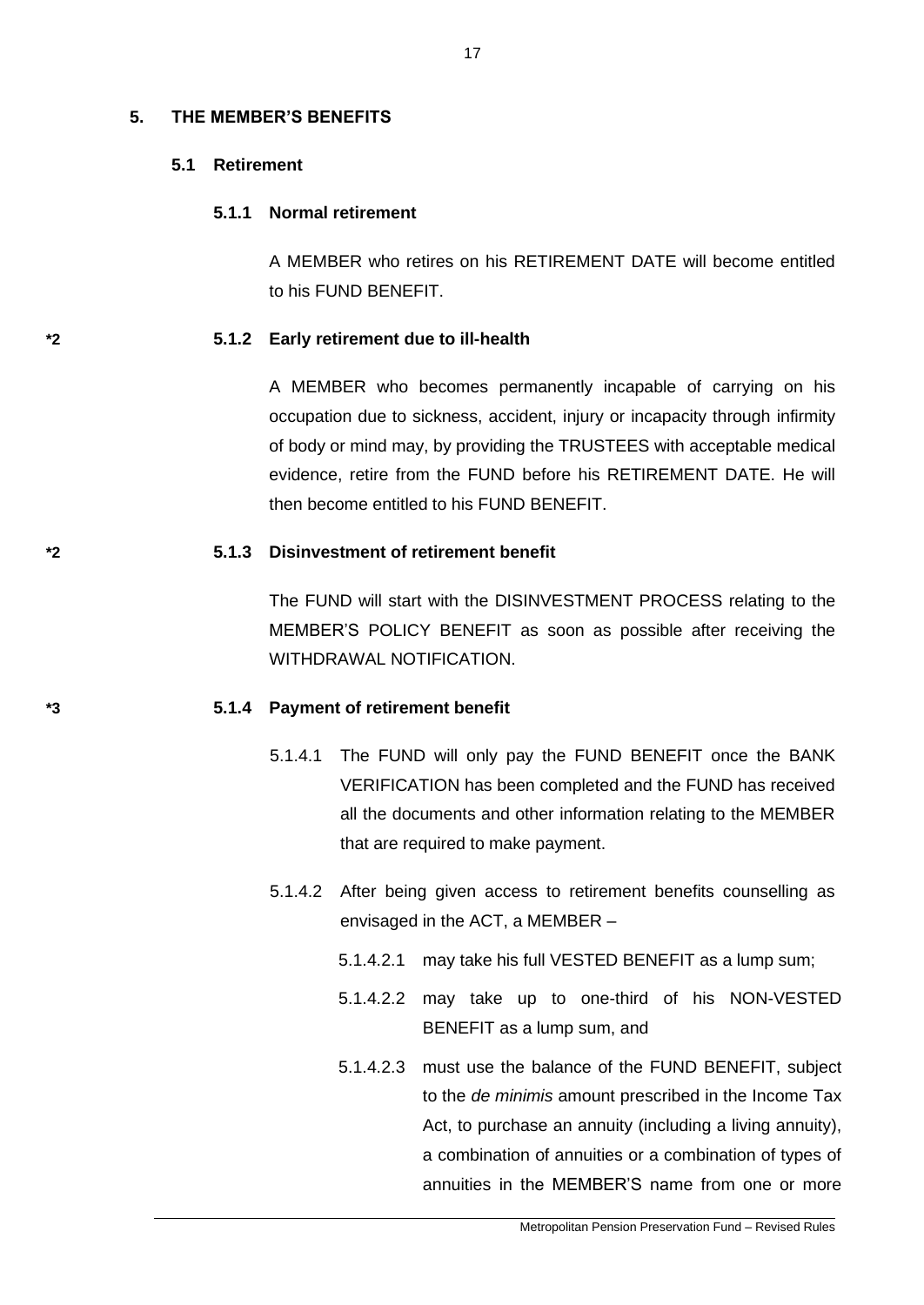INSURERS, chosen from the range of annuities selected by the TRUSTEES or alternative annuities chosen by the MEMBER.

- 5.1.4.3 An annuity referred to in Rules 5.1.4.2.3 must be compulsory, non-commutable, payable for and based on the lifetime of the MEMBER or the value of retirement interest, if applicable, and may not be transferred, assigned, reduced, hypothecated or attached by creditors as contemplated by the provisions of sections 37A and 37B of the ACT.
- 5.1.4.4 If a MEMBER chooses to purchase more than one annuity, the amount to purchase each annuity may not be less than the de minimis amount prescribed in the Income Tax Act.
- 5.1.4.5 The MEMBER must inform the FUND of his choice on this matter in writing at the time of his WITHDRAWAL NOTIFICATION.
- 5.1.4.6 As soon as the INSURER has received the cash consideration for the purchase of the annuity referred to in Rule 5.1.4.2.3 and has received the relevant information to make payment possible, and the FUND has paid the balance of the MEMBER'S FUND BENEFIT to the MEMBER, that MEMBER'S membership of the FUND will end. The FUND will then have no further responsibility relating to the MEMBER and neither the MEMBER nor his BENEFICIARIES will be able to make any further claim against the FUND. The INSURER from whom the MEMBER bought the annuity will be solely liable and responsible for the payment of the annuity.
- 5.1.4.7 The FUND will apply for a tax directive as soon as possible after the later of the finalisation of the DISINVESTMENT PROCESS relating to the MEMBER'S POLICY BENEFIT and receipt of instructions with regards to how much of the benefit should be paid as a lump sum.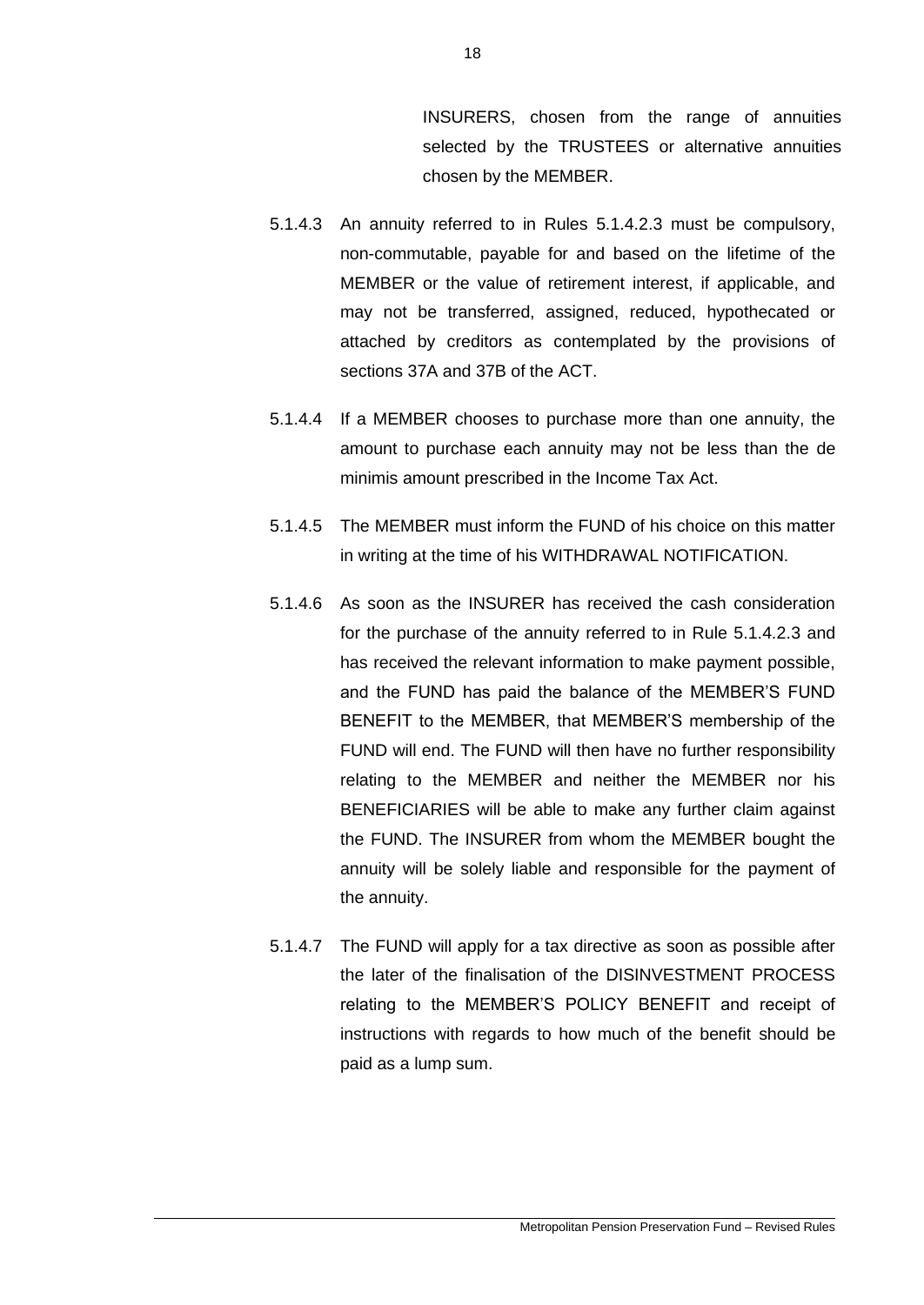- 5.1.4.8 When the FUND receives the tax directive, it will
	- 5.1.4.8.1 deduct the tax from the retirement benefit and pay it to the COMMISSIONER as soon as possible, and
	- 5.1.4.8.2 pay the remaining FUND BENEFIT as soon as possible after receipt of the tax directive, subject to Rule 5.1.4.1.
- 5.1.4.9 Where the COMMISSIONER asks that the MEMBER contact the COMMISSIONER'S office, the FUND will pass that message on to the MEMBER and any further action on the payment of the benefit will be postponed until the MEMBER has resolved this issue with the COMMISSIONER. If the MEMBER does not manage to resolve his tax issues with the COMMISSIONER within 6 months from the date on which the FUND received the tax directive, the FUND will reinstate his POLICY BENEFIT. His benefit will be invested in the investment portfolio selected by the TRUSTEES for this purpose, unless the MEMBER requests otherwise. The FUND will start with the DISINVESTMENT PROCESS relating to the MEMBER'S POLICY BENEFIT within 7 DAYS of receiving confirmation that the MEMBER'S tax affairs have been resolved and the provisions of Rules 5.1.4.7 and 5.1.4.8 will apply.

#### **\*2 \*3 5.1.5 Transfer of ownership of FUND MEMBER POLICY**

The FUND may transfer ownership of the FUND MEMBER POLICY to the MEMBER if the MEMBER requested it. The FUND will first buy the annuity as referred to in Rule 5.1.4.2.3 and deduct the required tax on the lump sum benefit from the value of the FUND MEMBER POLICY, whereafter it will transfer ownership of the FUND MEMBER POLICY to the MEMBER.

### **5.2 Withdrawal**

### **5.2.1 Withdrawal benefit**

5.2.1.1 Subject to Rule 5.2.1.3, a MEMBER may, before he reaches his RETIREMENT DATE, make one withdrawal from his FUND BENEFIT. This one withdrawal applies separately to each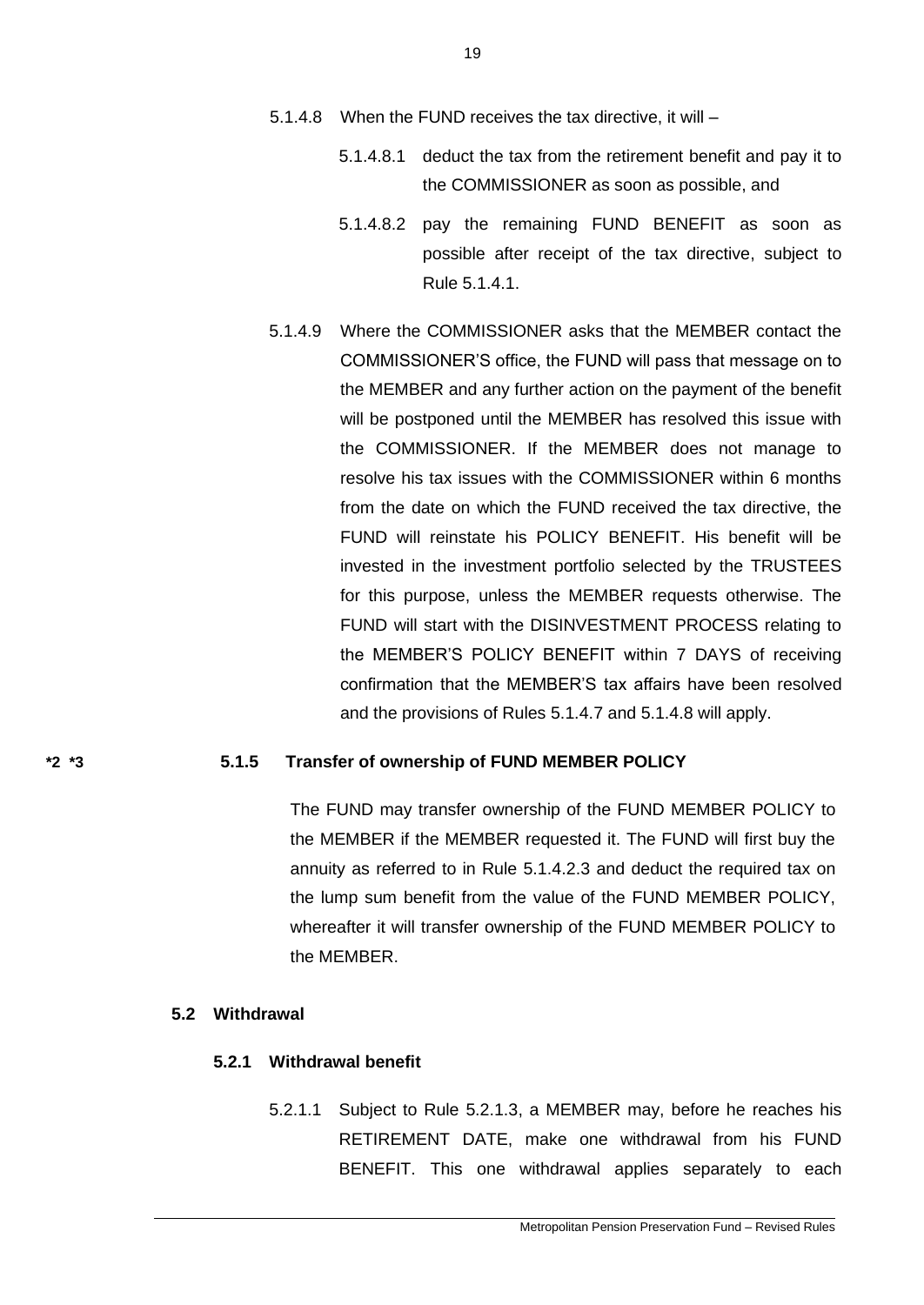TRANSFER AMOUNT and may be equal to the whole of the MEMBER'S FUND BENEFIT or only a part thereof.

- **\*2** 5.2.1.2 A MEMBER who emigrated from South Africa or ceased to be a South African tax resident for at least three consecutive years as contemplated in paragraph (c)(ii)(aa) of the definition of "pension preservation fund" in section 1(1) of the Income Tax Act, or departed from South Africa at the expiry of a visa as contemplated in paragraph (c)(ii)(bb) of the definition of "pension preservation fund" in section 1(1) of the Income Tax Act, may elect to have his FUND BENEFIT, or the balance thereof if he has already made a pre-retirement withdrawal under Rule 5.2.1.1, paid to him before he reaches his RETIREMENT DATE.
- **\*3** 5.2.1.3 The provisions of Rule 5.2.1.1 will not apply to a MEMBER who transferred his retirement benefit from an APPROVED PENSION FUND, APPROVED PROVIDENT FUND or APPROVED PRESERVATION FUND as referred to in Rule 7.3.3.

#### **\*2 5.2.2 Disinvestment of withdrawal benefit**

The FUND will start with the DISINVESTMENT PROCESS relating to the MEMBER'S POLICY BENEFIT as soon as possible after receiving the WITHDRAWAL NOTIFICATION.

#### **5.2.3 Payment of withdrawal benefit**

- 5.2.3.1 The FUND will only pay the withdrawal benefit once the BANK VERIFICATION has been completed and the FUND has received all the documents and other information relating to the MEMBER that are required to make payment.
- **\*3** 5.2.3.2 Withdrawal benefits will be paid as a lump sum. Subject to the requirements of the COMMISSIONER and the Income Tax Act, a MEMBER who withdraws has the following choices:
	- 5.2.3.2.1 take his whole withdrawal benefit as a lump sum;
	- 5.2.3.2.2 transfer his whole withdrawal benefit to an APPROVED FUND or an APPROVED RETIREMENT ANNUITY FUND, or

20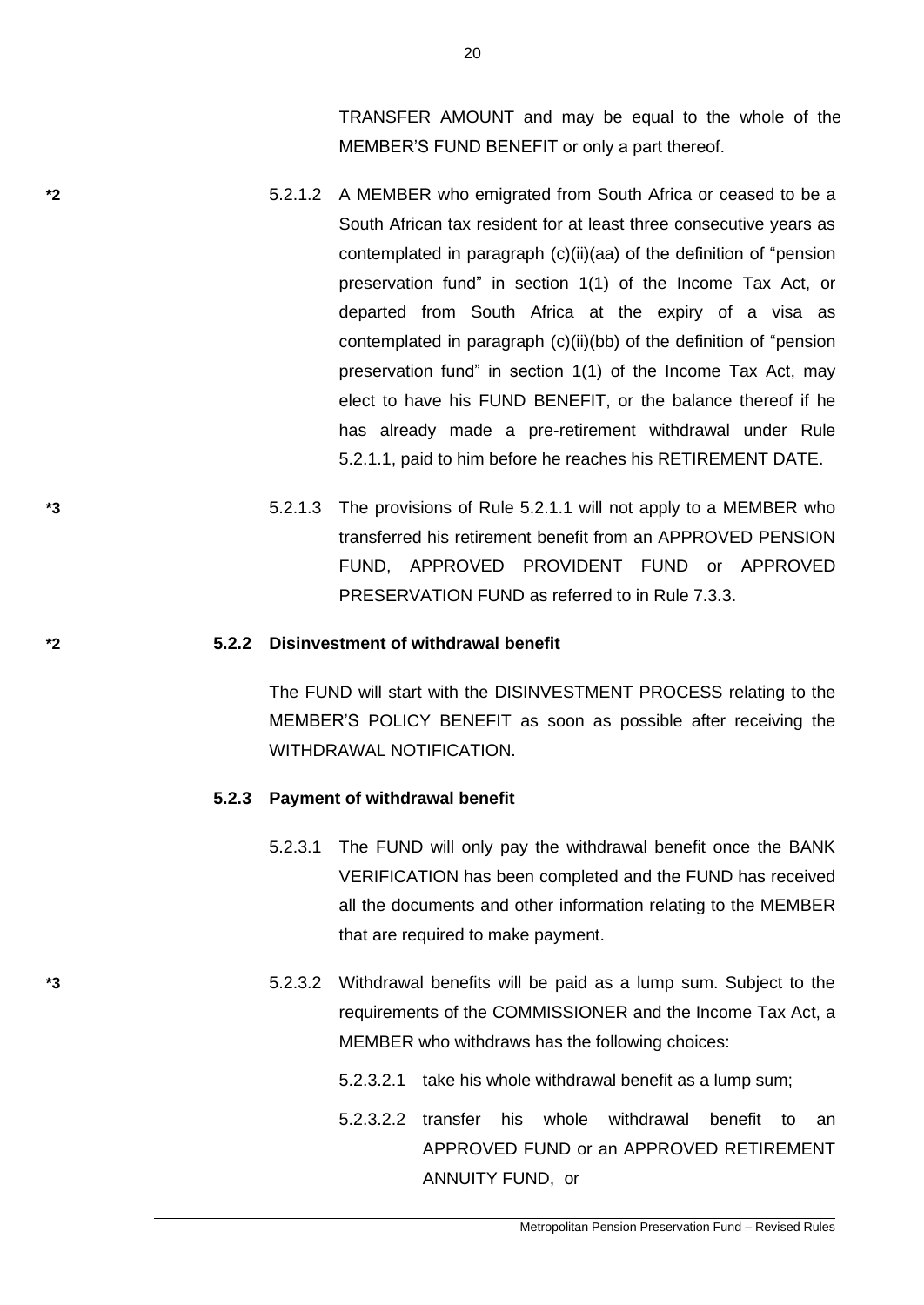- 5.2.3.2.3 take a portion of his withdrawal benefit as a lump sum and transfer the balance to an APPROVED FUND or an APPROVED RETIREMENT ANNUITY FUND.
- 5.2.3.3 In order to determine the accrual date for purposes of the Income Tax Act, the following dates will be considered to be the date on which the MEMBER made an election to have the benefit paid to him:
	- 5.2.3.3.1 the date on which the FUND receives the confirmation of the MEMBER'S election to have the benefit paid to him;
	- 5.2.3.3.2 the date on which the FUND receives the WITHDRAWAL NOTIFICATION, and
	- 5.2.3.3.3 the MEMBER'S actual withdrawal date.
- 5.2.3.4 Once the FUND has paid a withdrawal benefit or transferred it to another fund, the FUND will have no further liability in respect of the MEMBER. Where the withdrawal benefit has been transferred to another fund, it will be the sole responsibility of that fund to pay the benefit.
- **\*2** 5.2.3.5 The FUND will apply for a tax directive as soon as possible after the later of finalisation of the DISINVESTMENT PROCESS relating to the MEMBER'S POLICY BENEFIT and receipt of instructions with regards to how much of the benefit should be paid as a lump sum.
	- 5.2.3.6 When the FUND receives the tax directive, it will
		- 5.2.3.6.1 deduct the tax from the withdrawal benefit and pay it to the COMMISSIONER as soon as possible, and
- **\*2** 5.2.3.6.2 pay the remaining FUND BENEFIT as soon as possible after receipt of the tax directive, subject to Rule 5.2.3.1.
- **\*2** 5.2.3.7 Where the COMMISSIONER asks that the MEMBER contact the COMMISSIONER'S office, the FUND will pass that message on to the MEMBER and any further action on the payment of the benefit will be postponed until the MEMBER has resolved this issue with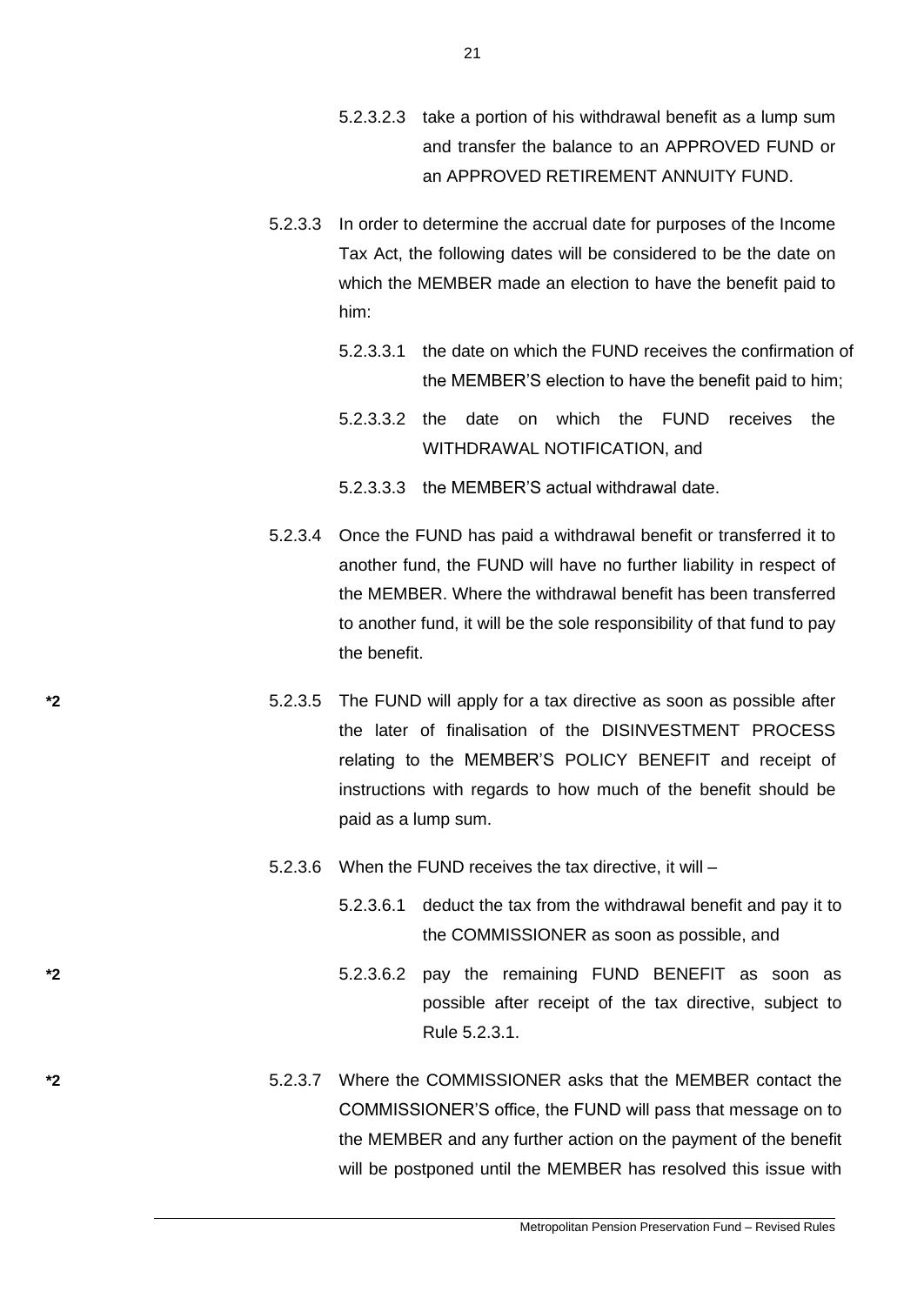the COMMISSIONER. If the MEMBER does not manage to resolve his tax issues with the COMMISSIONER within 6 months from the date on which the FUND received the tax directive, the FUND will reinstate his POLICY BENEFIT. His benefit will be invested in the investment portfolio selected by the TRUSTEES for this purpose, unless the MEMBER requests otherwise. The FUND will start with the DISINVESTMENT PROCESS relating to the MEMBER'S POLICY BENEFIT within 7 DAYS of receiving confirmation that the MEMBER'S tax affairs have been resolved and the provisions of Rules 5.2.3.5 and 5.2.3.6 will apply.

#### **\*2 5.2.4 Cession of FUND MEMBER POLICY**

Instead of paying a withdrawal benefit to the MEMBER, the FUND may cede the FUND MEMBER POLICY to him, after complying with the legislative requirements for such cession.

#### **5.3 Death**

#### **5.3.1 Death benefit**

If a MEMBER dies, the FUND will pay his FUND BENEFIT.

### **\*2 5.3.2 Disinvestment of death benefit**

The FUND will start with the DISINVESTMENT PROCESS relating to the MEMBER'S POLICY BENEFIT as soon as possible after receiving the WITHDRAWAL NOTIFICATION.

#### **5.3.3 Payment of death benefit**

- **\*2** 5.3.3.1 The TRUSTEES must decide on the distribution of the MEMBER'S FUND BENEFIT, following the provisions of section 37C of the ACT.
	- 5.3.3.2 A BENEFICIARY becomes entitled to a MEMBER'S death benefit on the date of the finalisation of the TRUSTEES' resolution on how the death benefit must be distributed.
- **\*2** 5.3.3.3 The FUND will pay the FUND BENEFIT once the FUND has received all the documents and other information that are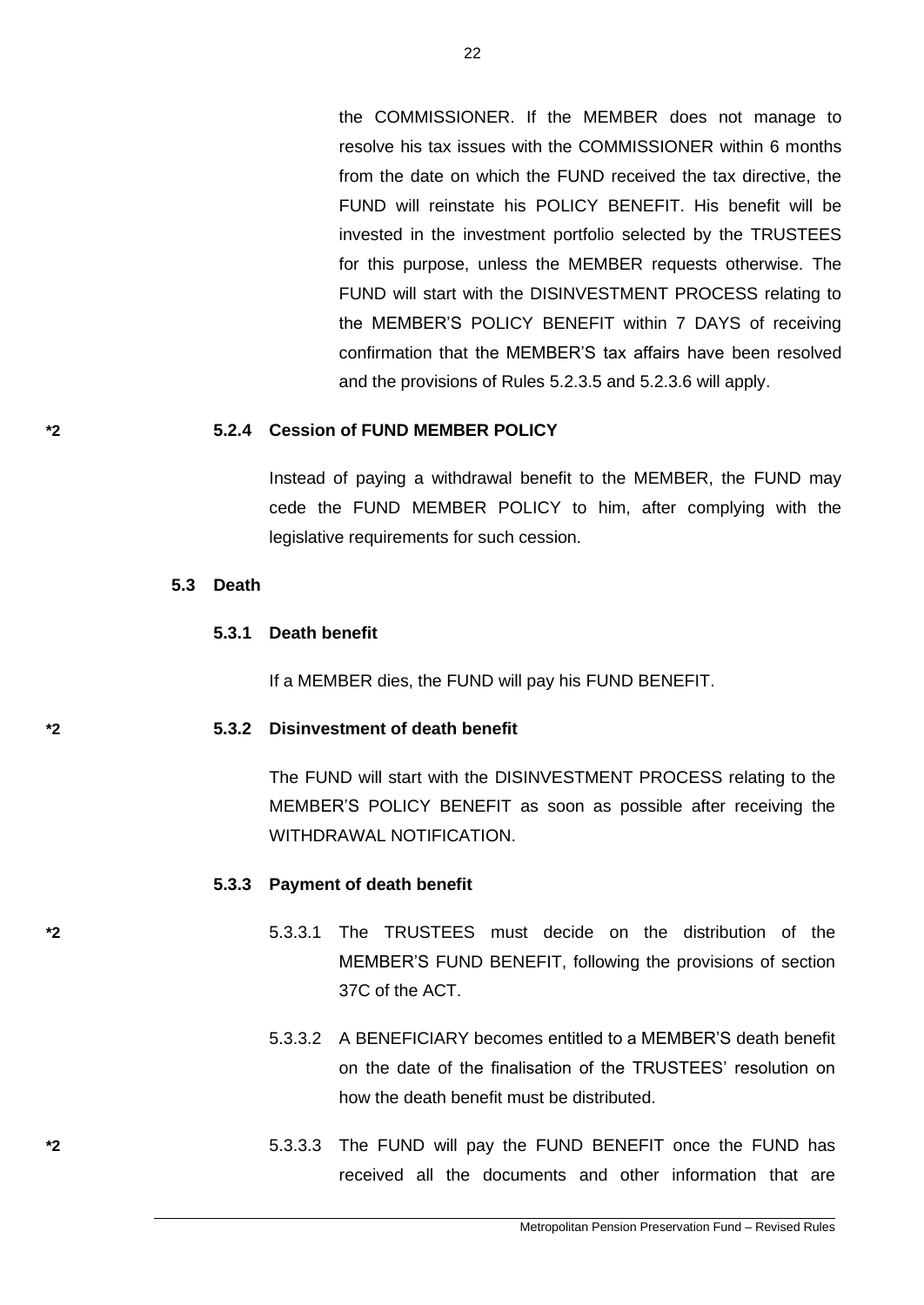required to make payment and after the BANK VERIFICATION has been completed.

- **\*2 \*3** 5.3.3.4 The FUND will pay the FUND BENEFIT as a lump sum. If any of the BENEFICIARIES want the FUND BENEFIT or a part thereof to be used to purchase an annuity in the BENEFICIARY'S name from one or more INSURERS, they must let the FUND know in writing within one calendar month from the date of the TRUSTEES' final resolution on the distribution of the FUND BENEFIT.
- **\*2 \*3** 5.3.3.5 As soon as the BENEFICIARY has purchased an annuity, the FUND will have no further responsibility relating to that BENEFICIARY. The INSURER from whom the BENEFICIARY purchased the annuity will be solely responsible for the payment of the annuity.
- **\*2** 5.3.3.6 The FUND will apply for a tax directive as soon as possible after the requirements as set out in Rules 5.3.3.3 and 5.3.3.4 have been met.
- **\*2** 5.3.3.7 When the FUND receives the tax directive, it will
	- 5.3.3.7.1 deduct the tax from the FUND BENEFIT and pay it to the COMMISSIONER as soon as possible, and
	- 5.3.3.7.2 pay the FUND BENEFIT as soon as possible after receipt of the tax directive, subject to Rule 5.3.3.4.
- **\*2** 5.3.3.8 Where the tax directive asks that the taxpayer contact the COMMISSIONER'S office, the FUND will pass that message on to the MEMBER'S BENEFICIARIES and/or the executor of the MEMBER'S estate and any further action on the payment of the benefit will be postponed until the BENEFICIARIES or the executor have sorted this out with the COMMISSIONER. If the MEMBER'S tax issues have not been resolved within 6 months from the date on which the FUND received the tax directive, the FUND will reinstate the MEMBER'S POLICY BENEFIT. His benefit will be invested in the investment portfolio selected by the TRUSTEES for this purpose. The FUND will start with the DISINVESTMENT PROCESS relating to the MEMBER'S POLICY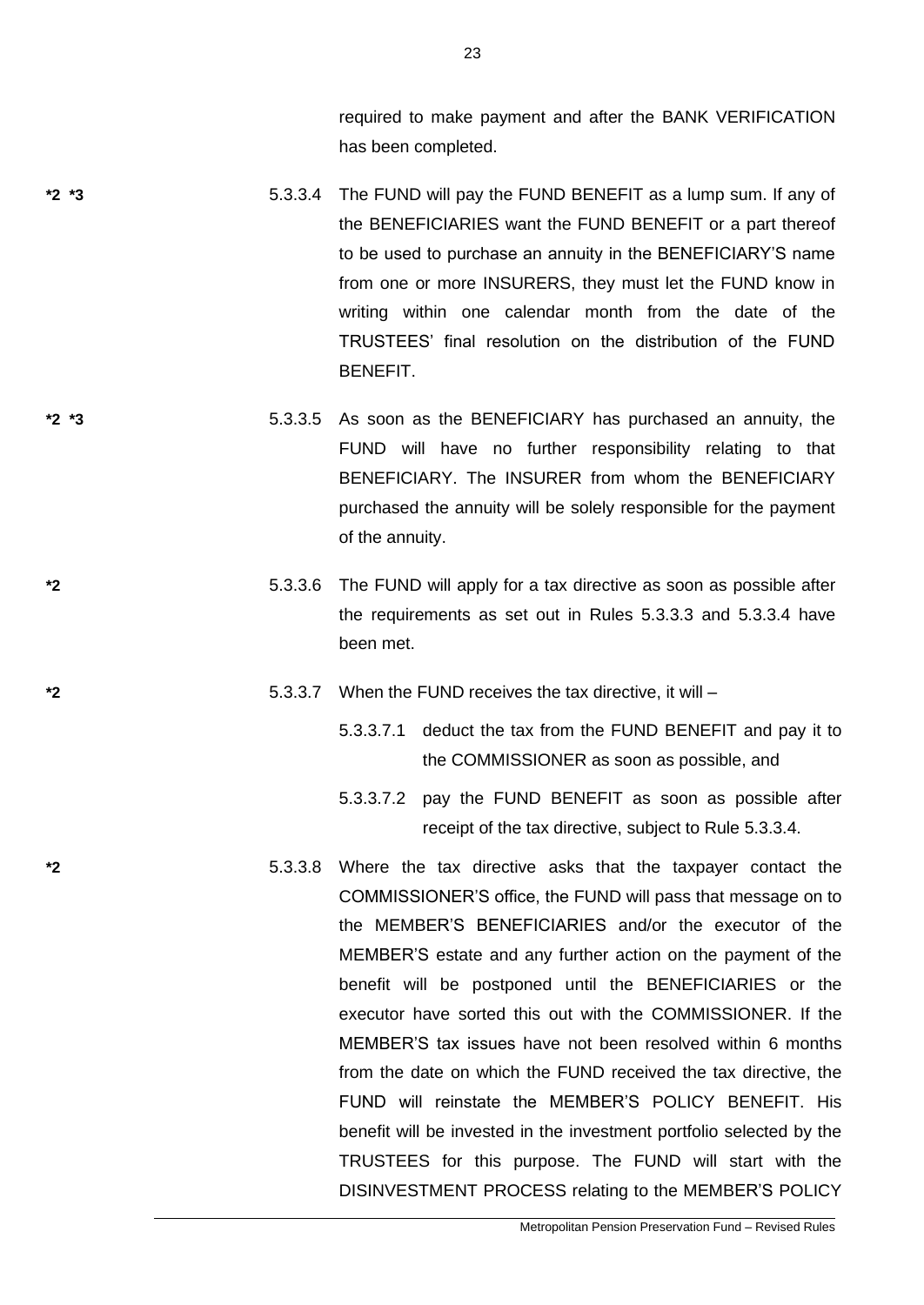BENEFIT within 7 DAYS of receiving confirmation that the MEMBER'S tax affairs have been resolved and the provisions of Rules 5.3.3.6 and 5.3.3.7 will apply.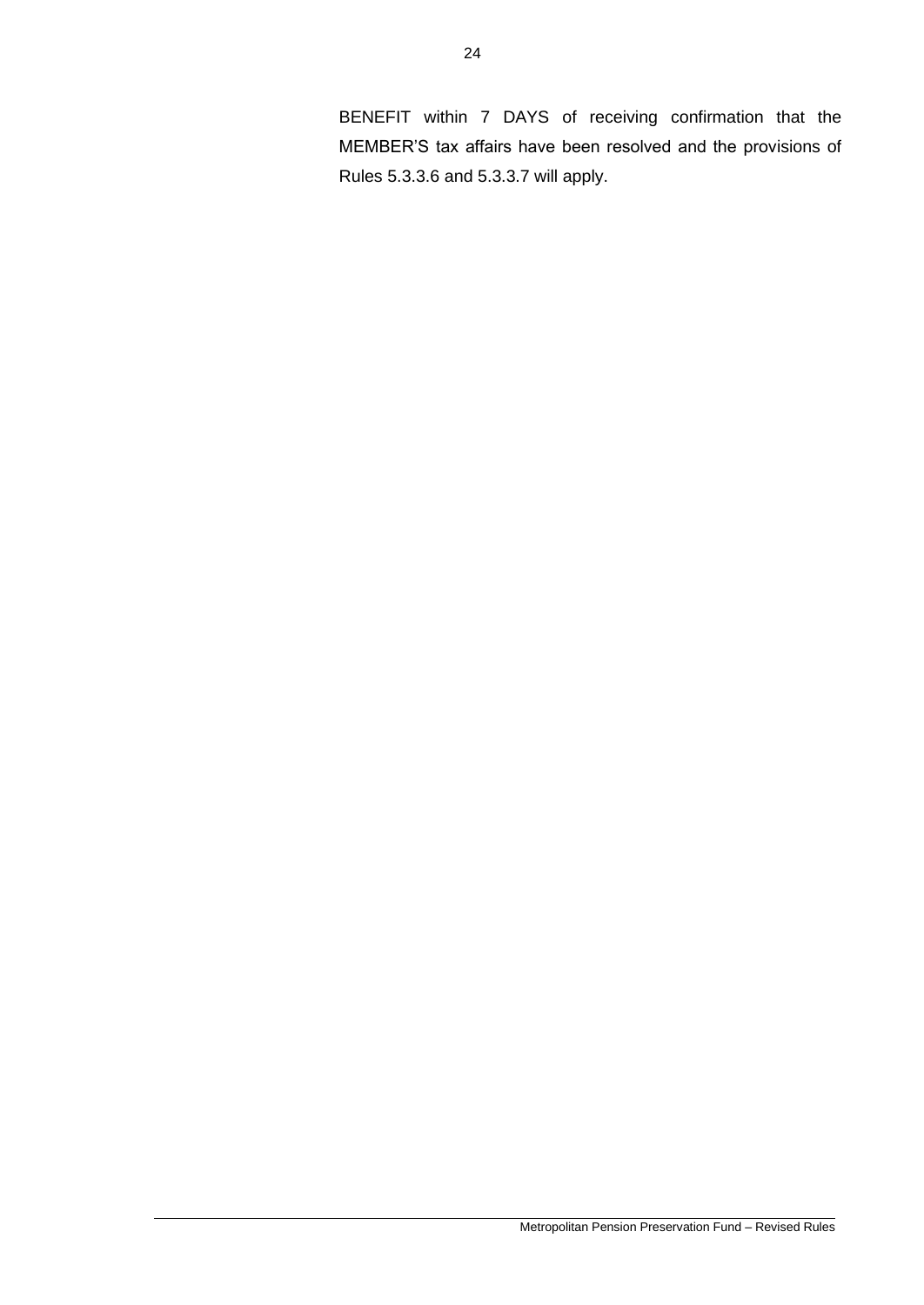# **6. GENERAL PROVISIONS REGARDING BENEFITS**

## **6.1 The duty of the person who claims**

Any person entitled to a benefit from the FUND must supply the FUND with –

6.1.1 acceptable proof of his age and identity, if the FUND asks for it, and

6.1.2 such other information as the FUND may reasonably request,

before the FUND will pay the benefit.

## **6.2 Benefits cannot be transferred**

A MEMBER or his BENEFICIARY cannot hand over, encumber, pledge, cede or alienate a benefit under the FUND, except as permitted by the ACT.

## **6.3 Benefits cannot be reduced**

The prohibitions about the reduction of a benefit as set out in section 37A of the ACT apply to a benefit and a right to a benefit in terms of these RULES.

## **6.4 Deduction from benefit**

The FUND may make any deduction from a benefit that is permitted by the ACT.

# **6.5 How and where the FUND will pay a benefit**

- 6.5.1 The ADMINISTRATOR will pay a benefit to the MEMBER or BENEFICIARY entitled to it by way of electronic funds transfer (EFT) into the bank account of the MEMBER or BENEFICIARY as specified by the MEMBER or the BENEFICIARY, as the case may be. Where a MEMBER or BENEFICIARY provides sufficient proof that he is not able to open a bank account, the ADMINISTRATOR will pay the benefit to the third party nominated by the MEMBER or BENEFICIARY to receive such payment on his behalf. Such payment shall be regarded as payment to the MEMBER or BENEFICIARY concerned.
- 6.5.2 This account must be held with a bank registered in the Republic of South Africa in terms of the Banks Act.
- 6.5.3 The FUND may make payment in another manner and on such terms as it may determine.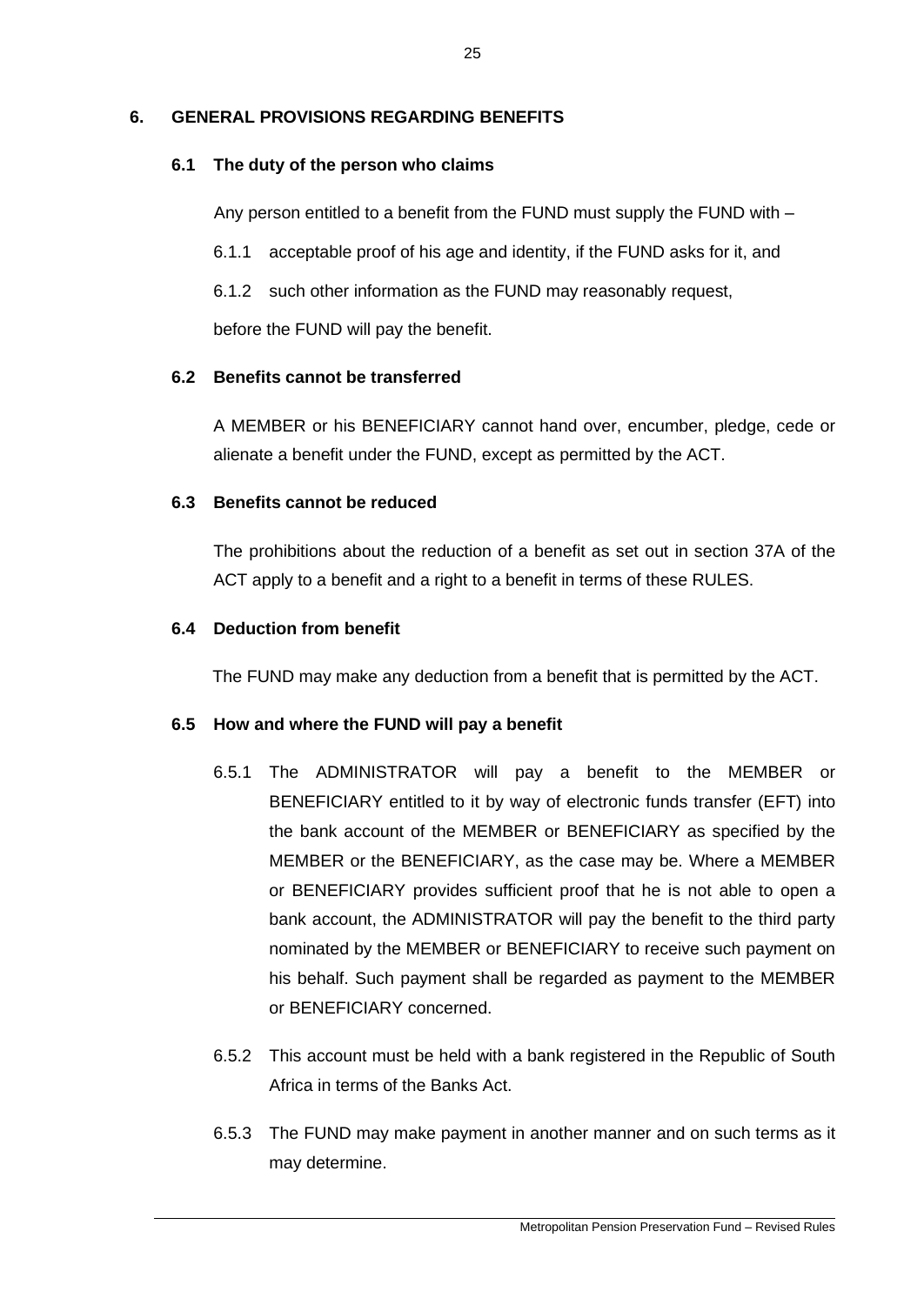6.5.4 Once the FUND has paid the benefit as set out above, the FUND will have no further responsibility relating to that MEMBER or BENEFICIARY.

#### **6.6 Payment of benefit other than death benefit where the MEMBER dies**

Where a MEMBER who became entitled to -

- **\*2** 6.6.1 a withdrawal benefit under Rule 6.2 dies before the benefit has been paid to him, the benefit will be paid into his estate, or where he does not have an estate, into the UNCLAIMED BENEFITS FUND or the Guardian's Fund. Rule 5.3.2 and Rules 5.3.3.3 and 5.3.3.7 will apply, or
	- 6.6.2 a retirement benefit under Rule 5.1 dies before the benefit has been paid, this benefit will be dealt with in the following manner:
- **\*3** 6.6.2.1 If the MEMBER died before he has elected in writing to purchase an annuity, the FUND will pay the entire benefit into his estate as a death lump sum benefit and the provisions of Rule 6.6.1 will apply.
	- 6.6.2.2 If the MEMBER died after he has elected in writing to purchase a living annuity from an INSURER in his name, but before the living annuity has been purchased or the lump sum has been paid,
		- 6.6.2.2.1 and the MEMBER specified a specific amount or percentage to be paid as a lump sum, the FUND will pay that amount or percentage into his estate as a lump sum and the provisions of Rule 6.6.1 will apply;
		- 6.6.2.2.2 the FUND will purchase a living annuity with the remaining benefit from an INSURER as specified by the TRUSTEES, and
		- 6.6.2.2.3 the beneficiary of this living annuity will be the beneficiary as nominated by the MEMBER to receive his death benefit under the living annuity.
	- 6.6.2.3 If the MEMBER died after he has elected in writing to purchase a living annuity from an INSURER in his name, after the lump sum has been paid but before the living annuity has been purchased,
		- 6.6.2.3.1 the FUND will purchase a living annuity with the remaining benefit from an INSURER as specified by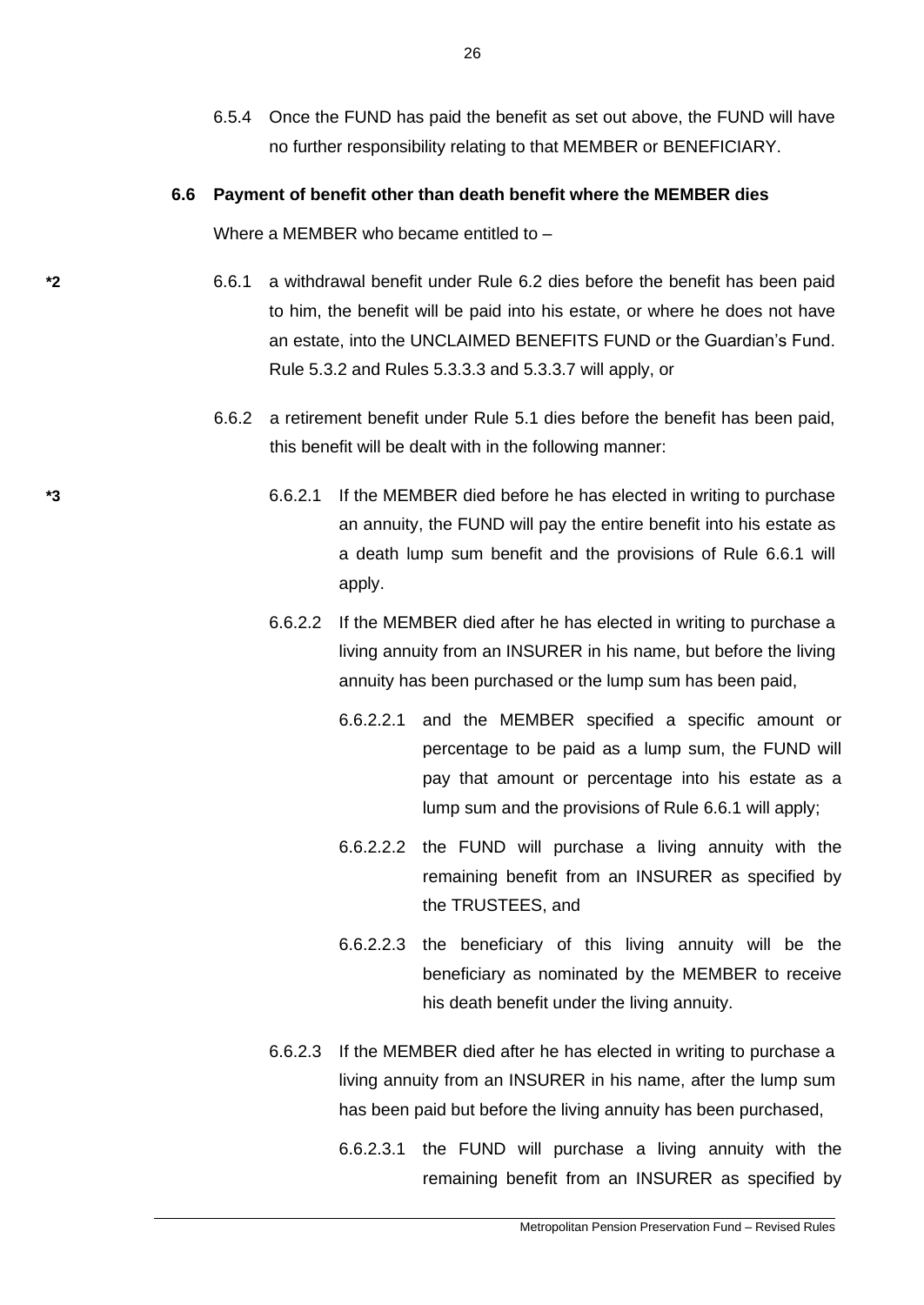the TRUSTEES, and

- 6.6.2.3.2 the beneficiary of this living annuity will be the beneficiary as nominated by the MEMBER to receive his death benefit under the living annuity.
- 6.6.2.4 If the MEMBER died after he has elected in writing to purchase a living annuity from an INSURER in his name, after the living annuity has been purchased but before the lump sum has been paid,
	- 6.6.2.4.1 and the MEMBER specified a specific amount or percentage to be paid as a lump sum, the FUND will pay that amount or percentage into his estate as a lump sum and the provisions of Rule 6.6.1 will apply, and
	- 6.6.2.4.2 the FUND will pay the remaining benefit into the living annuity that has been purchased.
- 6.6.2.5 If the MEMBER died after he has elected in writing to purchase an annuity other than a living annuity from an INSURER in his name, but before that annuity has been purchased or the lump sum has been paid,
	- 6.6.2.5.1 and the MEMBER specified a specific amount or percentage to be paid as a lump sum, the FUND will pay that amount or percentage into his estate as a lump sum and the provisions of Rule 6.6.1 will apply;
	- 6.6.2.5.2 the FUND will purchase a living annuity with the remaining benefit from an INSURER as specified by the TRUSTEES, and
	- 6.6.2.5.3 the beneficiary of this living annuity will be the beneficiary as nominated by the MEMBER to receive his death benefit under the annuity as referred to in Rule 6.6.2.5 above.
- 6.6.2.6 If the MEMBER died after he has elected in writing to purchase an annuity other than a living annuity from an INSURER in his name, after the lump sum has been paid but before the annuity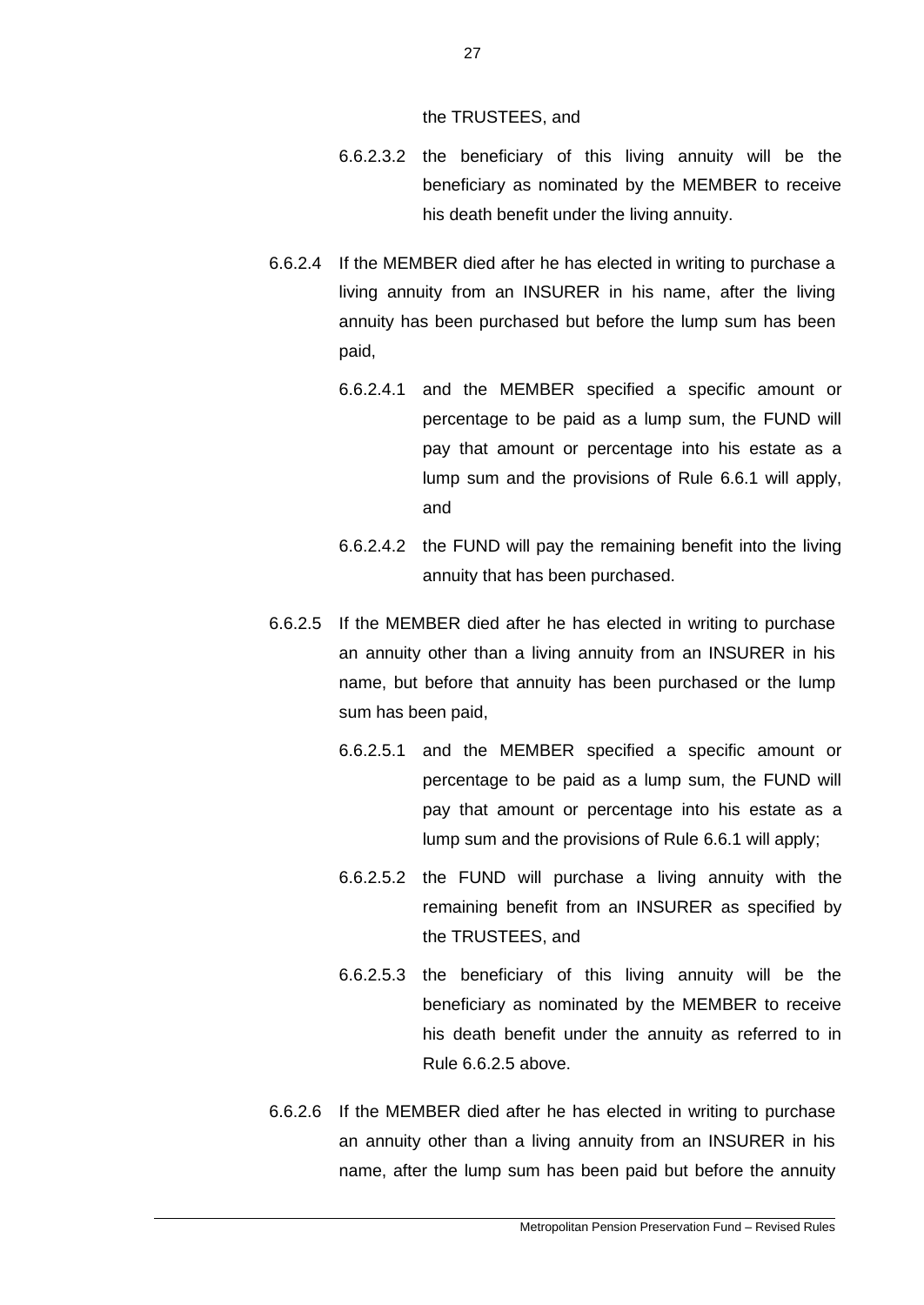has been purchased,

- 6.6.2.6.1 the FUND will purchase a living annuity with the remaining benefit from an INSURER as specified by the TRUSTEES, and
- 6.6.2.6.2 the beneficiary of this living annuity will be the beneficiary as nominated by the MEMBER to receive his death benefit under the living annuity.
- 6.6.2.7 If the MEMBER died after he has elected in writing to purchase an annuity other than a living annuity from an INSURER in his name, after the annuity has been purchased but before the lump sum has been paid, the FUND will pay the entire benefit into his estate as a death lump sum benefit and the provisions of Rule 6.6.1 will apply.

# **6.7 Payment of benefit to third party for the benefit of the MEMBER or BENEFICIARY**

- 6.7.1 If the TRUSTEES have good reason to believe that a MEMBER or BENEFICIARY entitled to benefits in terms of the RULES is –
	- 6.7.1.1 not responsible for his actions or incapable of managing his own affairs due to disease, psychiatric disorder or defect;.
	- 6.7.1.2 addicted to the any drugs or intoxicating liquors or otherwise of intemperate habits;
	- 6.7.1.3 a prodigal, or
	- 6.7.1.4 failing or has failed on account of imprisonment, desertion or any other cause to support persons dependent upon him for maintenance,

they may direct that the benefits payable to that MEMBER or BENEFICIARY be paid in whole or in part to a guardian, curator or trustee or to a beneficiary fund as defined in the ACT for the benefit of the MEMBER or BENEFICIARY.

6.7.2 The TRUSTEES will give notice of their intention to act under Rule 6.7.1 to the MEMBER, BENEFICIARY or their representative and give them an opportunity to present relevant factors to convince them to the contrary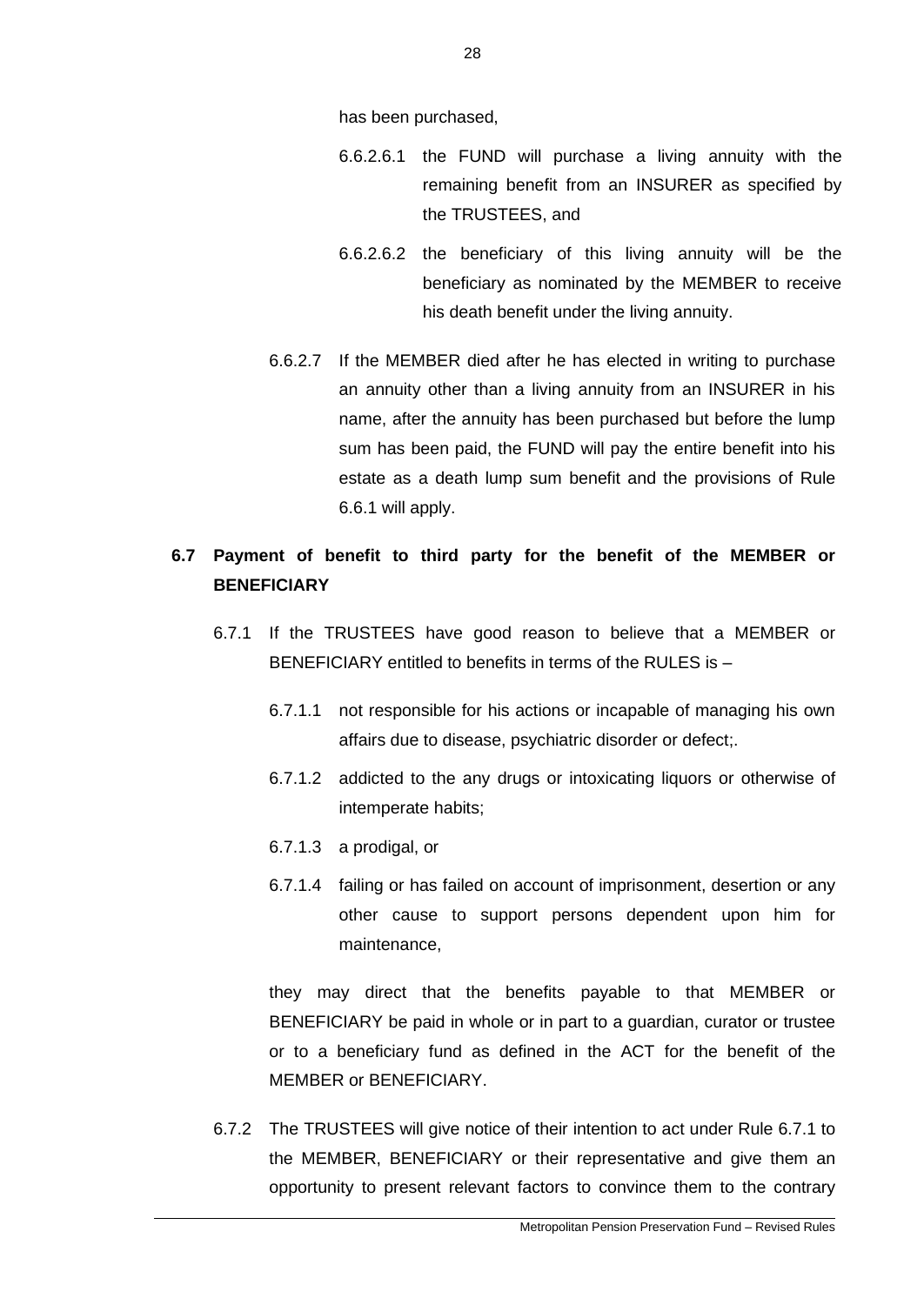within a specified period.

## **6.8 Unclaimed benefits**

.

The TRUSTEES may at any time decide to transfer any unclaimed benefit as defined in the ACT to the UNCLAIMED BENEFITS FUND or any other fund established by law or in terms of the ACT to receive unclaimed benefits. Once the FUND has transferred an unclaimed benefit to another fund, it will be the sole responsibility of that fund to pay the benefit and the FUND will have no further liability towards the MEMBER or his BENEFICIARIES in respect of that benefit.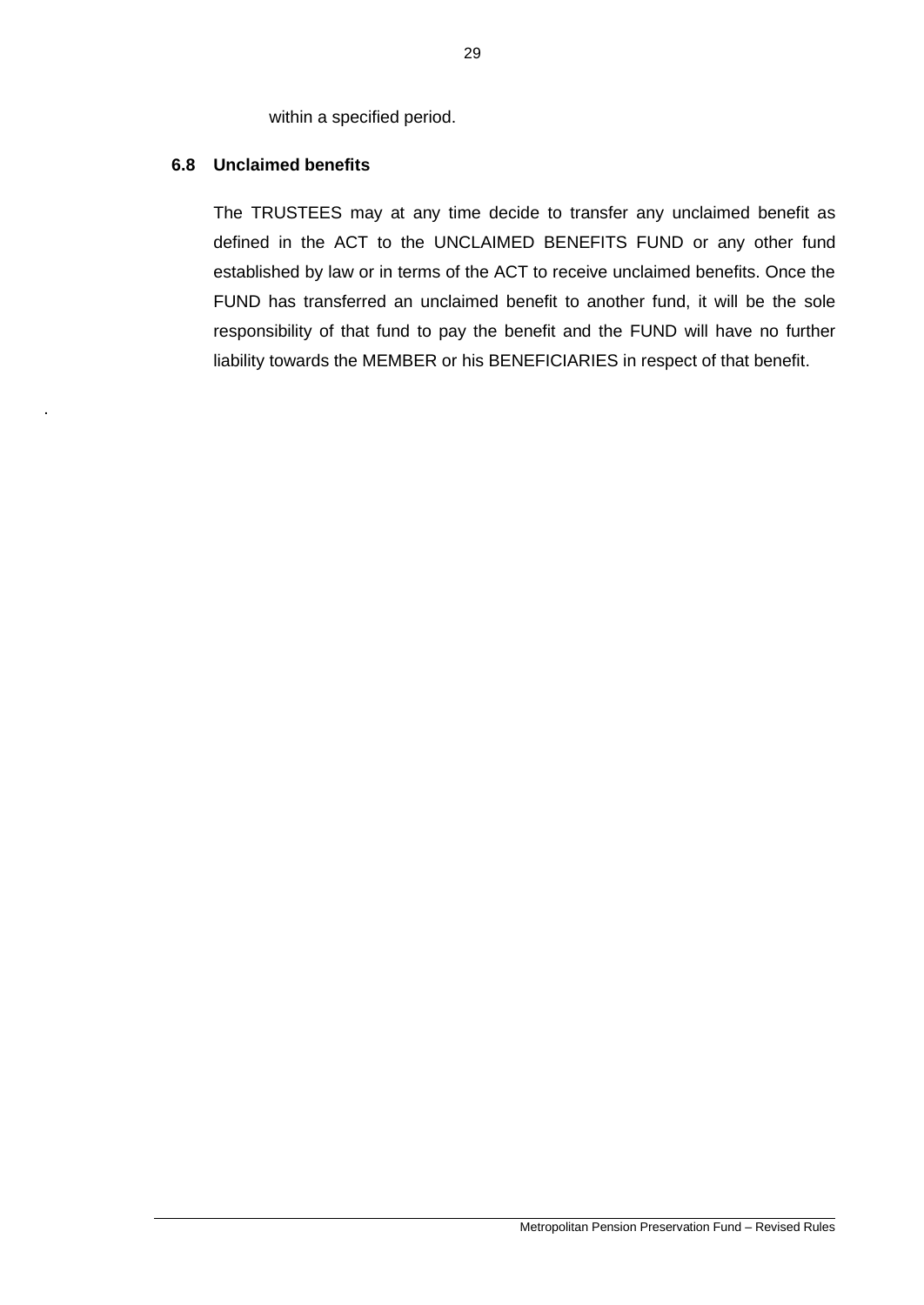# **7. TRANSFERS TO OR FROM THE FUND**

## **7.1 The TRUSTEES can allow transfers**

The TRUSTEES can allow a MEMBER to transfer to or from the FUND, in line with section 14 of the ACT.

# **\*2 7.2 Transfers from the FUND**

- 7.2.1 On the request of a MEMBER and subject to legislative requirements and the conditions laid down by the TRUSTEES, the MEMBER can transfer his benefit or a portion thereof from the FUND to an APPROVED FUND or an APPROVED RETIREMENT ANNUITY FUND.
- 7.2.2 The FUND will start with the DISINVESTMENT PROCESS relating to the MEMBER'S POLICY BENEFIT as soon as possible after receiving the AUTHORITY'S confirmation of approval of the transfer referred to in Rule 7.2.1 in terms of section 14 of the ACT, or, where such approval is not required, on receipt of the signed documents from the transferee fund.
- 7.2.3 The FUND will then apply for a tax directive as soon as possible after the finalisation of the DISINVESTMENT PROCESS relating to the MEMBER'S POLICY BENEFIT and pay a transfer value for the MEMBER to the receiving fund as soon as possible after receipt of the tax directive.
- 7.2.4 Once a MEMBER'S POLICY BENEFIT has been transferred, the FUND will have no further responsibility relating to the MEMBER. This responsibility will then lie with the fund to which the MEMBER'S POLICY BENEFIT has been transferred.
- 7.2.5 A non-member spouse as defined in the ACT who is entitled to a portion of a MEMBER'S pension interest in terms of a DIVORCE ORDER that has to be deducted from the MEMBER'S POLICY BENEFIT, can choose to have that portion of the MEMBER'S POLICY BENEFIT transferred for his benefit to another APPROVED FUND or an APPROVED RETIREMENT ANNUITY FUND. The non-member spouse must inform the FUND of his choice in writing. The FUND will then transfer that portion of the MEMBER'S POLICY BENEFIT to the fund chosen by the non-member spouse, in line with legislative requirements.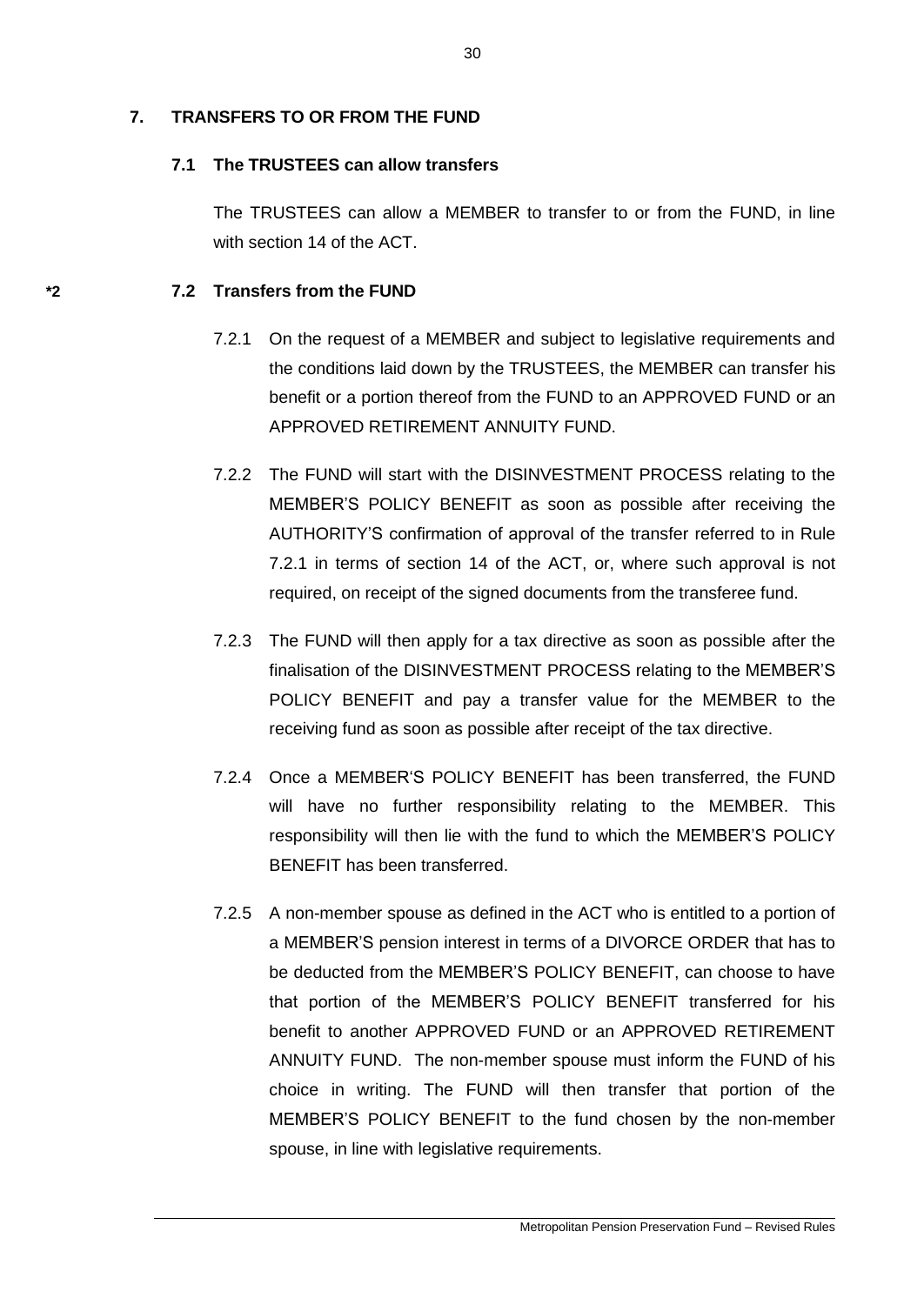### **\*2 7.3 Transfers to the FUND**

- 7.3.1 A person referred to in Rule 2.1.1 will have the option to transfer his benefit under an APPROVED PENSION FUND or an APPROVED PROVIDENT FUND to the FUND.
- 7.3.2 A person referred to in Rule 2.1.2 may elect to transfer his benefit under the other APPROVED PRESERVATION FUND to the FUND.
- **\*3** 7.3.3 A person referred to in Rule 2.1.3 may elect to transfer his retirement benefit under an APPROVED PENSION FUND, APPROVED PROVIDENT FUND, or APPROVED PRESERVATION FUND, to the FUND, subject to the provisions imposed by the COMMISSIONER.
	- 7.3.4 A person referred to in Rule 2.1.4 may elect to transfer the amount awarded to him in terms of a DIVORCE ORDER from an APPROVED PENSION FUND, APPROVED PROVIDENT FUND or APPROVED PRESERVATION FUND of which his former spouse is or was previously a member, to the FUND, for his benefit.
	- 7.3.5 A person referred to in Rule 2.1.5 may elect to transfer his benefit under the Government Employees Pension Fund to the FUND.
	- 7.3.6 A person referred to in Rule 2.1.6 may elect to transfer the amount awarded to him in terms of a DIVORCE ORDER from the Government Employees Pension Fund of which his former spouse is or was previously a member, to the FUND, for his benefit.
	- 7.3.7 The fund of which a person was a member before his transfer must pay a TRANSFER AMOUNT for the MEMBER in line with section 14 of the ACT to the FUND. The only amounts that may be taken off this TRANSFER AMOUNT or his benefit after it has been transferred are withdrawals and deductions allowed for in the Income Tax Act.

### **7.4 Investment of TRANSFER AMOUNT**

7.4.1 The FUND must invest the TRANSFER AMOUNT, plus, subject to Rule 7.5, the INTEREST earned while it was invested in the INSURER'S bank account, less any expenses relating to the transfer, to the MEMBER FUND POLICY concerned.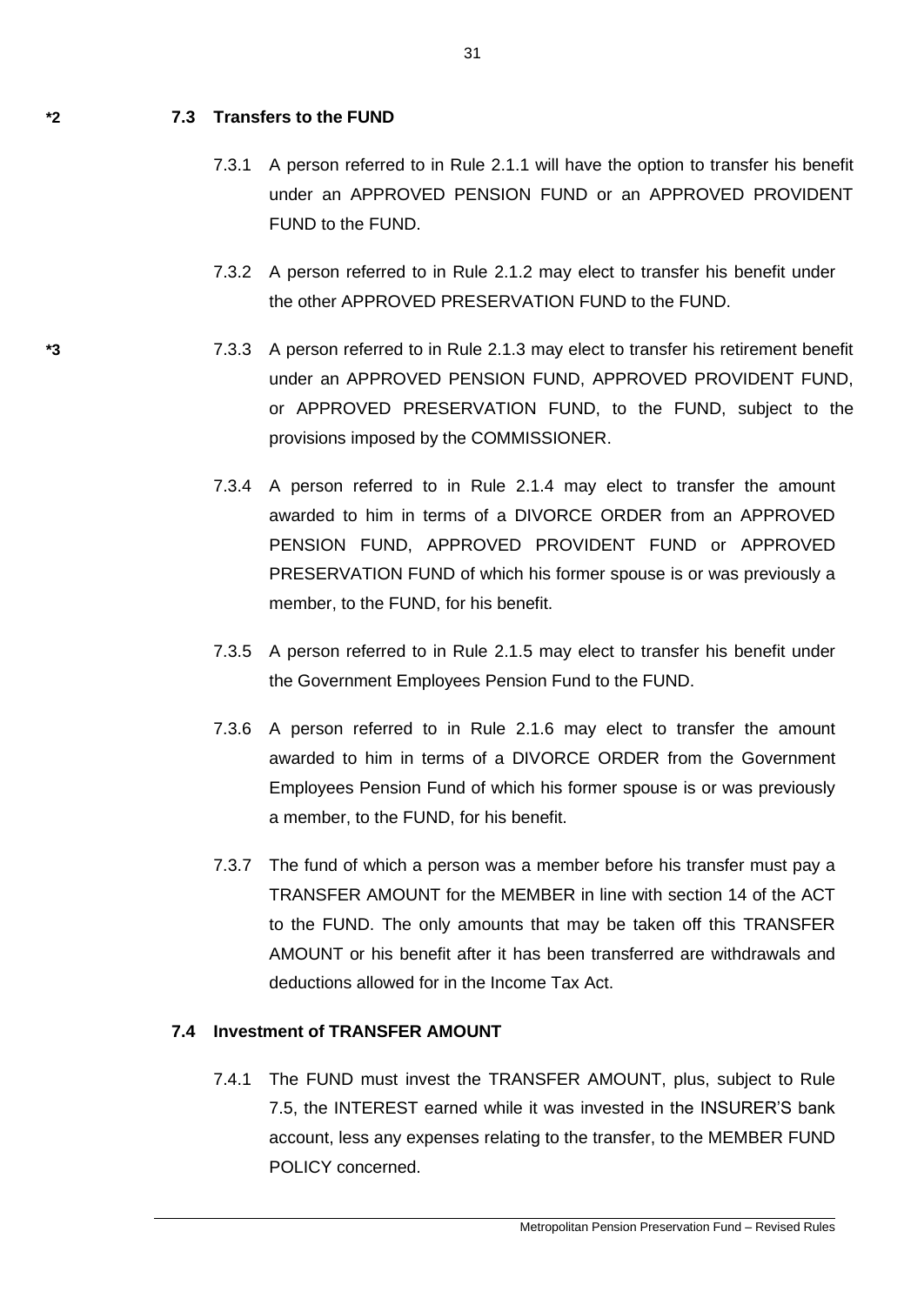- **\*1** 7.4.2 Where the FUND has received the TRANSFER AMOUNT and the data required to invest the TRANSFER AMOUNT (in this Rule 7 referred to as the "MEMBER DATA"), but not a correct and valid written instruction as to how the TRANSFER AMOUNT should be invested, the FUND will invest the TRANSFER AMOUNT within 7 DAYS after it receives the last of the TRANSFER AMOUNT and the MEMBER DATA in the investment portfolio selected by the TRUSTEES for that purpose.
	- 7.4.3 Where the FUND has received the TRANSFER AMOUNT and the MEMBER DATA and a correct and valid written instruction as to the manner in which the TRANSFER AMOUNT has to be invested, the FUND will invest the TRANSFER AMOUNT in the specific FUND MEMBER POLICY, as the case may be, within 7 DAYS after it receives the last of the correct and valid investment instruction, the TRANSFER AMOUNT and the MEMBER DATA, in line with Rule 3.

#### **\*2 7.5 INTEREST payable on the TRANSFER AMOUNT**

- 7.5.1 Where the FUND invests the TRANSFER AMOUNT within the 7 DAY period set out in Rule 7.4, the FUND will keep the INTEREST earned in the INSURER'S bank account between the date of the FUND receiving the TRANSFER AMOUNT and the date of the FUND investing it, in the INSURER'S bank account. This INTEREST will be used for expenses not debited against the MEMBER'S POLICY BENEFIT.
- 7.5.2 Where the FUND invests the TRANSFER AMOUNT after the 7 DAY period set out in Rule 7.4, the FUND will credit the INTEREST in the INSURER'S bank account between the end of the 7 DAY period set out in Rule 7.4 and the date of the FUND investing it, to the MEMBER'S POLICY BENEFIT.

#### **7.6 Transfer of a MEMBER to and from a fund in an SADC country**

- 7.6.1 Where a MEMBER transfers his benefit or a portion thereof from the FUND to a fund in one of the Southern African Development Community (SADC) countries, the FUND will pay a transfer value for the MEMBER to the receiving fund in the SADC country.
- 7.6.2 Where a MEMBER transfers his benefit or a portion thereof from a fund in one of the SADC countries to the FUND, the fund in the SADC country of which he was a member before his transfer must pay a TRANSFER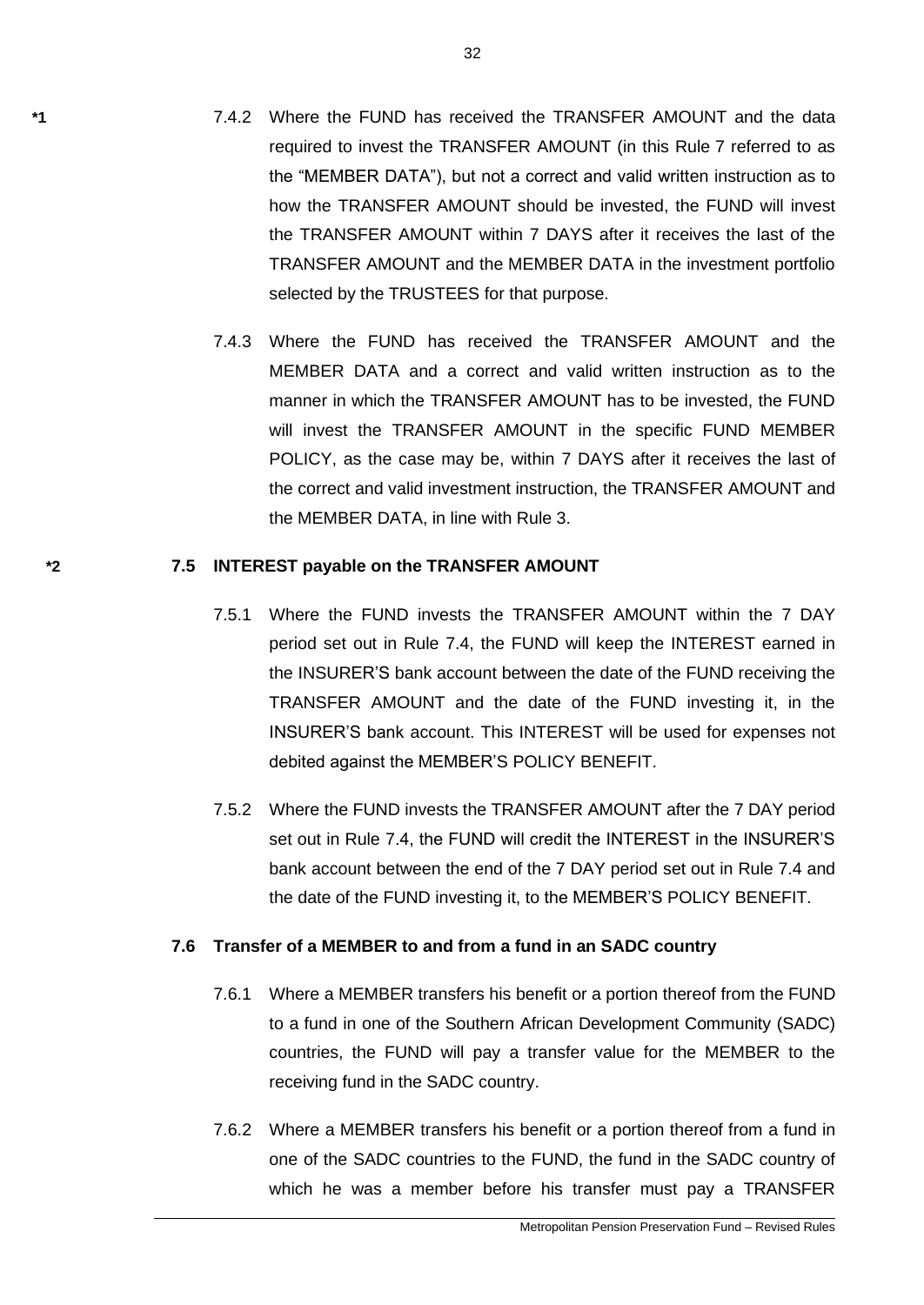AMOUNT for the MEMBER to the FUND.

7.6.3 The following countries are members of the SADC: [Angola,](http://www.sadc.int/) [Botswana,](http://www.sadc.int/) [Democratic Republic of Congo](http://www.sadc.int/) (DRC), [Lesotho,](http://www.sadc.int/) [Madagascar,](http://www.sadc.int/) [Malawi,](http://www.sadc.int/) [Mauritius,](http://www.sadc.int/) [Mozambique,](http://www.sadc.int/) [Namibia,](http://www.sadc.int/) [Seychelles,](http://www.sadc.int/) [South](http://www.sadc.int/) Africa, [Swaziland,](http://www.sadc.int/) [United Republic](http://www.sadc.int/) of Tanzania, [Zambia](http://www.sadc.int/) and [Zimbabwe.](http://www.sadc.int/)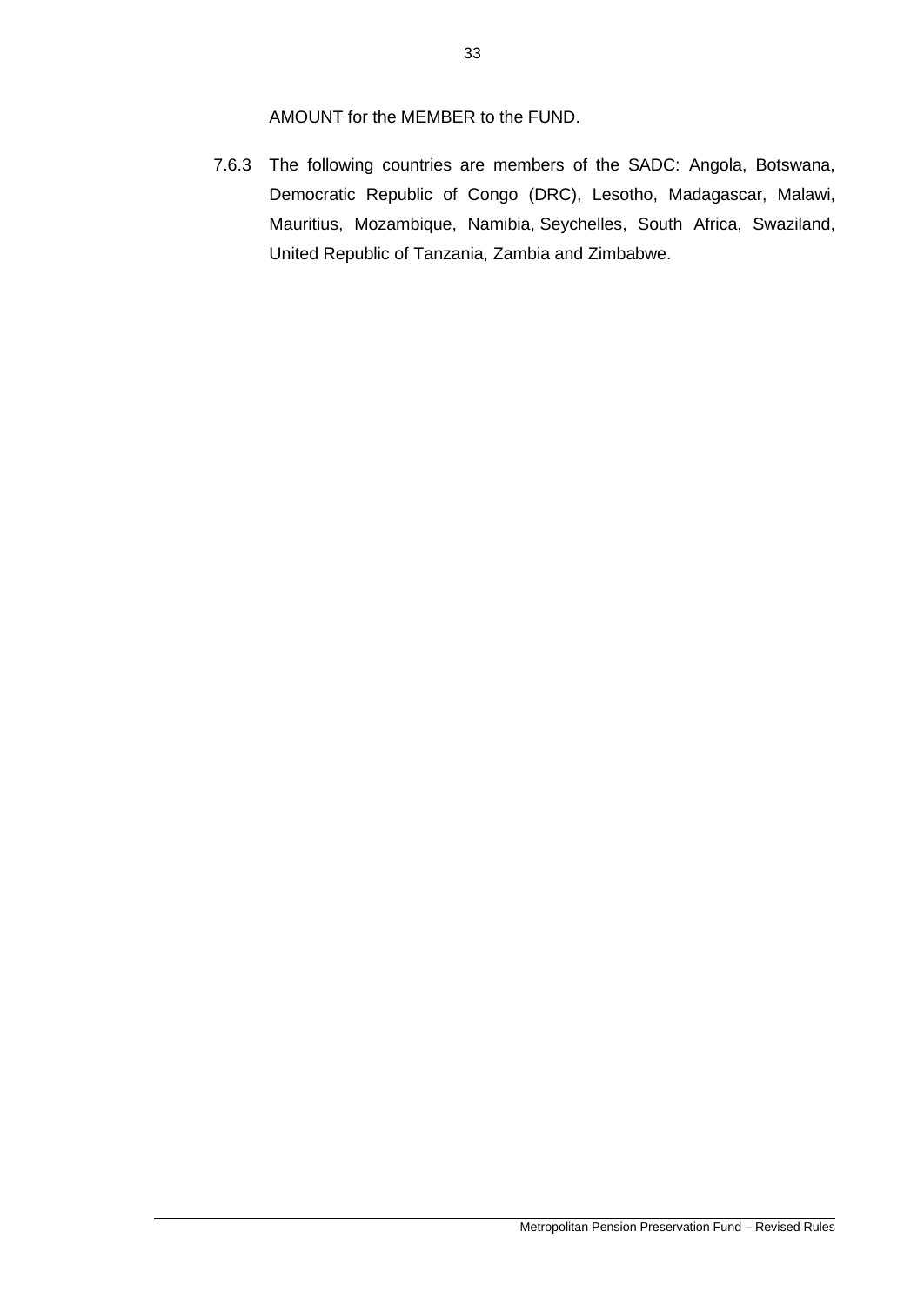#### **8. TERMINATION AND AMALGAMATION**

#### **\*2 8.1 Amalgamation of the FUND with another APPROVED PRESERVATION FUND**

- 8.1.1 If the TRUSTEES decide that the FUND must be amalgamated with another APPROVED PRESERVATION FUND, they must ensure that the assets and liabilities of the FUND are transferred to that APPROVED PRESERVATION FUND under section 14 of the ACT. If all the assets and liabilities have been transferred to the other APPROVED PRESERVATION FUND, the TRUSTEES must apply to the AUTHORITY for the cancellation of the registration of the FUND as required under the ACT.
- 8.1.2 The FUND will start with the DISINVESTMENT PROCESS relating to the MEMBERS' POLICY BENEFITS as soon as possible after receiving the AUTHORITY'S confirmation of approval of the transfer to another APPROVED PRESERVATION FUND in terms of section 14 of the ACT.
- 8.1.3 If required, the FUND will then apply for tax directives as soon as possible after the finalisation of the DISINVESTMENT PROCESS relating to the MEMBERS' POLICY BENEFITS and pay the transfer values for the MEMBERS to the receiving fund as soon as possible after receipt of the tax directives.
- 8.1.4 Once all the assets and liabilities have been transferred to the other APPROVED PRESERVATION FUND, the FUND will have no further responsibility relating to the MEMBERS. This responsibility will then lie with the fund to which the MEMBERS' POLICY BENEFITS have been transferred. The TRUSTEES must then apply to the AUTHORITY for the cancellation of the registration of the FUND as required under the ACT.

### **8.2 Termination of the FUND**

If the TRUSTEES decide that the FUND must be terminated, they must notify the ADMINISTRATOR of the termination in writing at least 6 months before the intended date of the termination. In this case, the following will apply:

8.2.1 The TRUSTEES will appoint a liquidator to liquidate the FUND and apply to the AUTHORITY for approval of this appointment. Once the AUTHORITY has confirmed the liquidator's appointment, the liquidator will liquidate the FUND in line with the provisions of the ACT.

34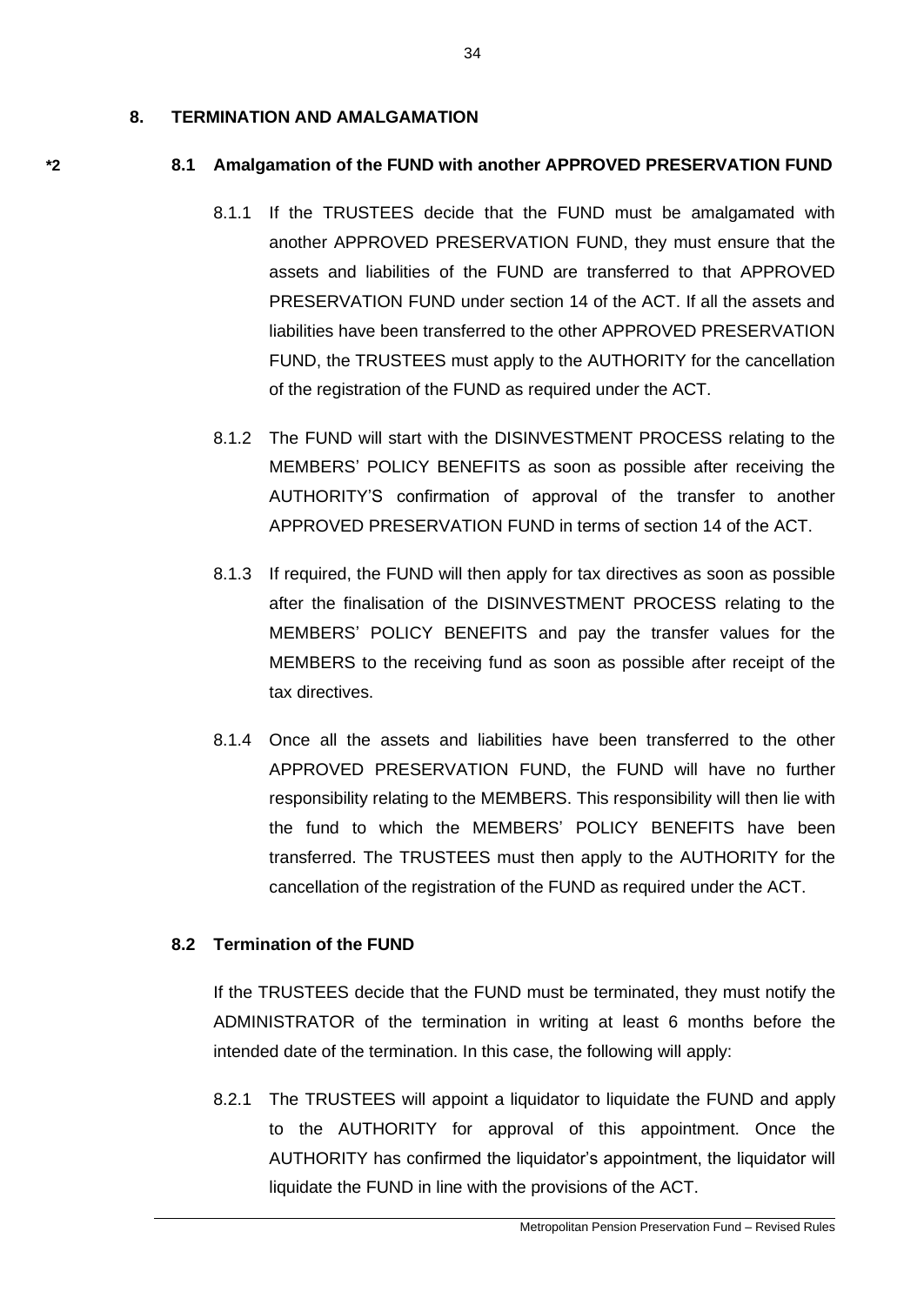- 8.2.2 The liquidator must use the assets of the FUND, after payment of all the liquidation expenses, to provide benefits for all MEMBERS on an equitable basis recommended by the FUND'S Actuary. All MEMBERS whose membership of the FUND have terminated in the immediately preceding 12 months, shall for purposes of this section be deemed to be MEMBERS on the date of termination of the FUND: Provided that the liquidator will take benefits already paid to or in respect of these MEMBERS before the division of the remaining assets into account in the calculation of the amount payable to or in respect of these MEMBERS.
- 8.2.3 Where the liquidator is able to trace the MEMBER or his BENEFICIARY, as the case may be, the liquidator will deal as follows with the amount available for the MEMBER or his BENEFICIARY:
- **\*2** 8.2.3.1 Transfer the amount to an APPROVED FUND or APPROVED RETIREMENT ANNUITY FUND;
- **\*3** 8.2.3.2 transfer the amount to an INSURER to buy an annuity for the MEMBER or his BENEFICIARY, as the case may be, where the MEMBER or BENEFICIARY is entitled to an annuity, or
	- 8.2.3.3 pay the amount as a lump sum benefit where permitted if the MEMBER or his BENEFICIARY so requests.
	- 8.2.4 Where the liquidator is not able to trace the MEMBER or his BENEFICIARY, as the case may be, or if he is satisfied that the benefits will remain unclaimed, the amount payable will be paid to the UNCLAIMED BENEFITS FUND.
	- 8.2.5 After the FUND has made all the payments due, the FUND will have no further liability to any person. The FUND must then apply to the AUTHORITY for the cancellation of the registration of the FUND as required under the ACT.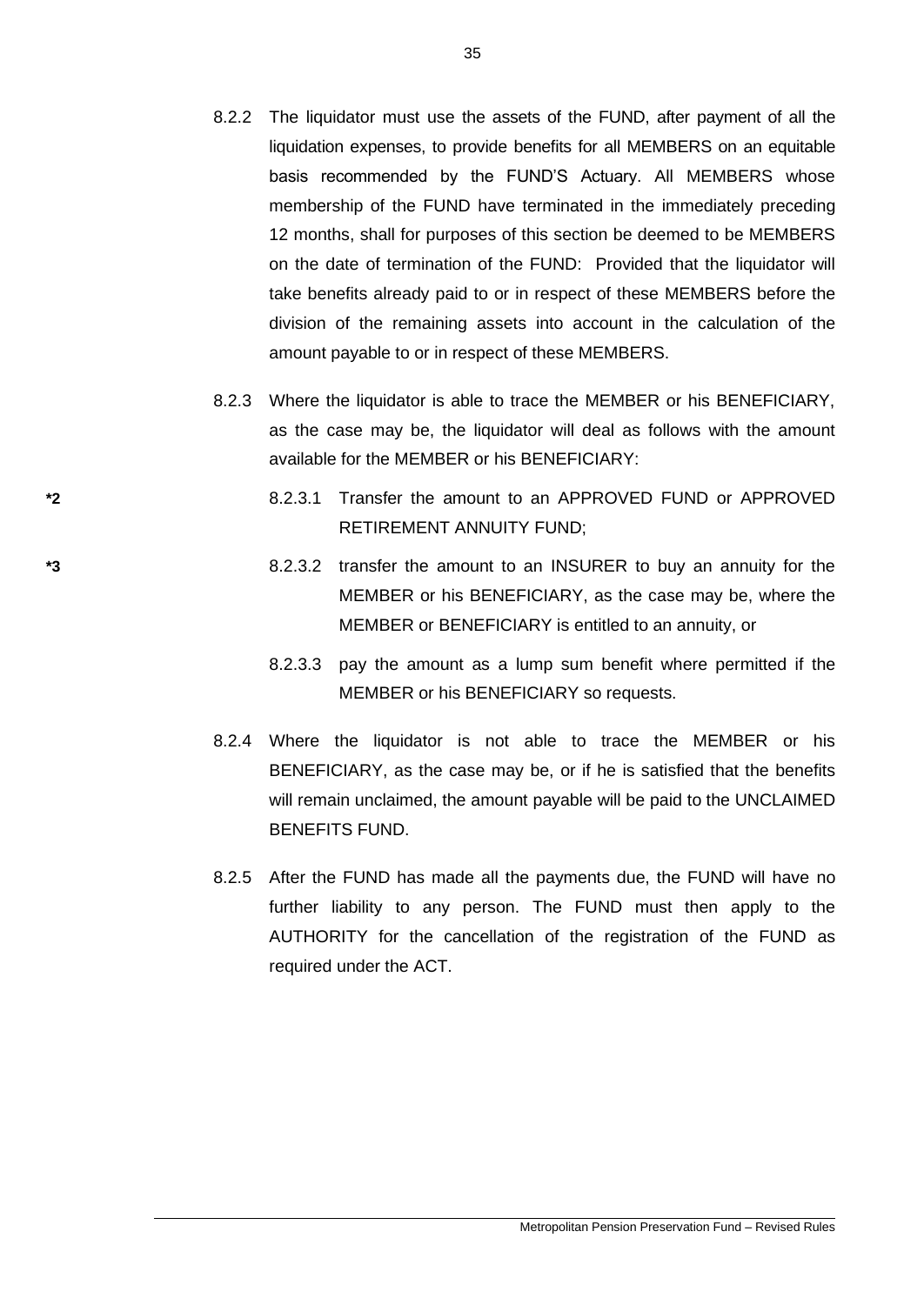### **9. MANAGEMENT OF THE FUND**

#### **9.1 Appointment of TRUSTEES**

- 9.1.1 The sponsor of the FUND will appoint 6 TRUSTEES to manage the FUND.
- 9.1.2 At least 3 TRUSTEES must be independent. This means that these TRUSTEES must meet the requirements set by the AUTHORITY.
- 9.1.3 The sponsor will also appoint alternates for the TRUSTEES in the same manner as set out in Rule 9.1.1. The sponsor does not have to appoint an equal number of TRUSTEES and alternates. Any alternate can act during the absence of any other TRUSTEE.
- 9.1.4 The sponsor will fill any TRUSTEE vacancy within the period prescribed by the AUTHORITY.

#### **9.2 Term of office**

- **\*1** 9.2.1 The term of office of a TRUSTEE will start immediately after the date on which he was appointed and will end 3 years later.
	- 9.2.2 A TRUSTEE may be re-appointed.

#### **9.3 Election of chairperson**

- 9.3.1 The TRUSTEES must elect a chairperson from their own ranks.
- **\*1** 9.3.2 The term of office of the chairperson will start immediately after the date on which he was elected and will end 3 years later, provided that he is still a TRUSTEE.
	- 9.3.3 A chairperson may be re-elected.
	- 9.3.4 If the chairperson is absent from any meeting, the attending TRUSTEES must elect a chairperson from their ranks for that meeting, provided that in the case of a sub-committee or committee meeting, the chairperson must be an independent TRUSTEE.
	- 9.3.5 If the chairperson is unable to fulfil his duties as chairperson for longer than a month, the TRUSTEES must elect a chairperson in his place from their own ranks for that period.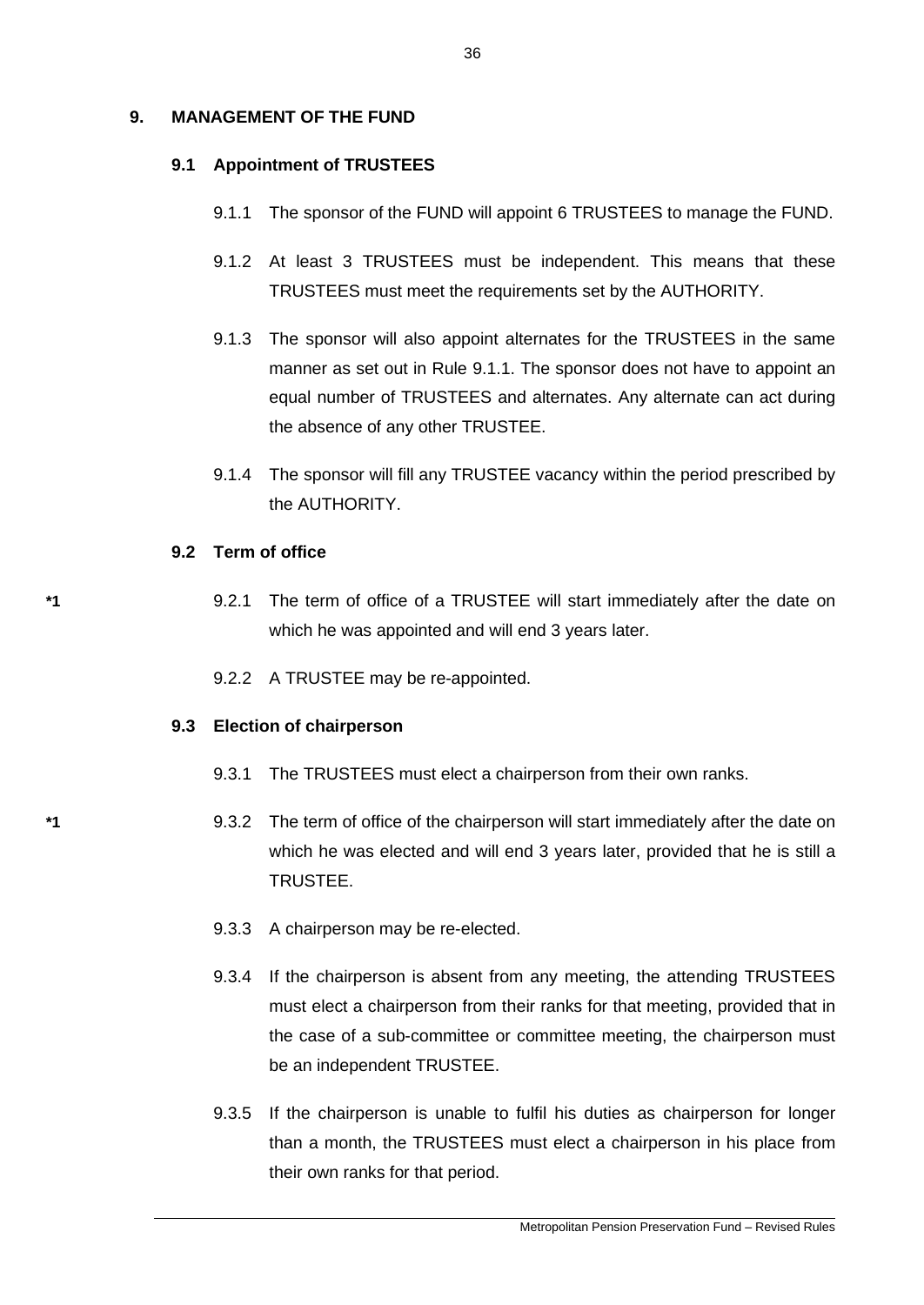### **9.4 When a TRUSTEE'S office will come to an end**

A TRUSTEE'S office will come to an end when –

- 9.4.1 his term of office expires as set out in Rule 9.2.1;
- 9.4.2 he resigns by giving at least 30 days' prior written notice to the FUND;
- 9.4.3 he dies;
- 9.4.4 he is absent from 3 consecutive TRUSTEE meetings without the prior approval of the other TRUSTEES;
- 9.4.5 the majority of TRUSTEES vote for his removal;
- 9.4.6 as an independent TRUSTEE he no longer meets the requirements set by the AUTHORITY;
- 9.4.7 following a peer performance review, it is found that he does not meet the standard of competency determined by the TRUSTEES;
- 9.4.8 he fails to attain and retain the levels of skills and training as required by the AUTHORITY, or
- 9.4.9 he breaches any of the provisions of the Code of Conduct adopted by the TRUSTEES.

# **9.5 Eligibility for election as TRUSTEE**

The sponsor may not appoint a person who falls in any of the following categories as a TRUSTEE. If a TRUSTEE at any time falls into any of these categories, he will immediately be removed from his position as TRUSTEE:

- 9.5.1 a minor;
- 9.5.2 an unrehabilitated insolvent;
- 9.5.3 a person who is found guilty of a criminal offence of which dishonesty is an element;
- 9.5.4 a person who has been removed from an office of trust because of misconduct;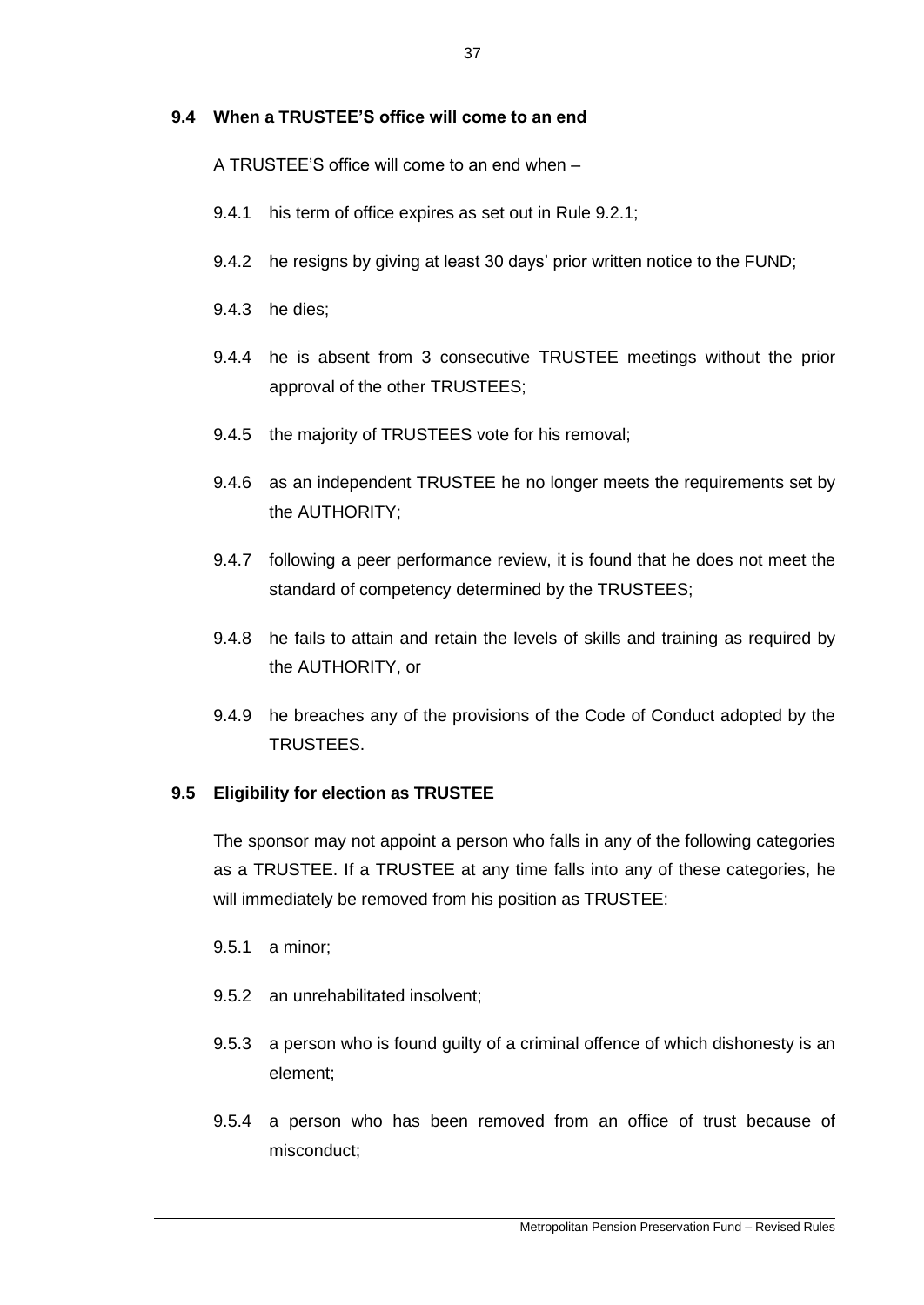- 9.5.5 a person who is disqualified from being a director in terms of an order under the Companies Act, and
- 9.5.6 a person who is declared unfit to manage his own affairs by a capable Court.

### **9.6 Powers and duties of TRUSTEES**

The TRUSTEES have the duties set out in the ACT and elsewhere in these Rules. They also have the following powers and duties:

- 9.6.1 They may enter into contracts in the name of and on behalf of the FUND. This includes contracts with an INSURER to insure any benefits provided for in these Rules and investment contracts in terms of which all the assets of the FUND will be invested in the name of the FUND.
- 9.6.2 They may institute, conduct, defend or dispose of any legal proceedings by or against the FUND.
- 9.6.3 They may write off any amount which is or may be due to the FUND and which, in their opinion, is not recoverable or unprofitable to recover.
- 9.6.4 They may appoint committees and sub-committees and delegate any of their powers to these committees and sub–committees or any other person or entity, subject to the terms and conditions determined by them. They will determine the composition, scope of responsibility, functions, frequency of meetings and all other matters relating to these committees and subcommittees and will record it in the charter for that committee or subcommittee. They may amend these charters and may withdraw the delegation at any time. The minutes of the meetings of the committees and sub-committee will be submitted to the TRUSTEES at their first following meeting for noting. They will keep a register of all the functions delegated to the ADMINISTRATOR. They will ratify any decisions or actions taken by a delegate other than the committees, subcommittees or ADMINISTRATOR.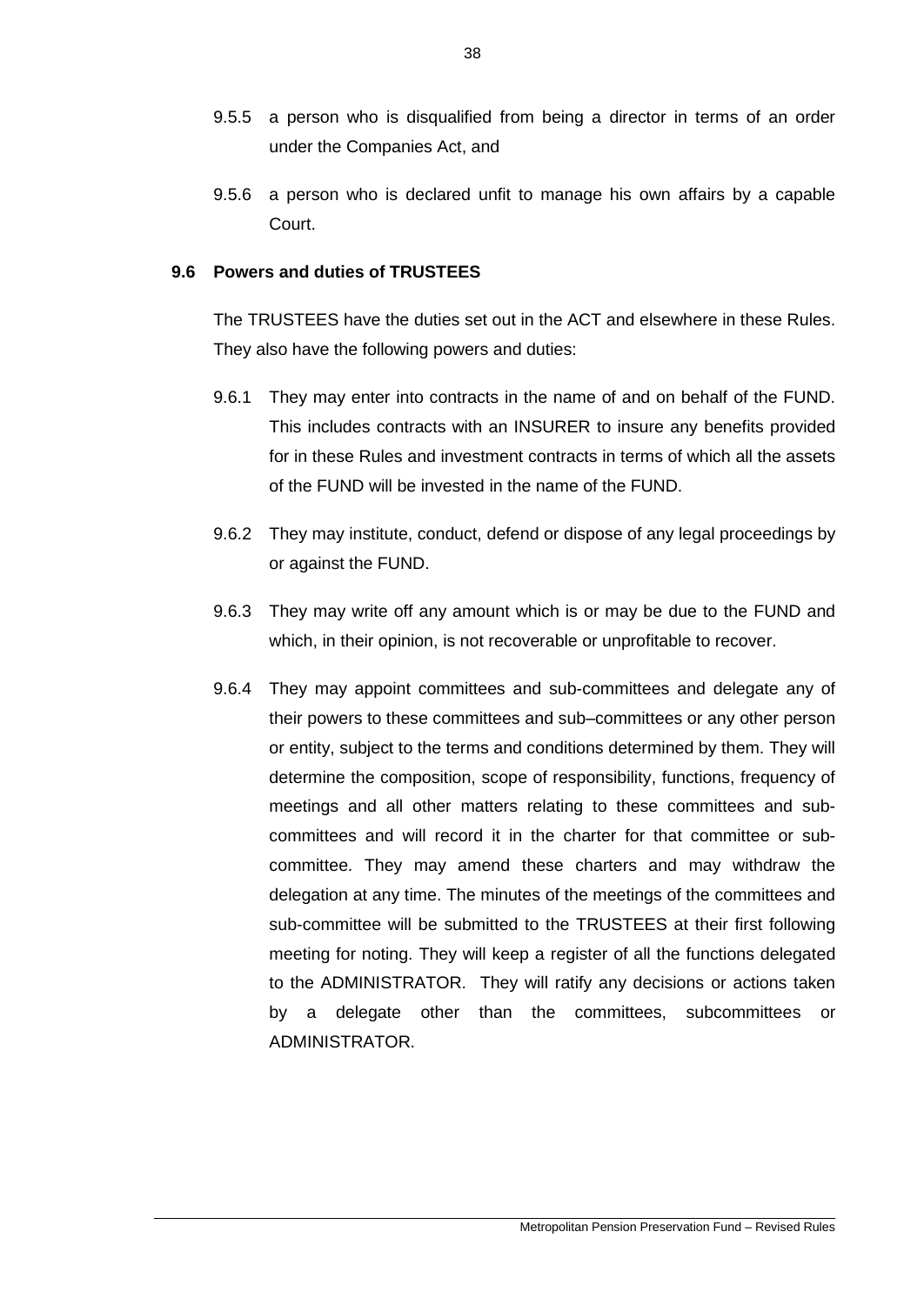- 9.6.5 They must authorise such persons as they may approve from time to time, and upon such terms and conditions as they may approve, to sign any contract or other document binding the FUND or any document authorising the performance of any act on behalf of the FUND. Documents that must be submitted to the regulators must be signed in the manner prescribed by them.
- 9.6.6 They must declare any personal interest in any matter under discussion.
- 9.6.7 They can do everything that is required or will contribute towards achieving the objectives of the FUND.

### **9.7 Meetings, notice, quorum, minutes and voting**

- 9.7.1 The TRUSTEES must meet at least twice in every 12 months to conduct the business of the FUND.
- 9.7.2 The FUND must give the TRUSTEES written notice of a meeting at least 15 days before the date of the meeting, unless otherwise agreed.
- 9.7.3 A quorum will be formed by 4 TRUSTEES, of which 2 must be independent TRUSTEES.
- 9.7.4 The TRUSTEES will make sure that there are proper minutes for all meetings of the TRUSTEES and committees.
- 9.7.5 Each TRUSTEE will have one vote. An alternate TRUSTEE will have one vote for the time that he acts during the absence of a TRUSTEE. All decisions of the TRUSTEES will be made by majority decision and, if the votes are equal, the TRUSTEES shall defer the decision to the next meeting of the board. If at that meeting the matter remains in dispute, it shall be referred to an independent party, whose appointment has been agreed to by a majority of the TRUSTEES. If no majority can be reached after the referral to the independent party, the matter must be referred to an independent mediator. The mediator's decision will be binding on all parties and will be regarded as a decision made by the TRUSTEES.
- 9.7.6 A decision agreed to by the majority of TRUSTEES via e-mail will have the same force and effect as a resolution passed at a meeting of the TRUSTEES. The date of the resolution will be the date on which the last of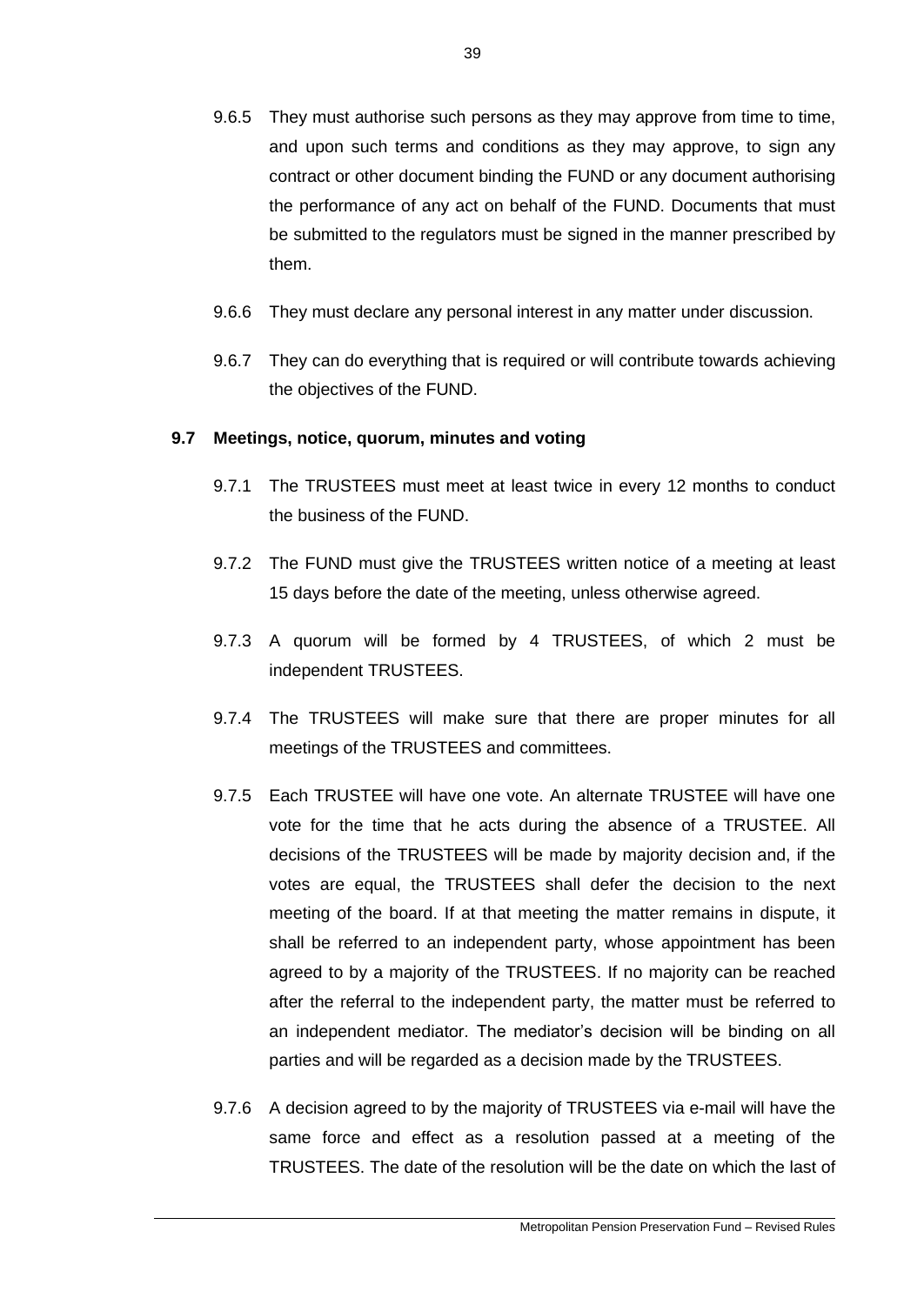the number of TRUSTEES required to reach a majority, agrees to the decision. The decision must be tabled at the next meeting of the TRUSTEES for noting.

9.7.7 As long as there is a quorum present, and provided that the FUND complies with the provisions of section 7A of the ACT, the TRUSTEES may act and their decisions will be valid even though there is a temporary vacancy in their midst.

## **9.8 Insurance policies to be taken out by the TRUSTEES**

- 9.8.1 The TRUSTEES must take out a fidelity guarantee insurance policy to indemnify the FUND against losses owing to the dishonesty or fraud of any of its officials (including the TRUSTEES) or such other indemnification as the AUTHORITY may allow.
- 9.8.2 The TRUSTEES must take out a professional indemnity insurance policy to insure the FUND and its officials against losses owing to the negligence, errors or omissions of any of its officials.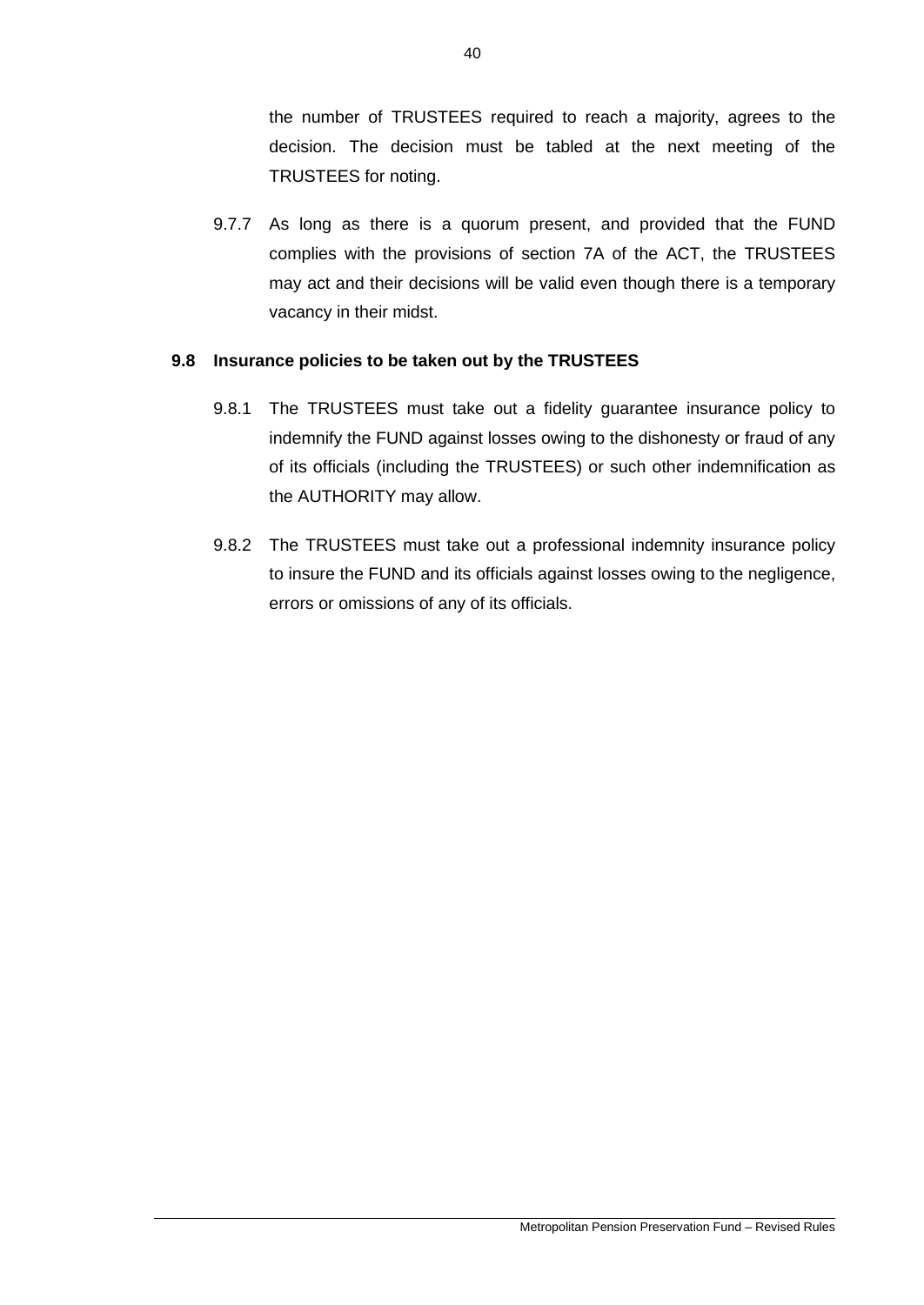### **10. ADMINISTRATION OF THE FUND**

#### **10.1 Appointment of ADMINISTRATOR**

- 10.1.1 The FUND must appoint the ADMINISTRATOR to administer the FUND.
- 10.1.2 The FUND and the ADMINISTRATOR must enter into an administration agreement as required by the ACT. This agreement must set out the powers and duties of the ADMINISTRATOR and the fees that the FUND must pay to the ADMINISTRATOR.

### **10.2 Appointment of Principal Officer and deputy Principal Officer**

- 10.2.1 The TRUSTEES must appoint a Principal Officer as required by the ACT and apply to the AUTHORITY for approval of this appointment.
- 10.2.2 Once the AUTHORITY has confirmed the Principal Officer's appointment, the Principal Officer will represent the FUND in all respects as far as its dealings with the AUTHORITY are concerned.
- 10.2.3 The TRUSTEES may terminate the service of the Principal Officer and make another appointment in his place at any time, following the same procedure as set out in Rule 10.2.1.
- 10.2.4 The Principal Officer may resign by giving written notice to the TRUSTEES.
- 10.2.5 The TRUSTEES may appoint a deputy Principal Officer as contemplated in the ACT and will advise the AUTHORITY of such appointment. The provisions of Rules 10.2.3 and 10.2.4 will apply to the deputy Principal Officer.
- 10.2.6 The Principal Officer may delegate any of his duties to the deputy Principal Officer in writing. Such delegation may be changed or withdrawn at any time.
- 10.2.7 If the Principal Officer is absent from the Republic of South Africa or is otherwise unable to perform his duties, the deputy Principal Officer will act as Principal Officer in his stead until the TRUSTEES appoint another person as Principal Officer. The TRUSTEES will appoint a new Principal Officer within the period prescribed by the AUTHORITY and notify the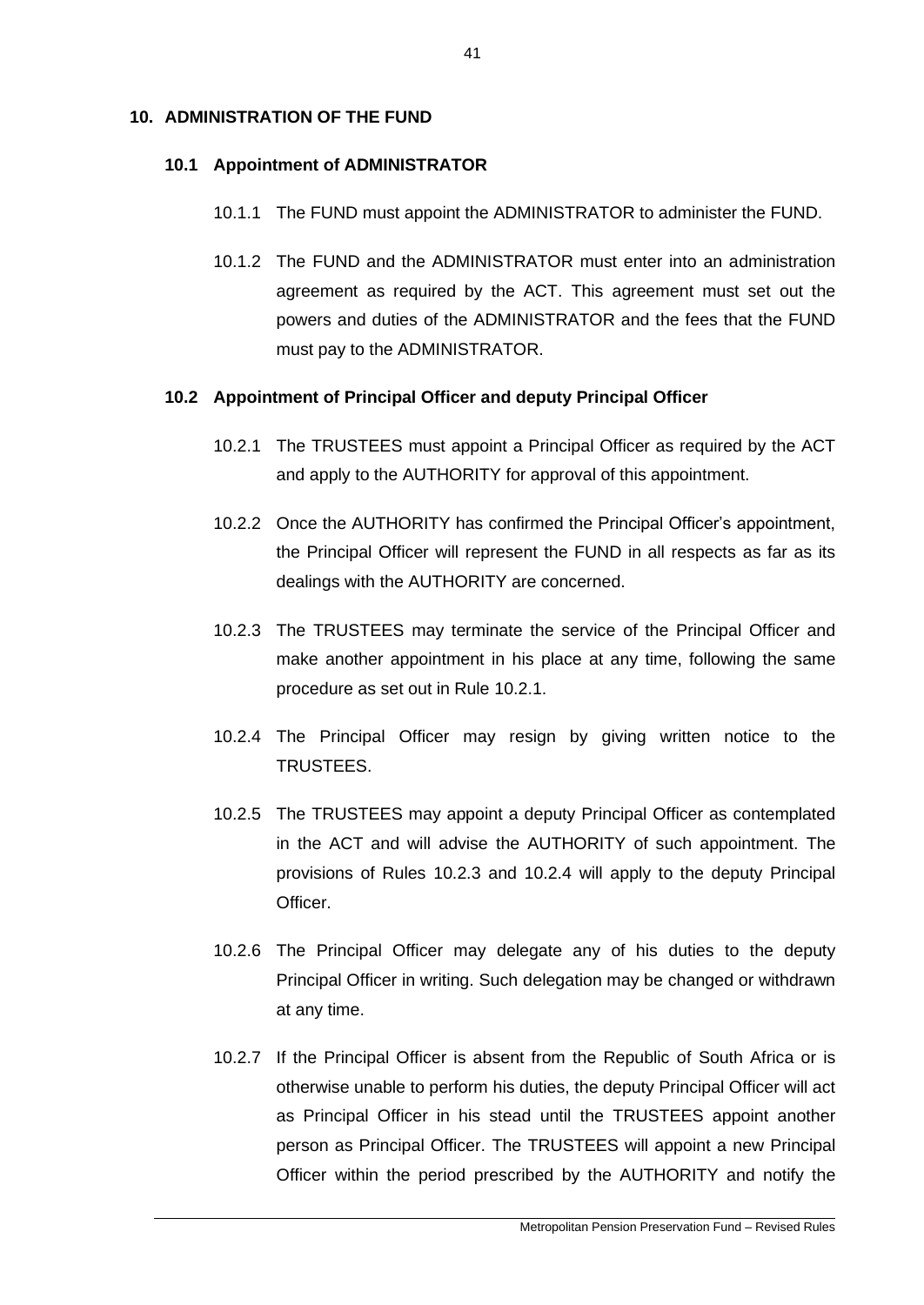AUTHORITY accordingly.

# **10.3 Appointment of Auditor, annual audit and FUND'S financial year**

- 10.3.1 The TRUSTEES must appoint an Auditor as required by the ACT and apply to the AUTHORITY for approval of this appointment.
- 10.3.2 Once the AUTHORITY has confirmed the Auditor's appointment, the Auditor will be responsible for auditing the FUND'S books and accounts at least once a year.
- 10.3.3 Within 6 months after the end of the FUND'S financial year, or such other period as required by the AUTHORITY, the TRUSTEES will submit the FUND'S financial statements for that financial year to the AUTHORITY as required in the ACT.
- 10.3.4 The FUND'S financial year starts on 1 July and ends on 30 June of the following year.

# **10.4 Appointment of Actuary**

- 10.4.1 The TRUSTEES must appoint an Actuary as required by the ACT and apply to the AUTHORITY for approval of this appointment.
- 10.4.2 Once the AUTHORITY has confirmed the Actuary's appointment, the Actuary will be responsible for investigating and reporting on the FUND'S financial condition as required in the ACT.

# **10.5 Amendment of RULES**

- 10.5.1 The TRUSTEES may amend, add to, revise or delete provisions from the RULES, provided that where this in any way affects the liability of the INSURER, the TRUSTEES must first get the INSURER'S prior written consent.
- 10.5.2 The FUND must submit any amendment to the AUTHORITY for registration within the period prescribed in the ACT. After confirmation of registration by the AUTHORITY, the amendment must be submitted to the COMMISSIONER for tax approval.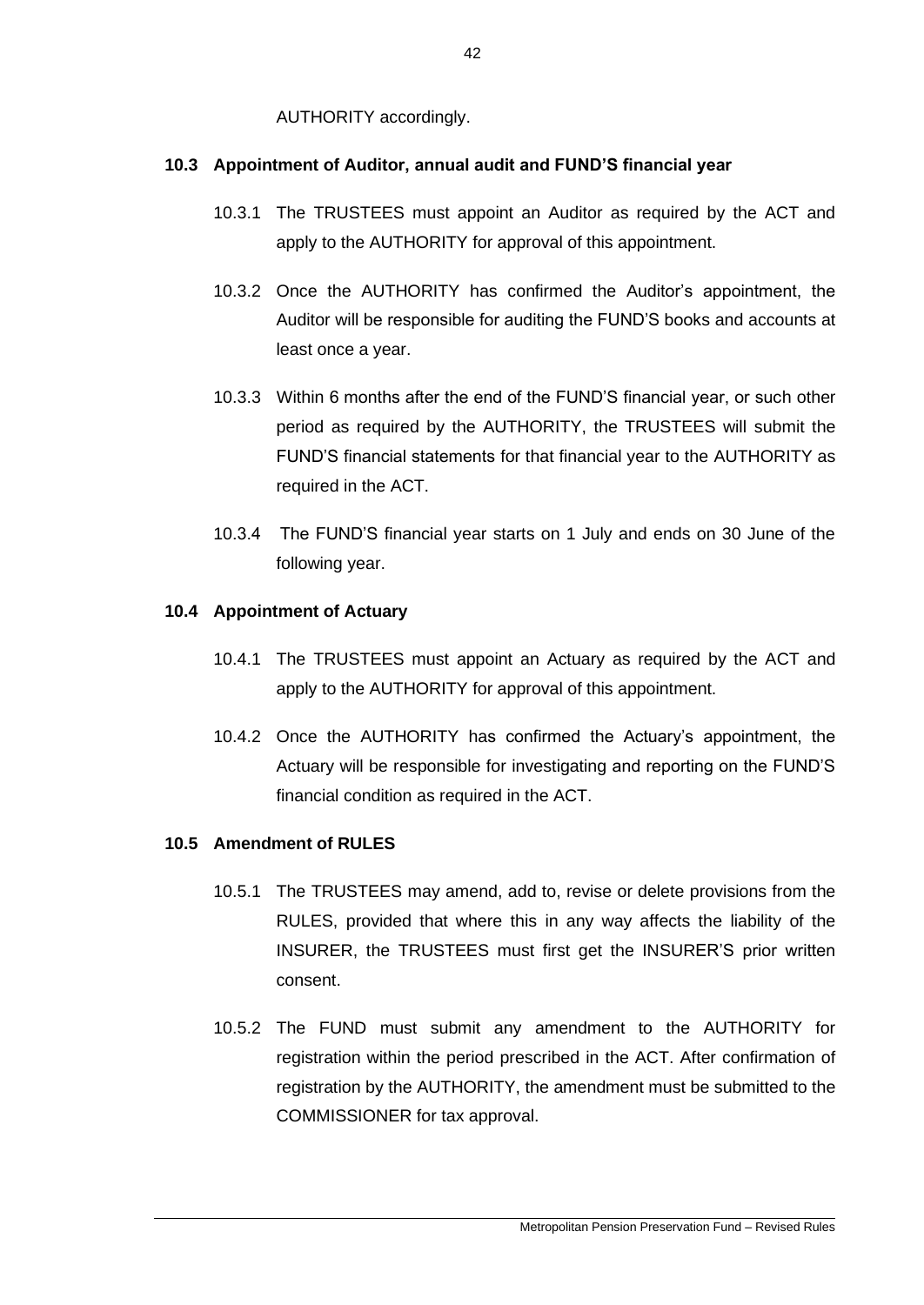### **10.6 Communicating with the FUND**

All communications in connection with these RULES and the administration of the FUND must be in writing, addressed to the person and sent to the facsimile number or e-mail address as specified by the FUND, or, where voice-recorded transactions are permitted, by voice, subject to such terms and conditions determined by the FUND.

# **10.7 Providing information to the FUND**

The MEMBER must provide the FUND with the information that the TRUSTEES may reasonably require for the purposes of the FUND. This includes the information required by the COMMISSIONER.

## **10.8 Expenses, fees and costs relating to the FUND**

Unless it is specified otherwise, the ADMINISTRATOR will be responsible for the payment of the following fees, expenses and remuneration in connection with its management and administration and the investment of its moneys thereof:

- 10.8.1 FUND Expenses: this includes the costs relating to the valuation and audit of the FUND, the remuneration of the independent TRUSTEES, the Principal Officer and the Deputy Principal Officer, the costs of the fidelity guarantee insurance policy and the professional indemnity insurance policy referred to in Rule 9.8, levies and fees payable to any institution under any relevant legislation and such other expenses as may be determined by the TRUSTEES.
- 10.8.2 Consulting Fees: this includes the commission or advisory fee payable to a financial adviser.
- 10.8.3 Asset Management Fees: these are the fees charged by any individual or portfolio management company appointed to manage all or a portion of the assets of the FUND.
- 10.8.4 Administration Fees: this includes the costs of administering the FUND, the costs relating to the management of the assets of the FUND, levies and fees payable to any institution under any relevant legislation and such other costs as may be determined by the TRUSTEES from time to time.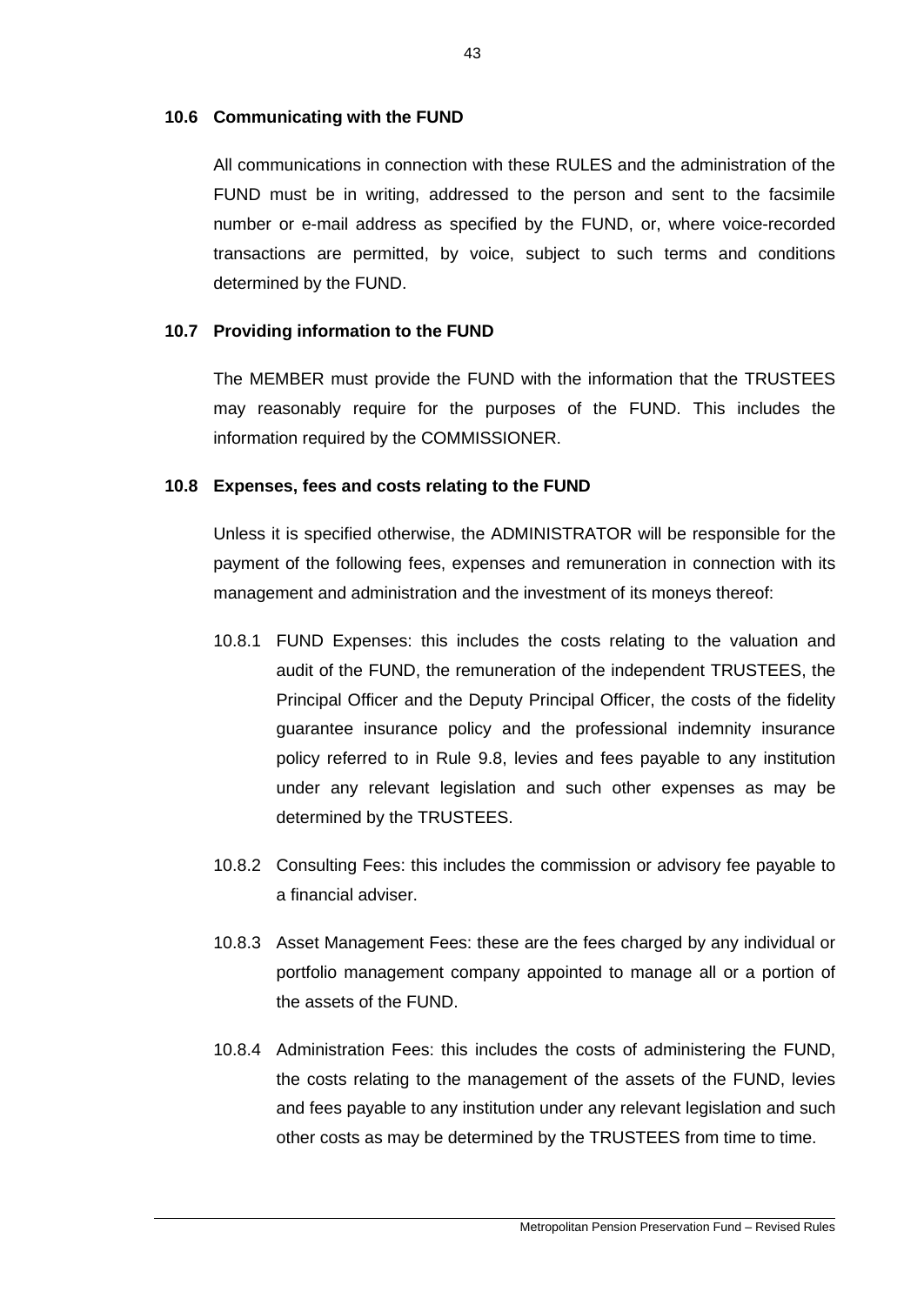### **11. GENERAL MEETING OF MEMBERS**

- 11.1 The TRUSTEES may at any time or shall if requested to do so by not less than 10% of the MEMBERS, convene a general meeting of the MEMBERS ((in this Rule 11 referred to as a "GENERAL MEETING").
- 11.2 The TRUSTEES will send a written notice to each MEMBER, at his address as shown in the records of the FUND, not less than 21 days before the meeting, specifying the time, place and the agenda for the GENERAL MEETING. If the TRUSTEES accidentally does not send a notice to a MEMBER, or a MEMBER does not receive the notice, it does not mean that the GENERAL MEETING is not a valid meeting.
- 11.3 The TRUSTEES must nominate a person to be the chairperson of a GENERAL MEETING, failing which the MEMBERS present at that GENERAL MEETING, can elect a chairperson from their ranks.
- 11.4 A MEMBER may by notice in writing delivered to the FUND not later than 48 hours before the GENERAL MEETING appoint one proxy to attend, speak and vote on his behalf at the GENERAL MEETING. A proxy need not be a MEMBER and may act as proxy for more than one MEMBER.
- 11.5 Three persons who are MEMBERS, present in person or represented by a proxy, will form a quorum at a GENERAL MEETING.
- 11.6 Voting on any resolution proposed at a GENERAL MEETING will in be by a show of hands. However, if any MEMBER or proxy present at the meeting calls for a poll, a poll shall be held forthwith and the result of that poll will be the final decision of the meeting.
- 11.7 A person who is a MEMBER, whether present or represented by proxy at a GENERAL MEETING, will be entitled to cast one vote on any resolution.
- 11.8 A declaration in writing, signed by the chairperson as to the passing of any resolution at a GENERAL MEETING, will be conclusive evidence of the passing of that resolution.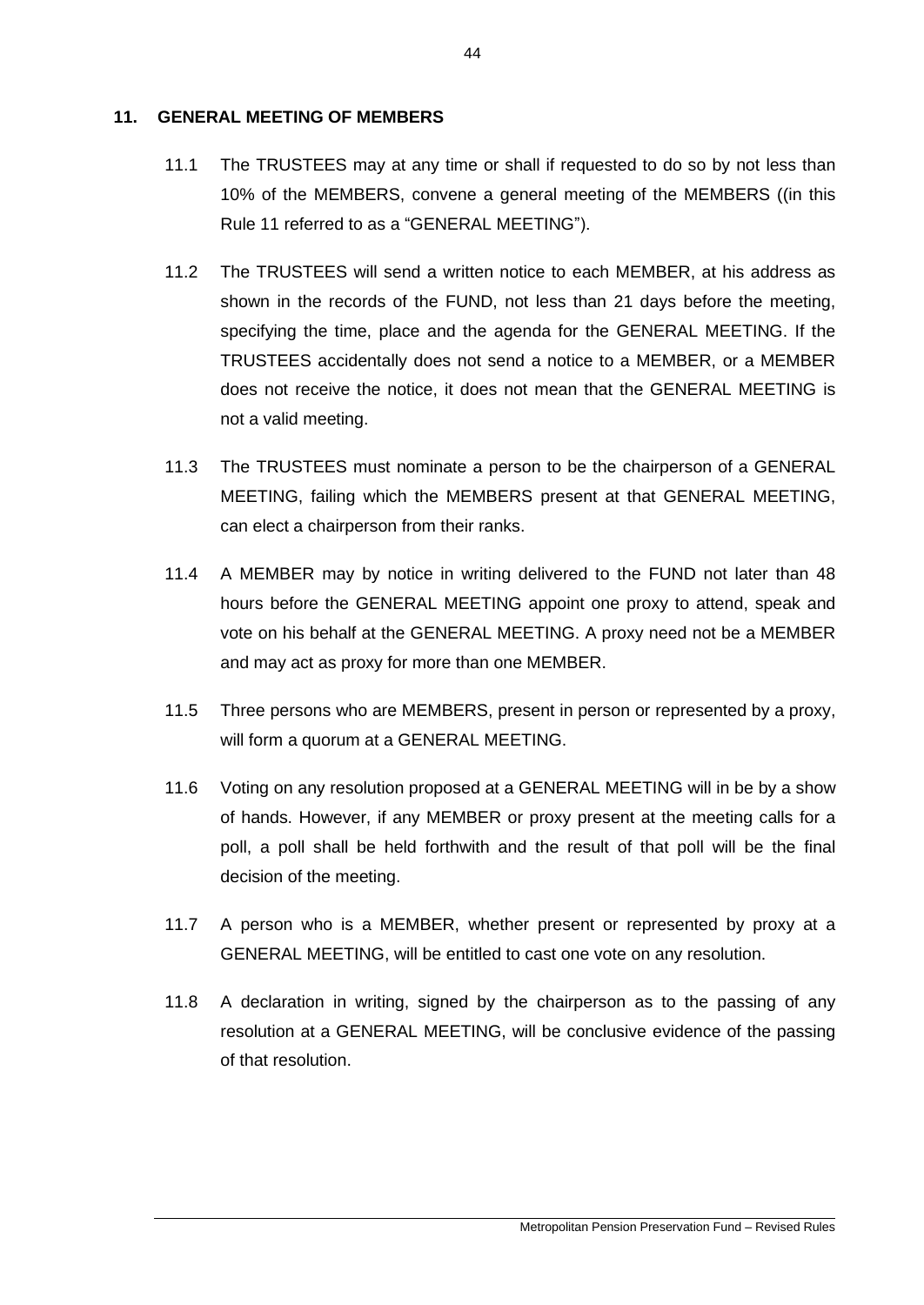# **12. GENERAL**

# **12.1 Binding force of RULES**

These RULES are binding on the FUND, the MEMBERS, the TRUSTEES, the ADMINISTRATOR, any individual appointed to manage the affairs of the FUND and on any person who claims under these RULES or whose claim is derived from a person so claiming.

### **12.2 Records**

The FUND will keep a complete record of all the necessary particulars of MEMBERS and of all persons entitled to benefits under the FUND and of all other matters essential to the operation of the FUND.

## **12.3 Copies of documents**

A MEMBER can request a copy of these RULES and a copy of the latest financial statements of the FUND. This will be provided to the MEMBER in electronic format.

### **12.4 Disputes**

- 12.4.1 If there is a dispute which relates to the administration of the FUND, the investment of the FUND'S assets or the interpretation or application of these RULES, any party to the dispute will have the right to register a written complaint, as defined in the ACT, with the FUND. This person is referred to as a Complainant.
- 12.4.2 The FUND will properly consider and reply to the complaint in writing within 30 DAYS after it received the complaint. If the Complainant is not satisfied with the reply or if the FUND does not reply within the 30 DAYS, the Complainant can register a complaint with the Pension Funds Adjudicator, subject to the procedures and conditions set out in the ACT.
- 12.4.3 If the Complainant chooses not to register a complaint with the Pension Funds Adjudicator, and the complaint cannot be resolved, the following will apply: